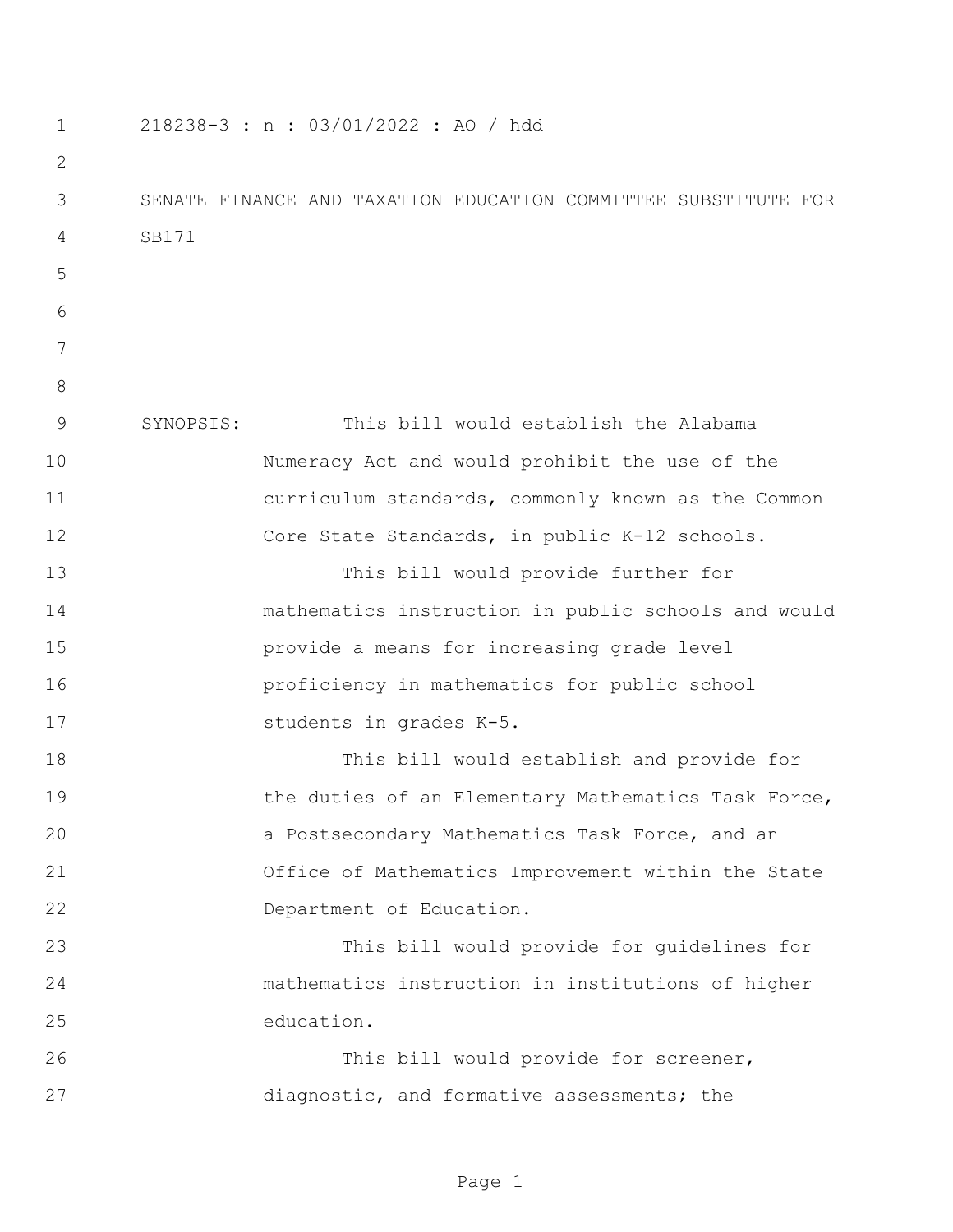monitoring of under performing schools; state academic intervention for low performing schools; the Alabama Summer Mathematics Achievement Program for all students in grades four and five with deficiencies, mathematics intervention services, and funding.

 This bill would provide specific instructional practices for elementary school educators, would specify the qualifications of mathematics coaches and require their presence in schools, and would require the State Superintendent of Education to develop a K-5 mathematics coach endorsement program and provide for the award of 14 the endorsement to certain qualified mathematics coaches.

 This bill would also require the State Superintendent of Education and the State Board of Education to terminate the flexibility waiver agreement with the United States Department of Education pertaining to the federal Every Student Succeeds Act, which includes the adoption of the 22 Common Core State Standards.

 A BILL 25 TO BE ENTITLED 26 AN ACT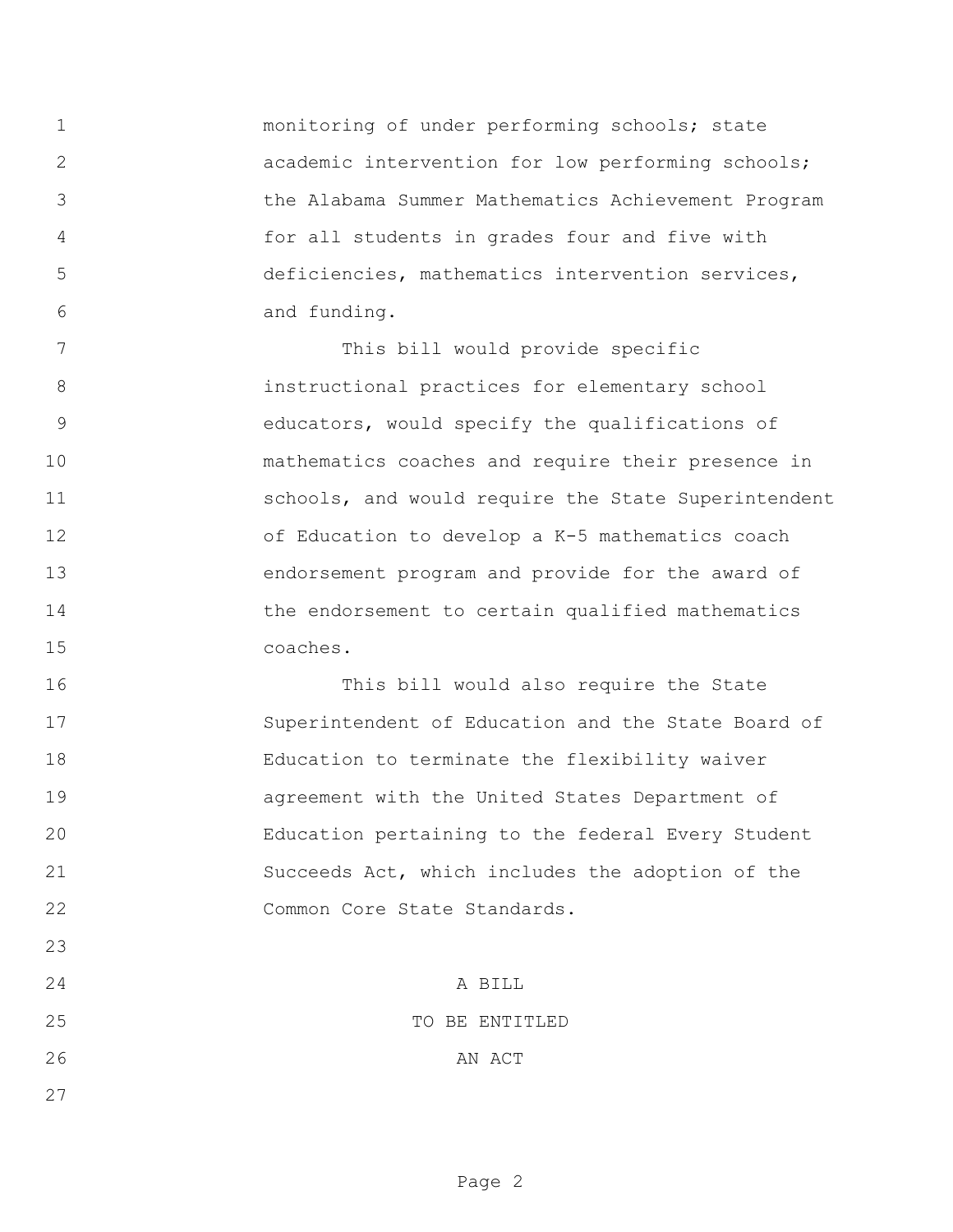Relating to public education; to establish the Alabama Numeracy Act and prohibit the use of the Common Core State Standards in public K-12 schools; to implement steps to improve mathematics proficiency of public school K-5 grade students and ensure that those students are proficient in mathematics at or above grade level by the end of fifth grade by monitoring the progression of each student from one grade to another, in part, by his or her proficiency in mathematics. BE IT ENACTED BY THE LEGISLATURE OF ALABAMA:

 Section 1. Sections 1 to 17, inclusive, shall be known and may be cited as the Alabama Numeracy Act.

 Section 2. For the purposes of Sections 1 to 17, inclusive, the following terms shall have the following meanings:

 (1) ALGEBRAIC REASONING. Recognizing and generalizing about patterns and relationships; representing patterns and relationships by analyzing structures of the 18 patterns; and using mathematical models (concrete, pictorial, and abstract) to represent patterns.

 (2) AMSTI. The Alabama Mathematics, Science, and Technology Initiative.

 (3) CARDINALITY. Understanding that the last number word said when counting tells how many objects have been counted.

 (4) COMPUTATIONAL FLUENCY. Possessing efficient and accurate methods for computing.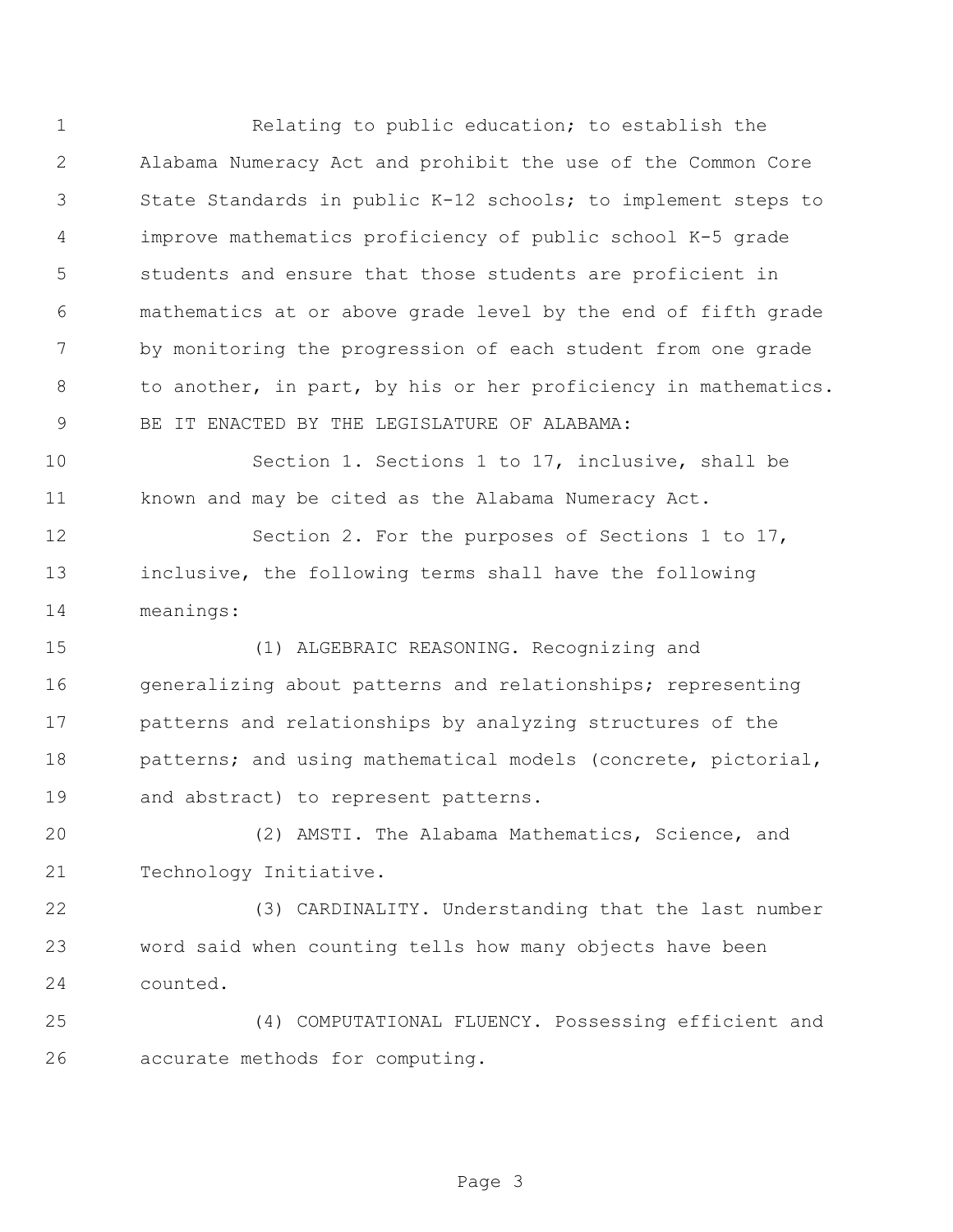(5) CONCEPTUAL UNDERSTANDING. The ability to reason in settings involving the careful application of concept definitions, relations, or representations of either.

(6) DEPARTMENT. The State Department of Education.

 (7) DYSCALCULIA. A term used to refer to a pattern of learning difficulties characterized by problems processing numerical information, learning arithmetic facts, performing accurate or fluent calculations, difficulties with mathematical reasoning, and difficulties with word reasoning accuracy.

 (8) EARLY NUMERACY SCREENING. Standardized measures that assess a student's fluency in foundational mathematics skills.

 (9) FLUENCY. The ability of students to choose flexibly among methods and strategies to solve contextual and mathematical problems, to understand and explain their approaches, and to produce accurate answers efficiently.

 (10) FULL SUPPORT SCHOOL. The lowest five percent performing elementary schools as measured by mathematics proficiency on the approved state summative assessment, and thereafter increasing to include an additional one percent every two years until support is administered in the lowest 10 percent performing elementary schools.

 (11) LIMITED SUPPORT SCHOOLS. The lowest six to 25 percent performing elementary schools as measured by mathematics proficiency on the state approved summative assessment, and thereafter decreasing one percent every two

Page 4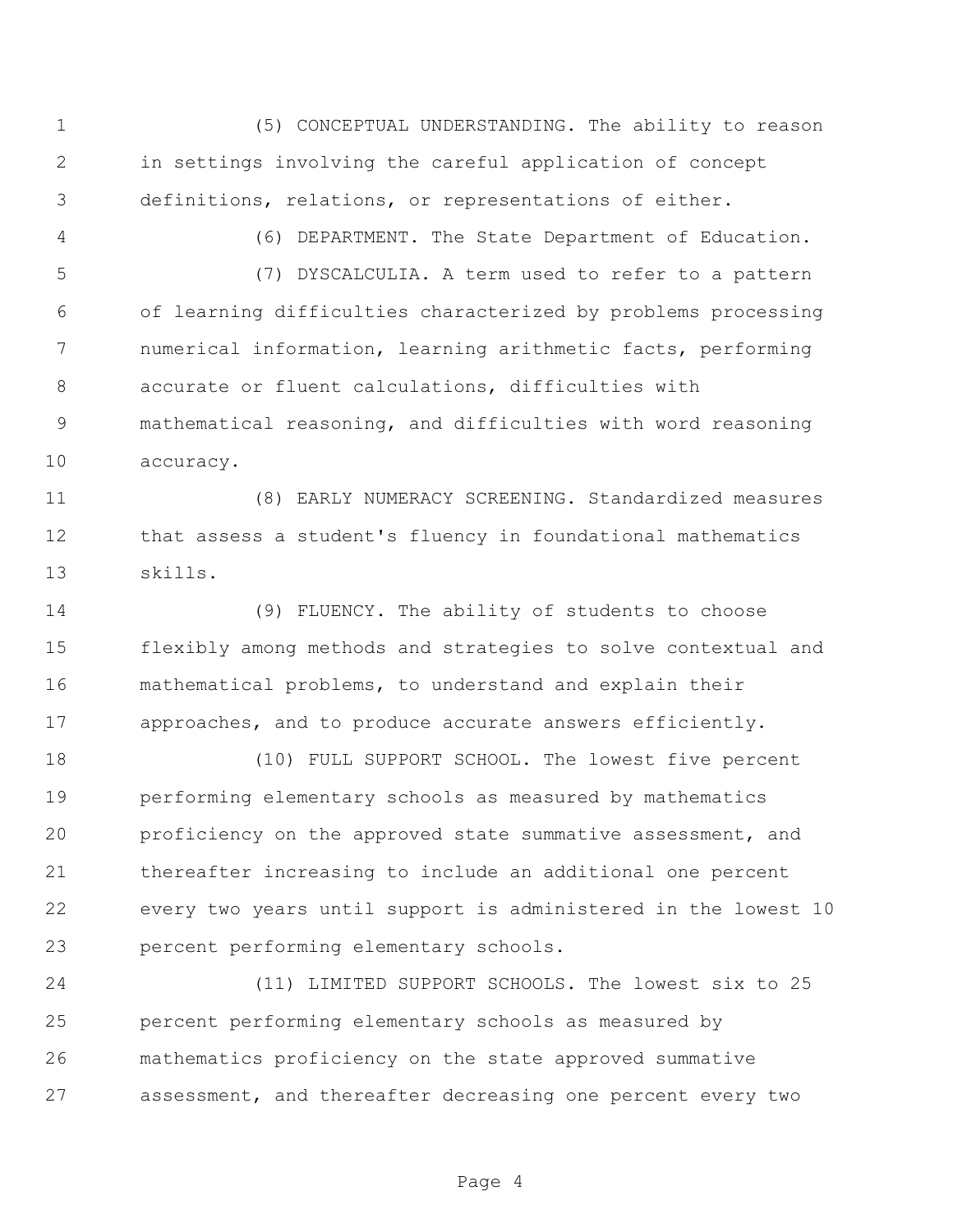years until support is administered in the lowest 11 to 25 percent performing elementary schools.

 (12) LOCAL BOARD OF EDUCATION. A county or city board of education.

 (13) LOCAL EDUCATION AGENCY. A county or city school system operating public primary and secondary schools.

 (14) MENTAL COMPUTATION. The process of working on a problem and obtaining the exact or approximate answers mentally without reliance on external tools.

 (15) MULTI-TIERED SYSTEM OF SUPPORT. A tiered system of supports that integrates assessment and intervention within a school-wide, multi-level prevention system to maximize student achievement and reduce behavioral problems. A multi-tiered system of support promotes systems alignment to increase efficiency and effectiveness of resources.

 (16) NUMBER SENSE. The ability to represent numbers in multiple ways, numerical magnitude estimation, selecting 18 and using benchmarks, such as tens or hundreds, decomposing and recomposing number, understanding the effects of operations on number, and performing mental calculation and estimation.

 (17) NUMERACY. The ability to understand and work with numbers.

 (18) PLACE VALUE UNDERSTANDING. The understanding of representations and concepts necessary to successfully process multi-digit numbers.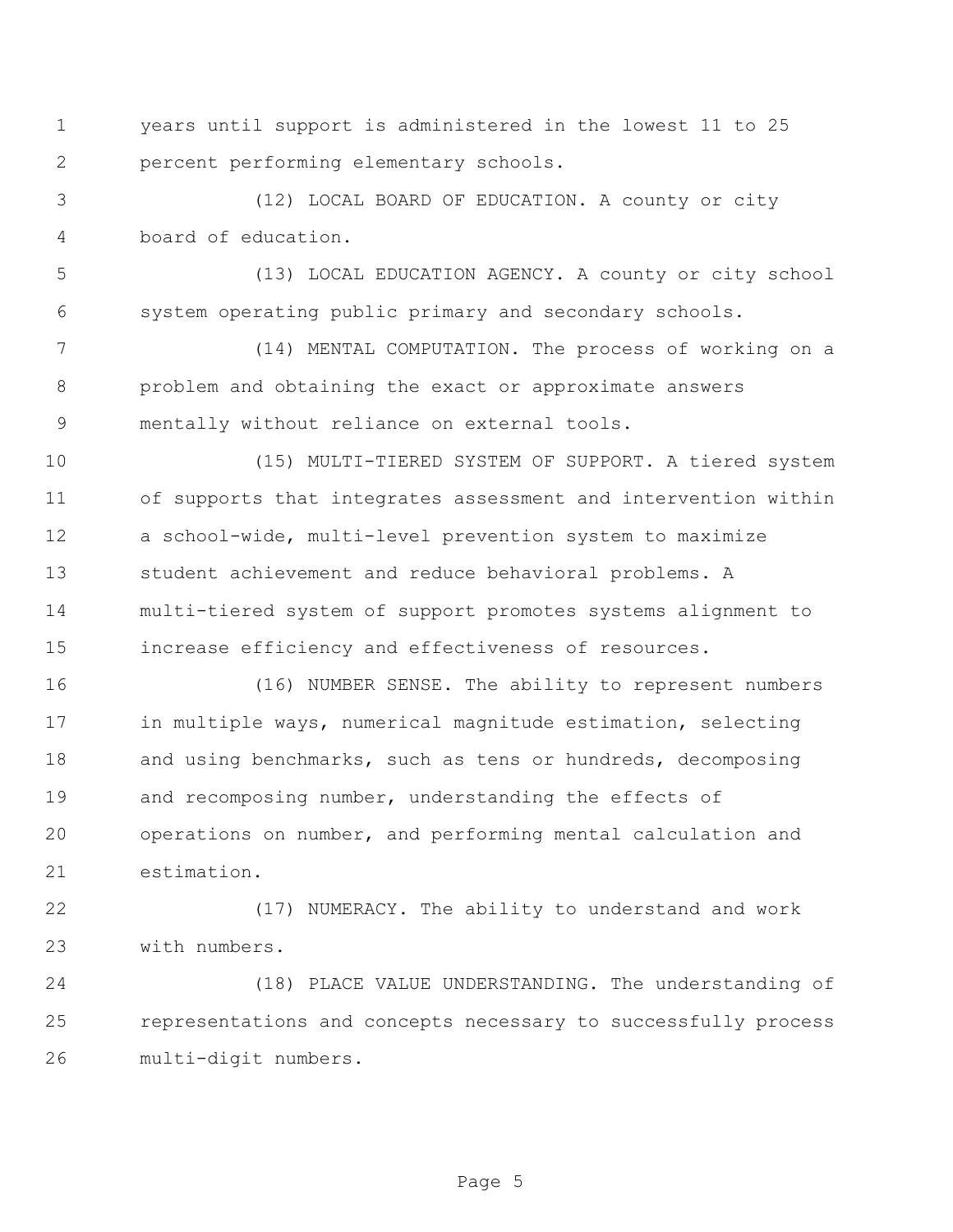(19) PROCEDURAL FLUENCY. The ability to apply procedures accurately, efficiently, and flexibly; to transfer procedures to different problems and contexts; to build or modify procedures from other procedures; and to recognize when one strategy or procedure is more appropriate to apply than another.

 (20) RESPONSE TO INTERVENTION. A process within the system of a multi-tiered system of support framework. Response to intervention is part of the data-based decision-making process within progress monitoring where team members review data to determine how students are responding to the interventions in place.

 (21) SPATIAL REASONING. The capacity to mentally generate, transform, and rotate a visual image and thus understand and recall spatial relationships between objects.

 (22) STEM. Science, technology, engineering, and mathematics.

 (23) SUBITIZING. Quickly recognizing and naming how many objects are in a small group without counting.

 Section 3. (a) Within 90 days following the effective date of this act, the State Superintendent of Education shall convene an Elementary Mathematics Task Force to provide the State Superintendent of Education and the State Board of Education with vetted and approved recommendations for high quality, evidence-based comprehensive mathematics curricula for core instruction and mathematics intervention programs or curricula, or both; a state continuum of educator

Page 6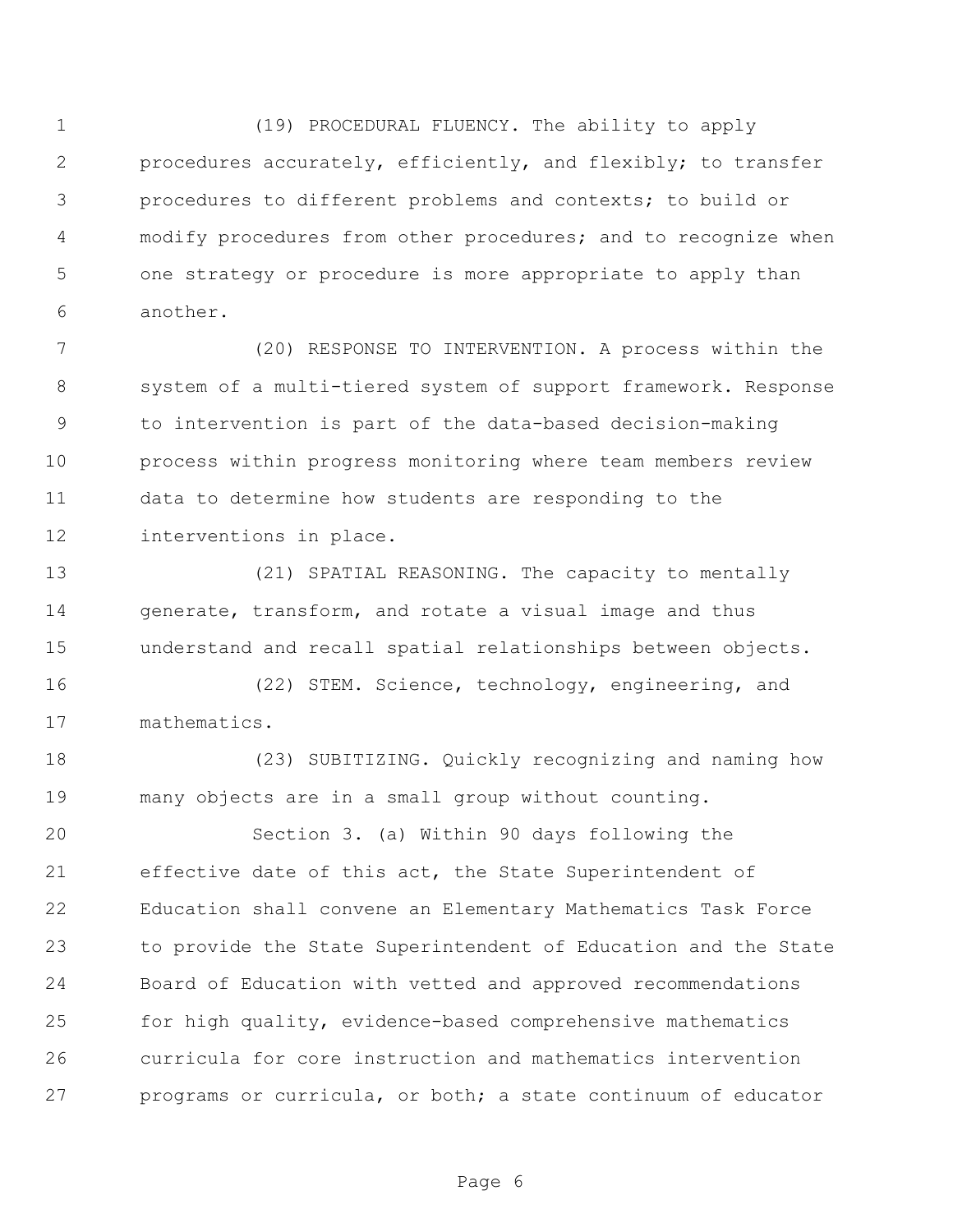development for approved professional learning focusing on foundational mathematics content knowledge including, but not limited to, improving number sense, spatial skills, algebraic reasoning, and mental computations for all full support and limited support schools; and an annual list of vetted and approved assessment systems which are valid and reliable mathematics screening, diagnostic, and formative assessment 8 systems for selection and use by local education agencies.

 (b) The membership of the Elementary Mathematics Task Force shall include all of the following:

(1) The State Superintendent of Education.

 (2) The Director of the Office of Mathematics Improvement.

 (3) Two public K-5 teachers, with experience in implementing evidence-based mathematics teaching practices, appointed by the Executive Secretary of the Alabama Education Association.

 (4) One public K-5 special education teacher, with experience implementing evidence-based mathematics teaching practices, appointed by the State Superintendent of Education.

 (5) One elementary AMSTI mathematics specialist, with experience supporting school-based mathematics coaches, appointed by the Alabama STEM Council.

 (6) One elementary school-based mathematics coach, with experience in facilitating professional development, appointed by the Alabama Council of Teachers of Mathematics.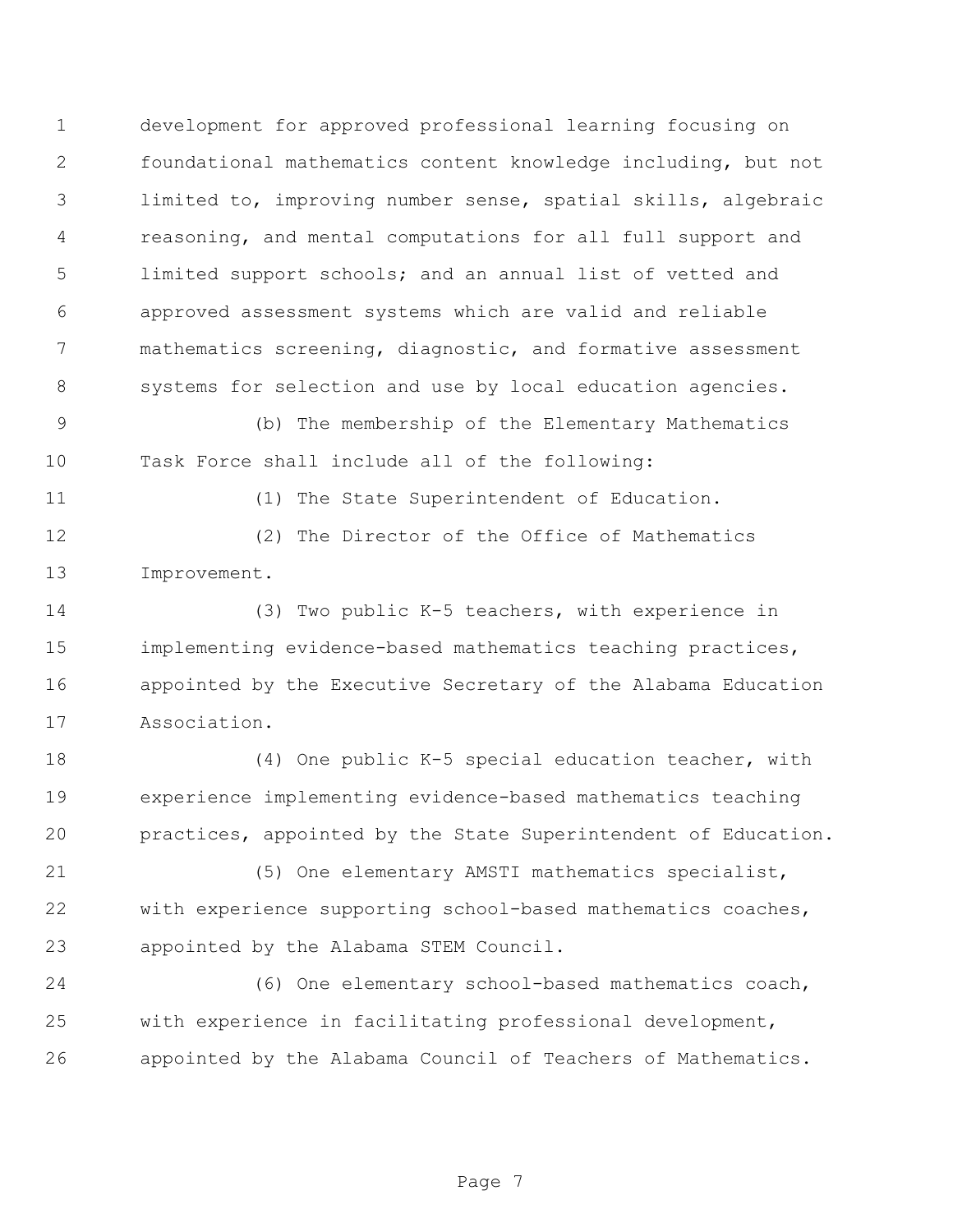(7) Two public elementary school principals, with experience supporting mathematics coaching, appointed by the Council for Leaders in Alabama Schools.

 (8) One instructor employed by a public institution of higher education, with experience teaching elementary mathematics methods, appointed by the Alabama Commission on Higher Education.

8 (9) One local superintendent of education, with experience supporting schools with mathematics coaches, appointed by the School Superintendents of Alabama.

 (10) One local board of education member, appointed by the Alabama Association of School Boards.

 (11) One AMSTI Director or assistant director, with experience teaching and supporting grades K-5 mathematics, appointed by the State Superintendent of Education.

 (12) One member of business and industry, with experience in employing individuals in occupations that are 18 STEM focused and in demand, appointed by the Governor.

 (13) Three additional members, appointed by the Governor.

 (c) Members appointed to the Elementary Mathematics Task Force pursuant to subdivisions (3) through (7) of subsection (b) shall serve an initial term of one year and may be reappointed to serve one additional two-year term. Members appointed to the Elementary Mathematics Task Force pursuant to subdivisions (8) through (13) of subsection (b) shall serve an initial term of two years and may be reappointed to serve one

Page 8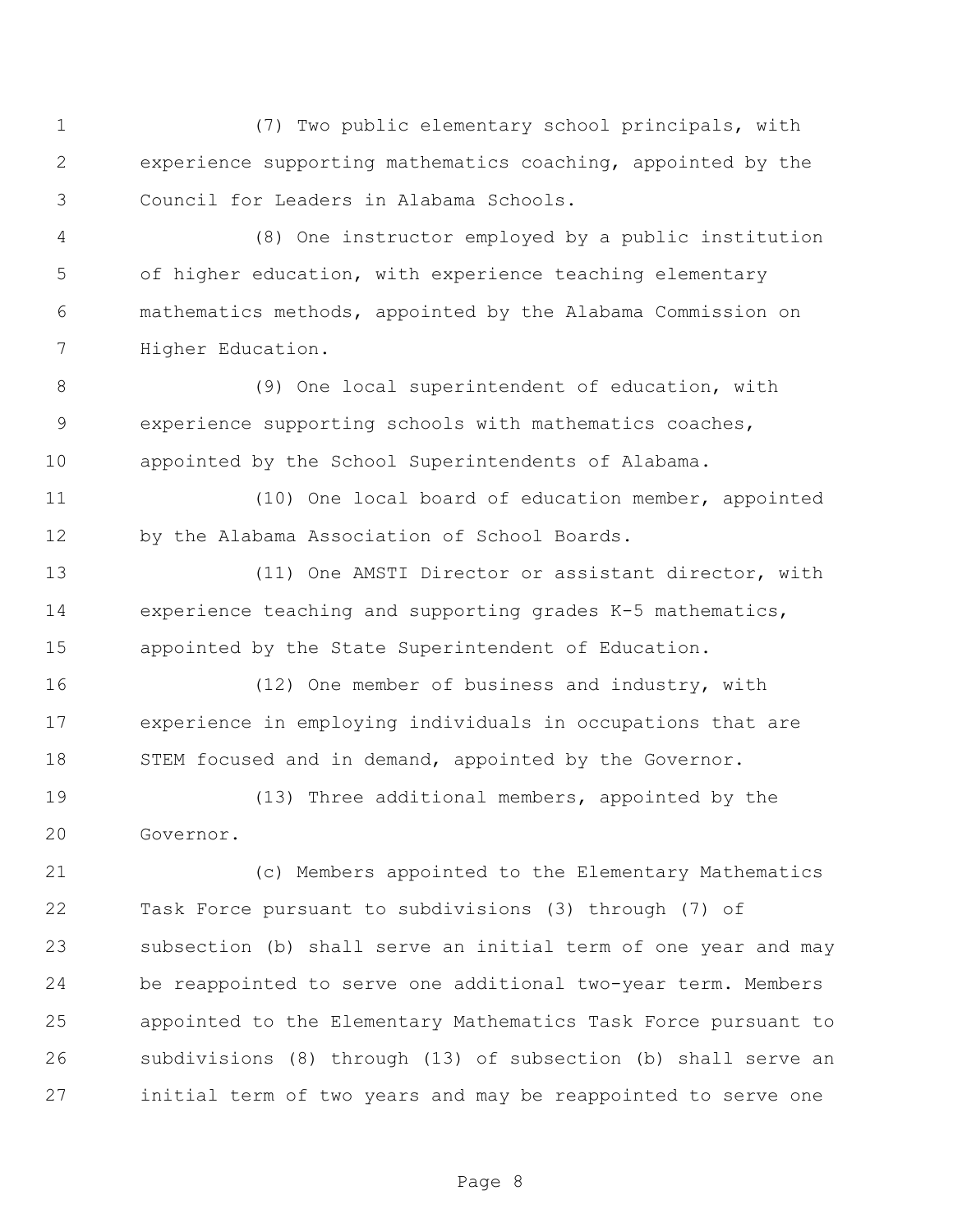additional two-year term. Thereafter, each member of the Elementary Mathematics Task Force shall be appointed to serve a two-year term and may be reappointed to serve one additional two-year term. All appointing authorities shall coordinate their appointments to ensure the Elementary Mathematics Task Force membership is inclusive and reflects the racial, gender, geographic, urban, rural, and economic diversity of the state. The appointing authorities shall fill vacancies by appointment for the unexpired terms according to the process outlined in this section.

 (d) The members of the Elementary Mathematics Task Force shall be reimbursed through the department for expenses incurred in the performance of their duties for the Elementary Mathematics Task Force in the same manner and at the same rate as is provided for state employees. Subject to appropriations, nothing herein shall limit payment for their service.

 (1) The Director of the Office of Mathematics Improvement shall serve as chair, and a vice chair shall be elected by the membership of the Elementary Mathematics Task Force. If the position of director is vacant, the vice chair shall serve as chair until the State Superintendent of Education appoints a new director.

 (2) The Elementary Mathematics Task Force shall meet in regular session at least four times a year. The Elementary Mathematics Task Force shall set meeting dates and times, set agendas, vote, and develop recommendations for the State Board of Education in collaboration with the department, through the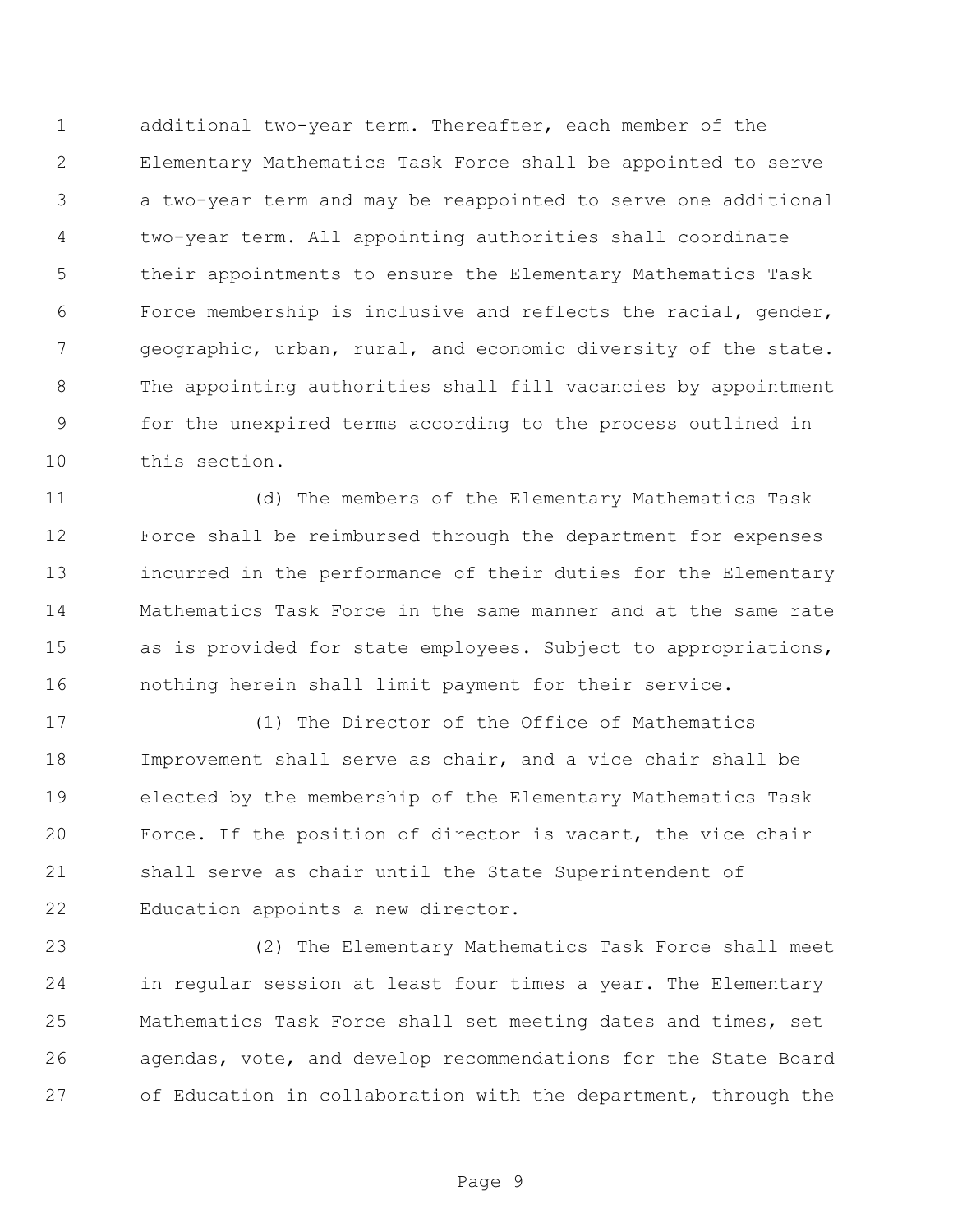Office of Mathematics Improvement. A majority of the members of the Elementary Mathematics Task Force shall constitute a quorum for the transaction of business. Should a quorum not 4 be present on the day appointed for any meeting, those present may adjourn from day to day until a quorum is established. (e) Each approved assessment system for grades K-5 shall measure, at a minimum, all of the following: 8 (1) Number sequence. (2) One-to-one correspondence. 10 (3) Cardinality. (4) Oral and written names for numbers based on grade level standards. (5) Subitizing. (6) Number relationships. (7) Addition, subtraction, multiplication, and division in word problems with a variety of problem types and structures based on grade level standards. 18 (8) Connecting addition, subtraction, multiplication, and division to place value based on grade level standards. (9) Computational fluency with whole numbers, fractions, and decimals based on grade level standards. (10) Spatial reasoning based on grade level standards. (f) In determining which assessment systems to recommend for use by local education agencies, the Elementary Mathematics Task Force, in collaboration with the department,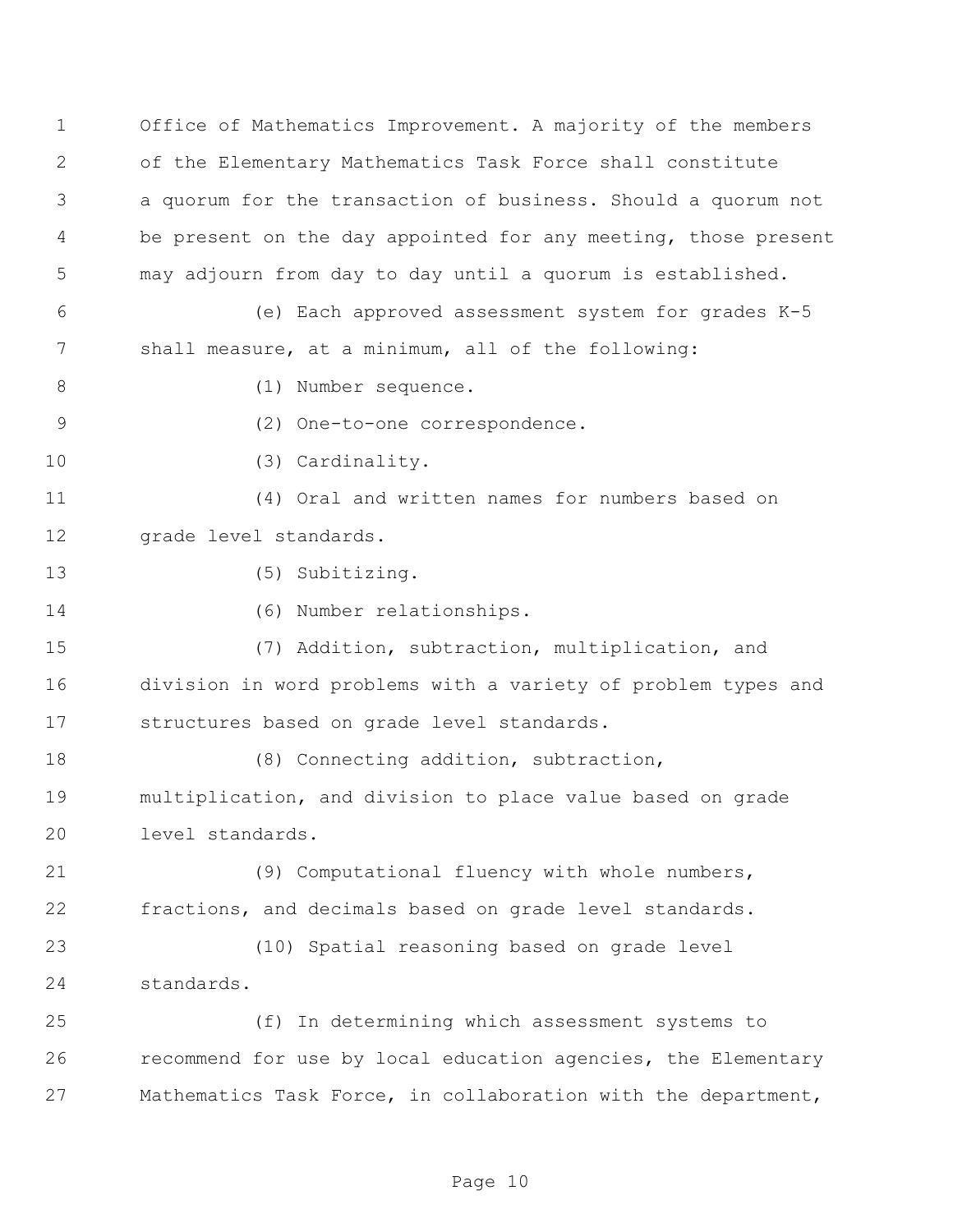1 through the Office of Mathematics Improvement, at a minimum, shall also consider all of the following factors:

 (1) The time required to conduct each assessment with the intention of minimizing the impact on instructional time.

 (2) The level of integration of assessment results with instructional support for educators and students.

 (3) The time lines in reporting assessment results for educators, administrators, and parents.

 (4) The ability of the formative assessment system 11 to produce automatic reports for teachers, administrators, and parents as required in Section 6.

 Section 4. (a) There is created in the department an Office of Mathematics Improvement, that shall be formed no later than 90 days after the effective date of this act. The State Superintendent of Education shall appoint a Director of the Office of Mathematics Improvement whose exclusive focus is K-5 mathematics. The director shall have experience in administrative duties, as an elementary mathematics specialist or coach, and in teaching mathematics in a public elementary school. Each AMSTI region of the state shall have at least one Office of Mathematics Improvement regional coordinator, based on needs of the region, who has experience in training, supporting, coaching, and teaching mathematics in elementary public schools focused on mathematics data analysis and mathematics improvement.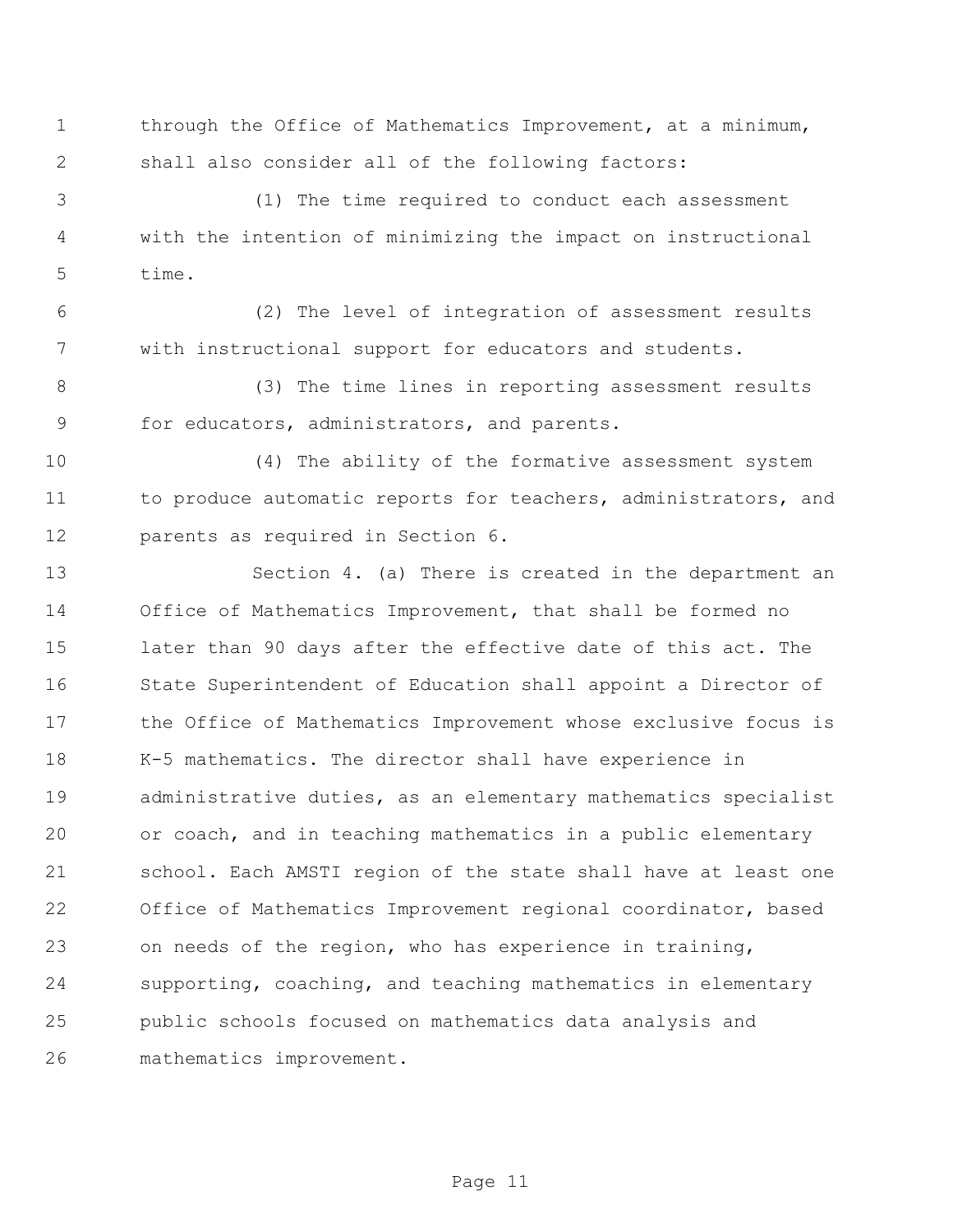(b) The Director of the Office of Mathematics Improvement, in collaboration with the Elementary Mathematics Task Force, shall do all of the following: (1) Determine the scope and pace of scaling mathematics coaches with the goal of placing one mathematics coach for every 500 students before the 2027-2028 school year. (2) Monitor the implementation of intensive professional development on foundational mathematics content knowledge, as recommended by the Elementary Mathematics Task Force, for all full support and limited support schools. (3) Monitor the implementation of screener assessments, diagnostic assessments, and formative assessments for grades K-2 and grades four and five to identify students in need of support for key numeracy concepts. Implementation 15 shall begin with the 2023-2024 school year. (4) Recommend training and support for educators for the effective implementation and interpretation of diagnostic tools. The diagnostic tool shall be used with students who have been identified as struggling in mathematics based on screeners, diagnostic assessments, benchmark assessments, teacher observation, or any combination of the forgoing. (5) Designate a team of educators to explore the connection between difficulties with number sense and dyscalculia, as well as possible effective screeners. (6) Commit necessary resources to understanding the

needs of students struggling with number sense or dyscalculia,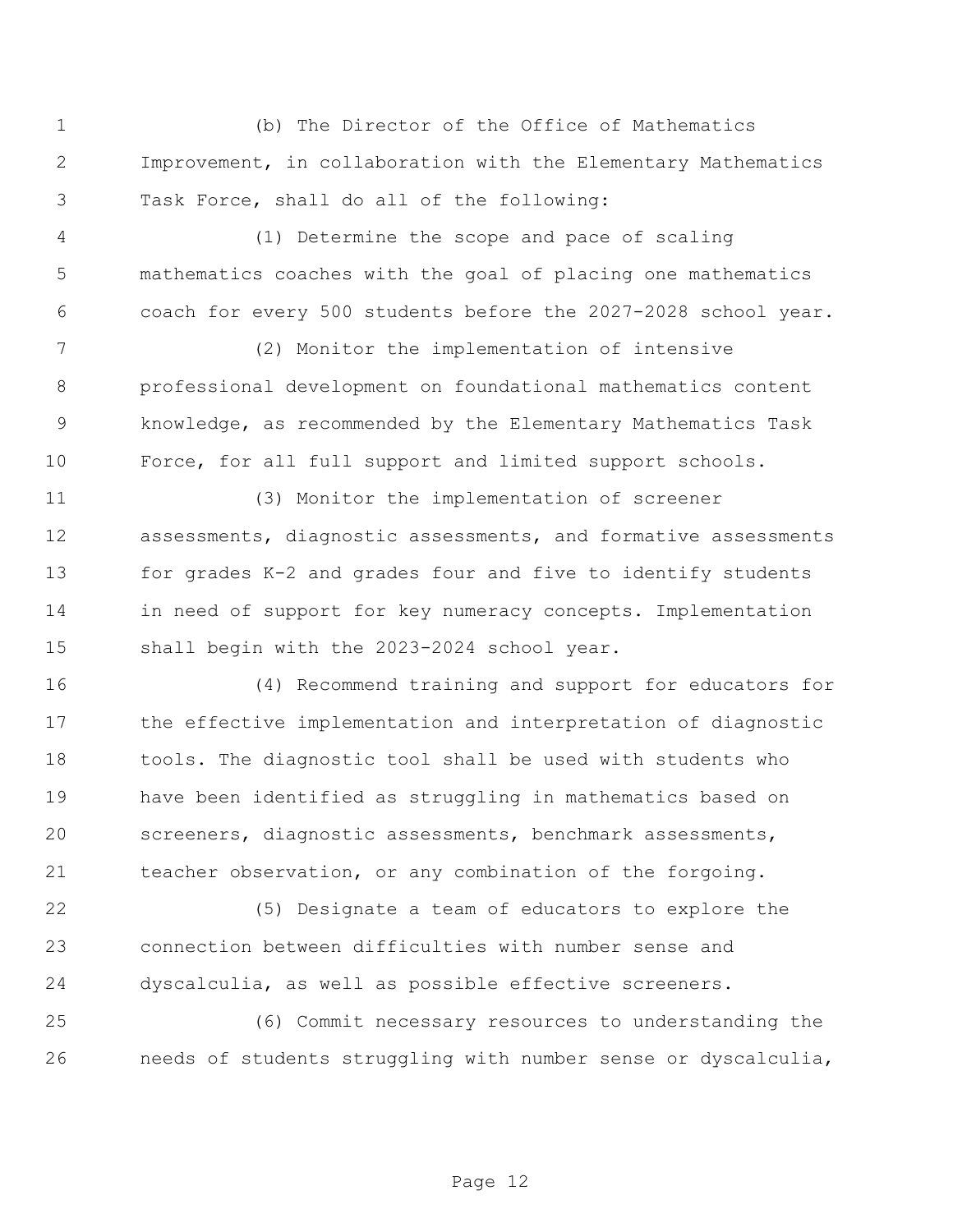or both, before implementing instructional practices or assessments that could adversely affect student learning.

 (7) Monitor AMSTI mathematics specialist support in all full support and limited support schools.

 (8) Monitor the implementation and progress of the Alabama Summer Mathematics Achievement Program in full support schools.

8 (9) Recommend changes and improvements to AMSTI, any professional learning providers, and local education agencies based on data collected and analyzed by the Office of Mathematics Improvement.

 (10) Participate in the development of the Alabama Instructional Leadership framework.

 (c) Each Office of Mathematics Improvement regional coordinator shall have experience as a K-5 mathematics specialist or coach and experience teaching mathematics in a public school.

 (d) Office of Mathematics Improvement regional coordinators, with the oversight of the director, shall perform all of the following duties in full support and limited support schools:

 (1) Monitor the implementation of comprehensive mathematics curricula for core instruction and intervention programs or curricula, or both, approved by the Elementary Mathematics Task Force.

 (2) Monitor the implementation of a multi-tiered system of support, including response to intervention to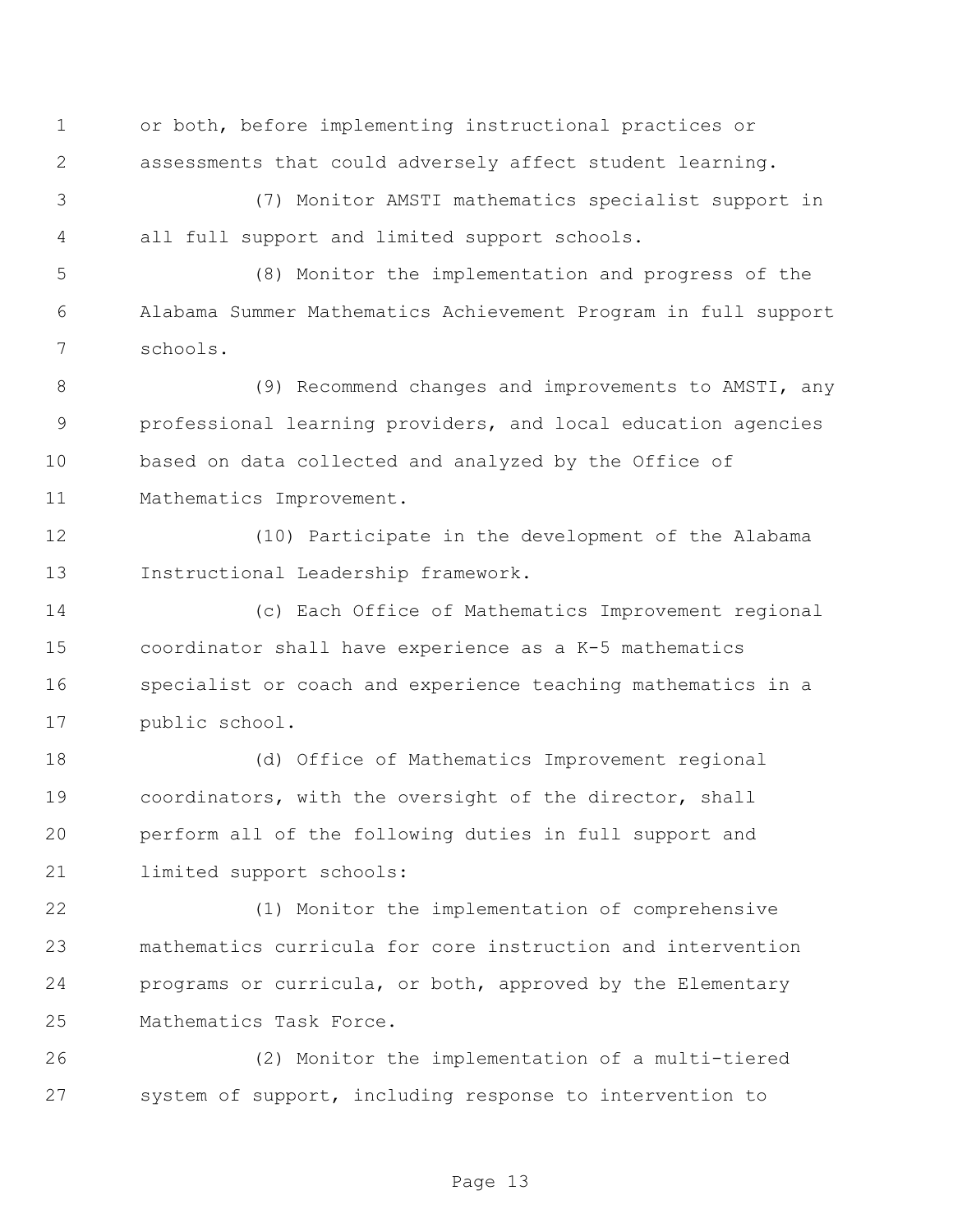monitor progress of struggling students, continually evaluate the effectiveness of instruction, and make more informed instructional decisions.

 (3) Monitor the implementation of the intensive professional development series on foundational mathematics content knowledge.

 (4) Support the Director of the Office of Mathematics Improvement in monitoring the implementation of approved formative assessments, screening assessments, and diagnostic assessments recommended by the Elementary Mathematics Task Force.

 (5) Monitor and evaluate data collected from AMSTI and local education agencies to ensure coaching aligns with school needs and make recommendations for improvement to the mathematics coaches as needed to increase student achievement, collaboration, and support.

 (6) Monitor the implementation and progress of the Alabama Summer Mathematics Achievement Program in full support schools.

 Section 5. (a) Each K-5 teacher, with the full support of his or her principal, shall do all of the following:

 (1) Dedicate an average minimum of 60 minutes per day for Tier 1 mathematics instruction, for a minimum of 164 instructional hours per year.

 (2) Use approved comprehensive mathematics curricula for core instruction recommended by the Elementary Mathematics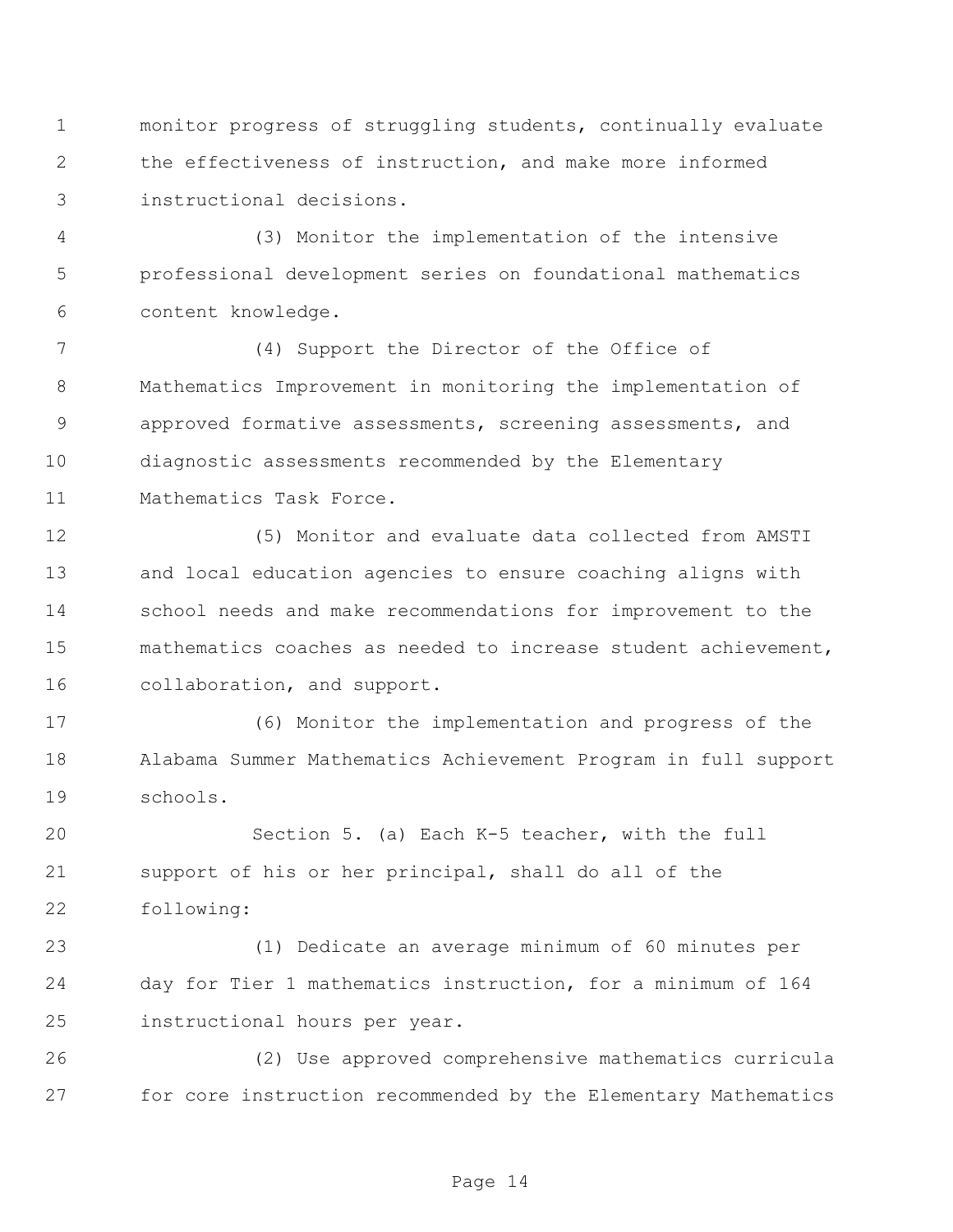Task Force, in addition to high quality print and online resources to carefully plan units and lessons based on the grade-level mathematics content standards.

 (3) Build fluency with procedures on a foundation of conceptual understanding, strategic reasoning, and problem solving over time.

 (4) Provide students access to tools, including technology, that support mathematical thinking.

 (5) Provide a learning environment that promotes student reasoning, student discourse, and student questioning and critiquing the reasoning of their peers.

 (6) Consistently implement the evidence-based mathematics teaching practices as recommended by the Elementary Mathematics Task Force.

 (7) Gather evidence of student understanding to inform the planning of next instructional steps.

 (8) Provide students with descriptive and timely feedback on assessments to include strengths, weaknesses, and next steps for progress toward learning targets.

 (b) An elementary school teacher should not engage in any practice that minimizes sense making and understanding of mathematics concepts.

 Section 6. (a)(1) A kindergarten student or incoming grades 1-5 student identified with a mathematics deficiency, or who demonstrates the signs of dyscalculia, shall be provided intensive mathematics interventions recommended by the Elementary Mathematics Task Force to address his or her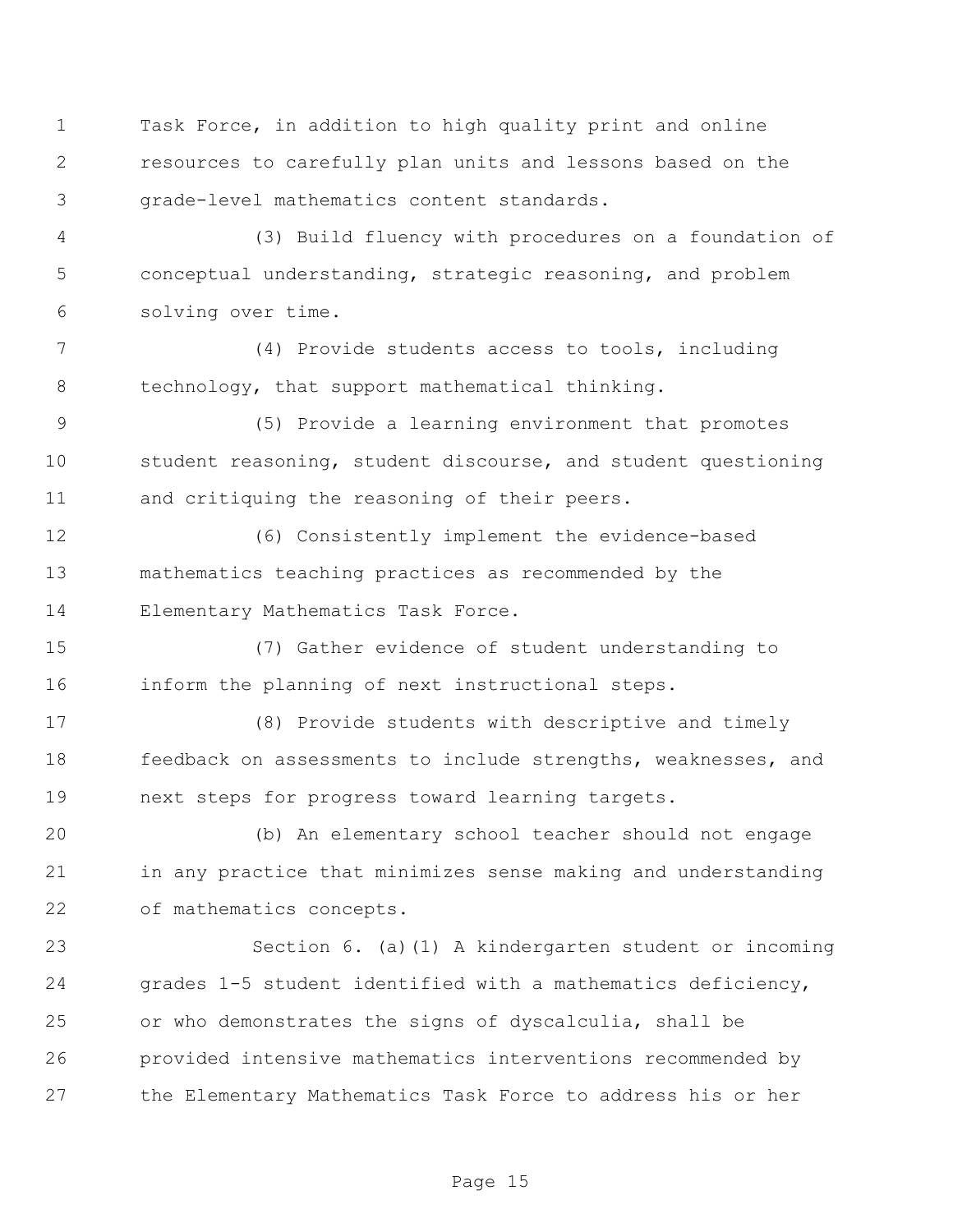specific mathematics deficiency. A K-5 student who exhibits a mathematics deficiency based on an approved screener assessment, diagnostic assessment, benchmark assessment, or classroom formative assessment shall receive immediate mathematics intervention.

 (2) The mathematics teacher of the student receiving mathematics intervention shall prepare reports that coincide with grading periods and a comprehensive end of year report detailing any mathematics intervention provided.

a. Reports shall include all of the following:

11 1. The name of the student.

12 2. The name of the teacher providing the intervention.

 3. The mathematics deficiency or deficiencies addressed.

 4. The Elementary Mathematics Task Force recommended mathematics intervention programs or curricula, or both, used 18 to improve the student's deficiency or deficiencies.

 5. Mathematics intervention services and supports implemented from the list provided in subsection (c).

6. Any tools used to monitor student progress.

7. Student growth.

 b. Reports that coincide with grading periods, and a comprehensive end of year report, shall be provided to the parent or legal guardian of the student and his or her mathematics teacher for the immediately succeeding school year. The reports shall include all of the following: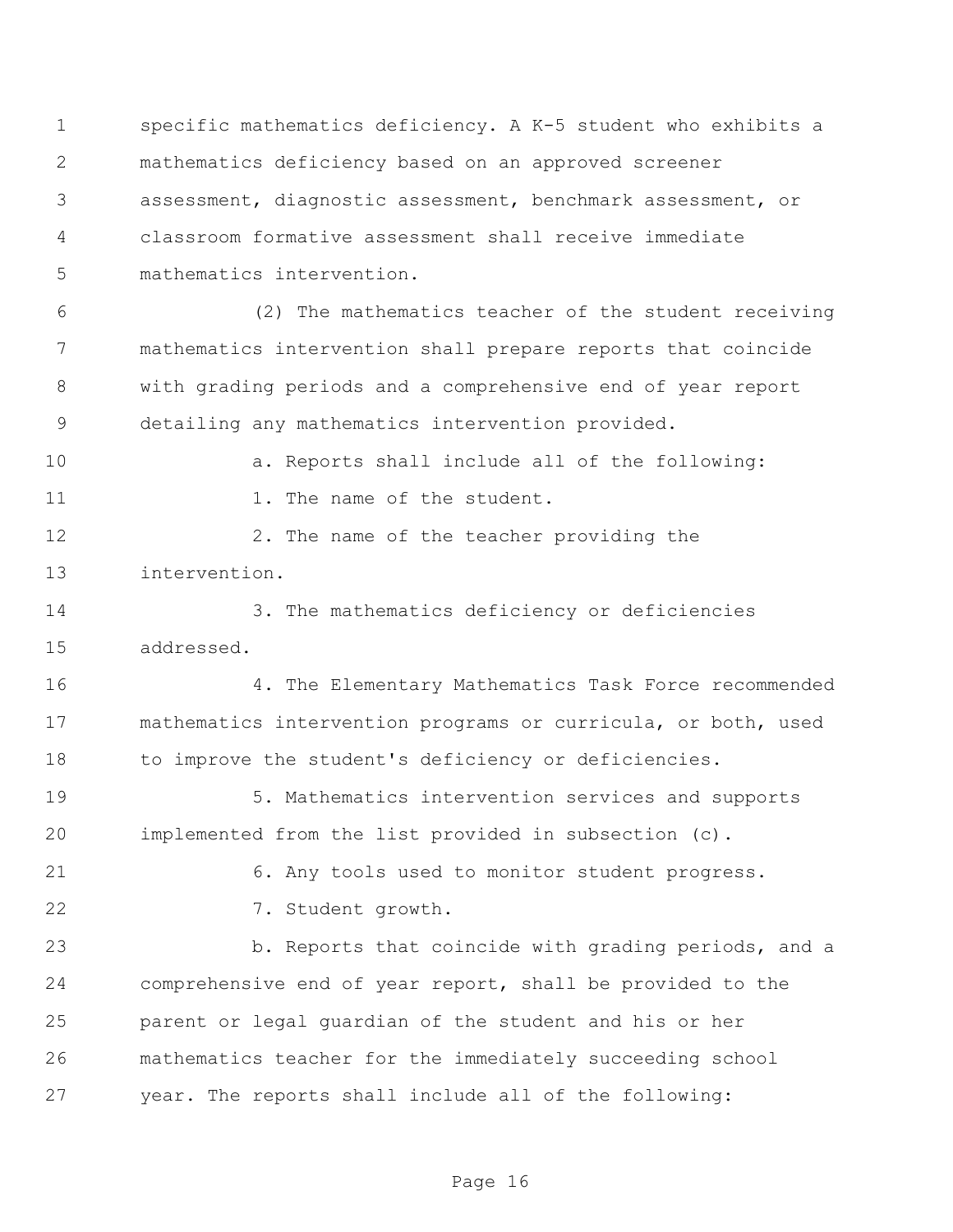1 1. The information provided in the reports under paragraph a.

 2. Student growth for the grading period and school year based on Elementary Mathematics Task Force approved formative mathematics assessments and the State Board of Education approved summative mathematics assessment.

 3. Mathematics strengths and areas in need of 8 improvement of the student.

 (b) Screener or approved assessment system reports may also be included with the grading period and comprehensive end of year reports.

 (c) Each local education agency shall provide mathematics intervention services for grades K-5 students identified with mathematics deficiencies. Those services shall include, but not be limited to, any of the following:

 (1) Working with an effective or highly effective teacher of mathematics, as demonstrated by student mathematics performance data and teacher performance evaluations.

 (2) Effective instructional strategies to accelerate student progress provided by a highly qualified teacher who has training and experience in the implementation of teaching mathematics through problem solving; providing an environment 23 for students to make sense of cognitively demanding tasks; providing justifications for strategies and solutions; making connections with the mathematics; and receiving feedback about mathematics ideas.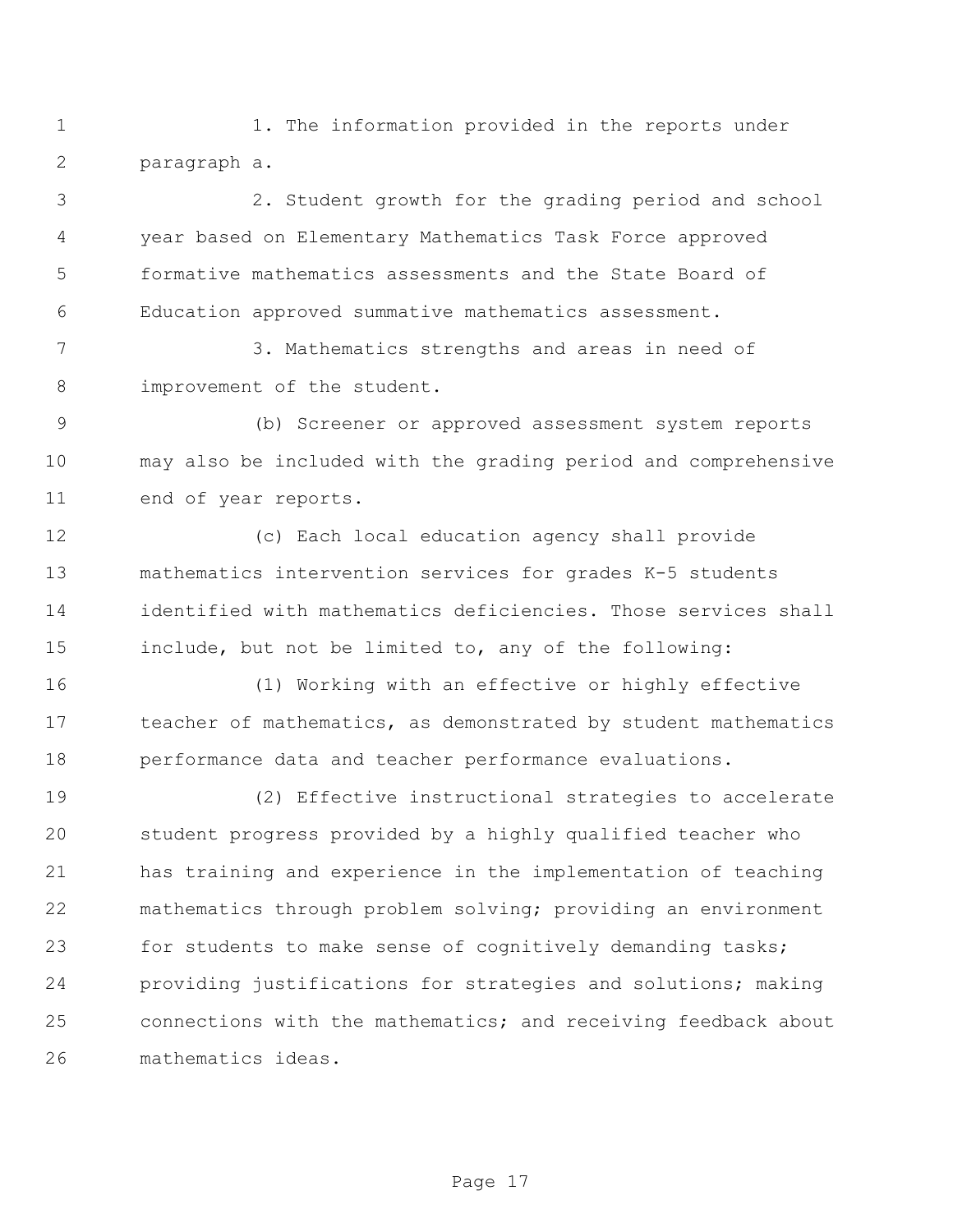(3) Mathematics intervention services and supports to improve any identified area of mathematics deficiency including, but not limited to, any of the following: a. Additional instructional time devoted to evidence-based mathematics instruction and interventions recommended by the Elementary Mathematics Task Force, including engaging, high quality, and rigorous supplemental sessions. b. Providing daily targeted small group mathematics intervention based on student needs. c. Providing supplemental, evidence-based mathematics interventions before or after school, or both, delivered by a highly qualified teacher of mathematics or trained tutor. d. Frequently monitoring the progress of the mathematics skills of each student throughout the school year and adjusting instruction according to student need. e. Incorporating material from a previous grade to link understanding to grade level curriculum. f. Incorporating a concrete, semi-concrete, abstract approach. g. Incorporating explicit systematic strategy instruction, including summarizing key points and reviewing vocabulary prior to the lesson. h. Utilizing mathematics strategies or programs, grounded in the science of learning, that accelerate student mathematics achievement.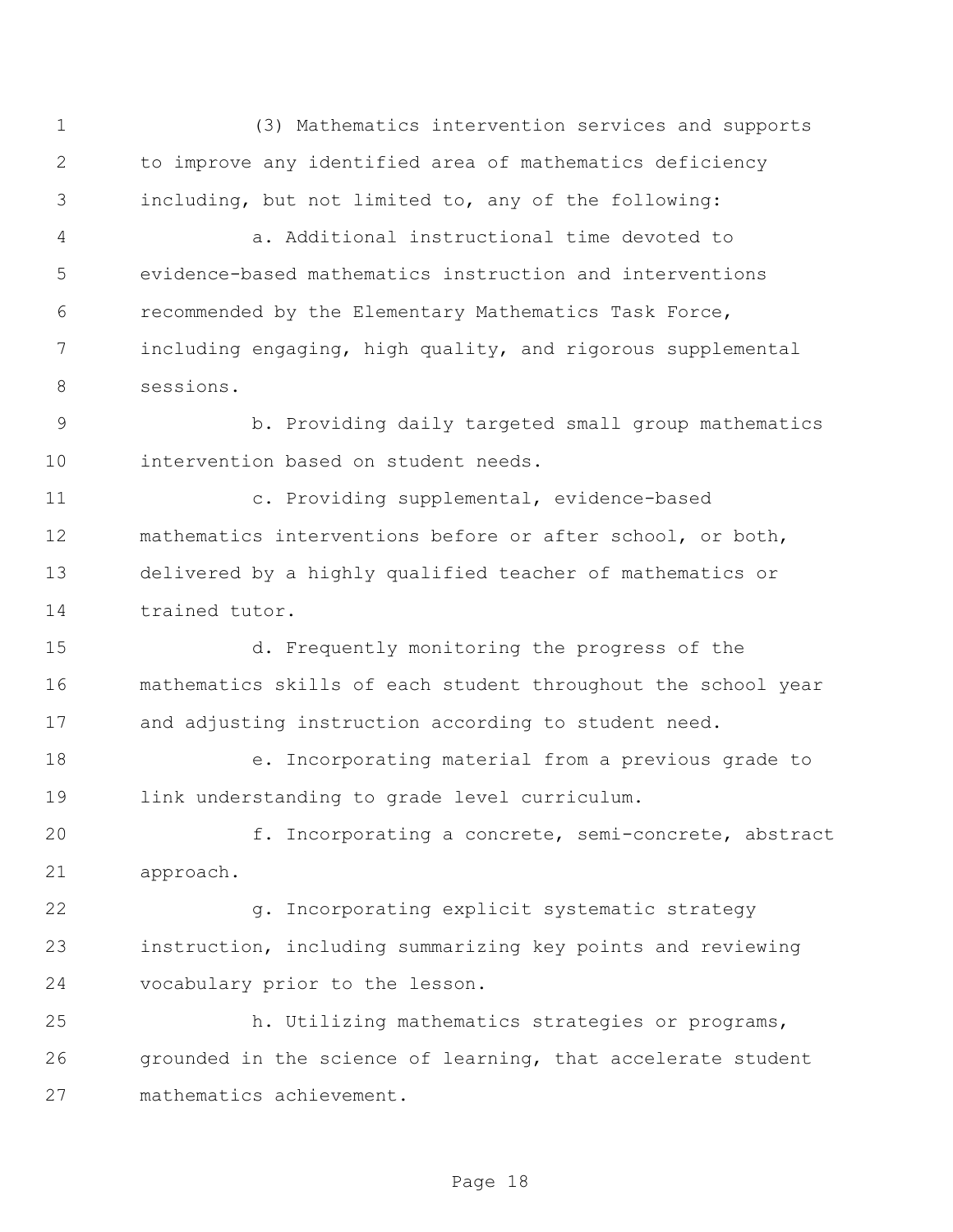i. Attending to conceptual understanding as well as procedural fluency.

 j. Providing a home based mathematics plan, including participation in family training workshops or regular family-guided home mathematics activities.

(d) Beginning with the 2023-2024 school year:

 (1) Kindergarten students shall be assessed by November using an early numeracy screener recommended by the Elementary Mathematics Task Force to identify those students 10 in need of support for key numeracy concepts. A kindergarten student identified by the screener as having a mathematics deficiency shall be assessed using the diagnostic assessment to identify student misconceptions and gaps in mathematical knowledge or skills.

 (2) Incoming first and second grade students shall be assessed using an early numeracy screener recommended by the Elementary Mathematics Task Force a minimum of two times a year to identify those students in need of support for key numeracy concepts. A first or second grade student identified by the screener as having a mathematics deficiency shall be assessed using the diagnostic assessment to identify student misconceptions and gaps in mathematical knowledge or skills.

 (3) Incoming fourth and fifth grade students shall be assessed using a fractional reasoning screener approved by the Elementary Mathematics Task Force a minimum of two times a year to identify those students in need of support for fractional reasoning. A fourth or fifth grade student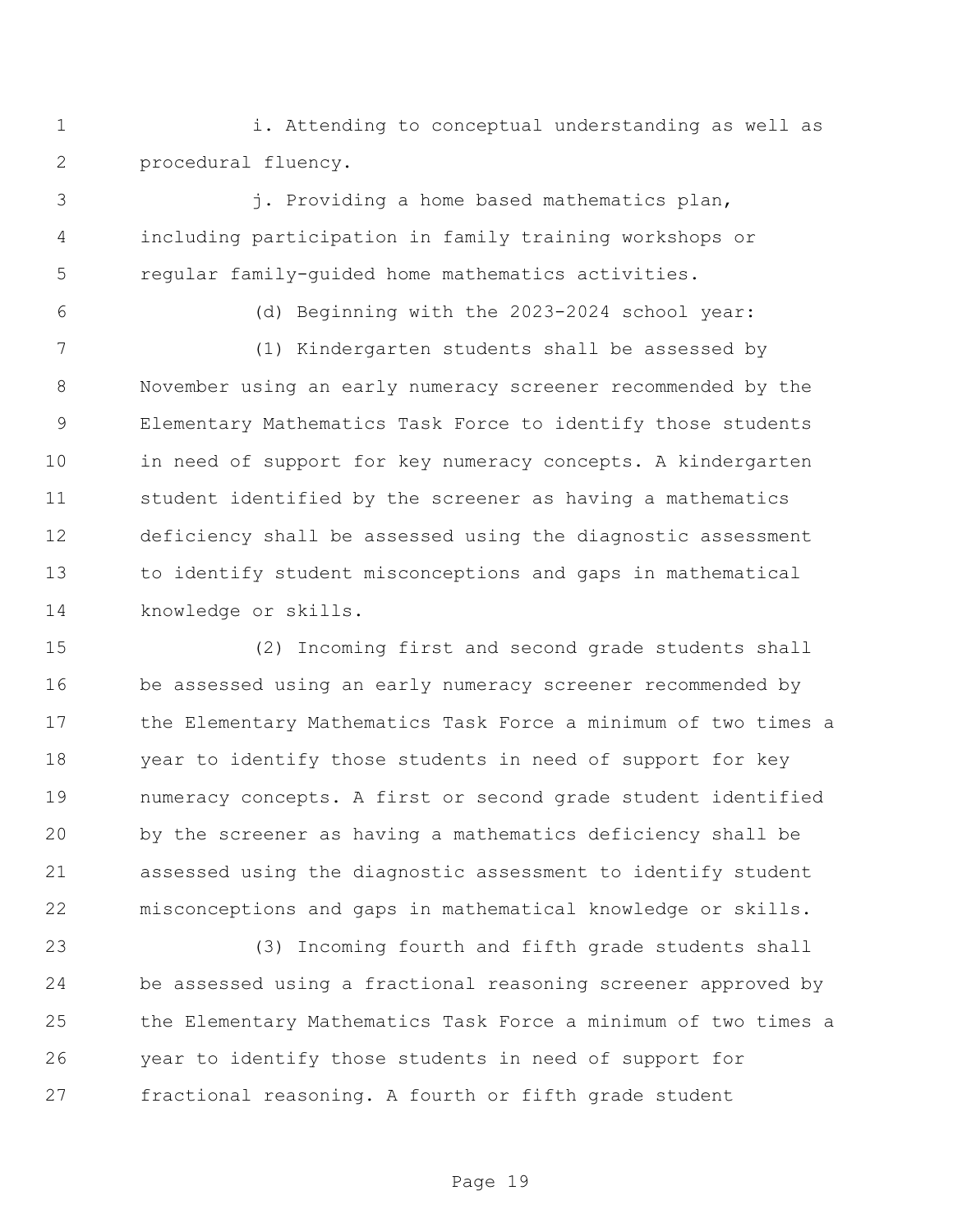identified by the screener as having a mathematics deficiency shall be assessed using the diagnostic assessment to identify student misconceptions and gaps in mathematical knowledge or skills.

 (4) A K-5 student identified with a mathematics deficiency through screeners, diagnostics, or formative assessments shall be provided intensive mathematics interventions recommended by the Elementary Mathematics Task Force to address his or her specific needs.

 (e) The Elementary Mathematics Task Force shall recommend to the Office of Mathematics Improvement a guide for developmental benchmarks to be used for determining appropriate mathematics progress for K-5 mathematics progression. The benchmarks shall include, but not be limited to, the following grade level progressions.

 (1) The first and second grade level shall include all of the following:

18 a. Counting and recognizing whole numbers. 19 b. Comparing and ordering numbers. c. Composing and decomposing numbers. d. Operations with whole numbers. (2) Incoming third grade level shall include all of the following: a. Operations of addition and subtraction. b. Properties of operations.

c. Counting and recognizing numbers to 1,000.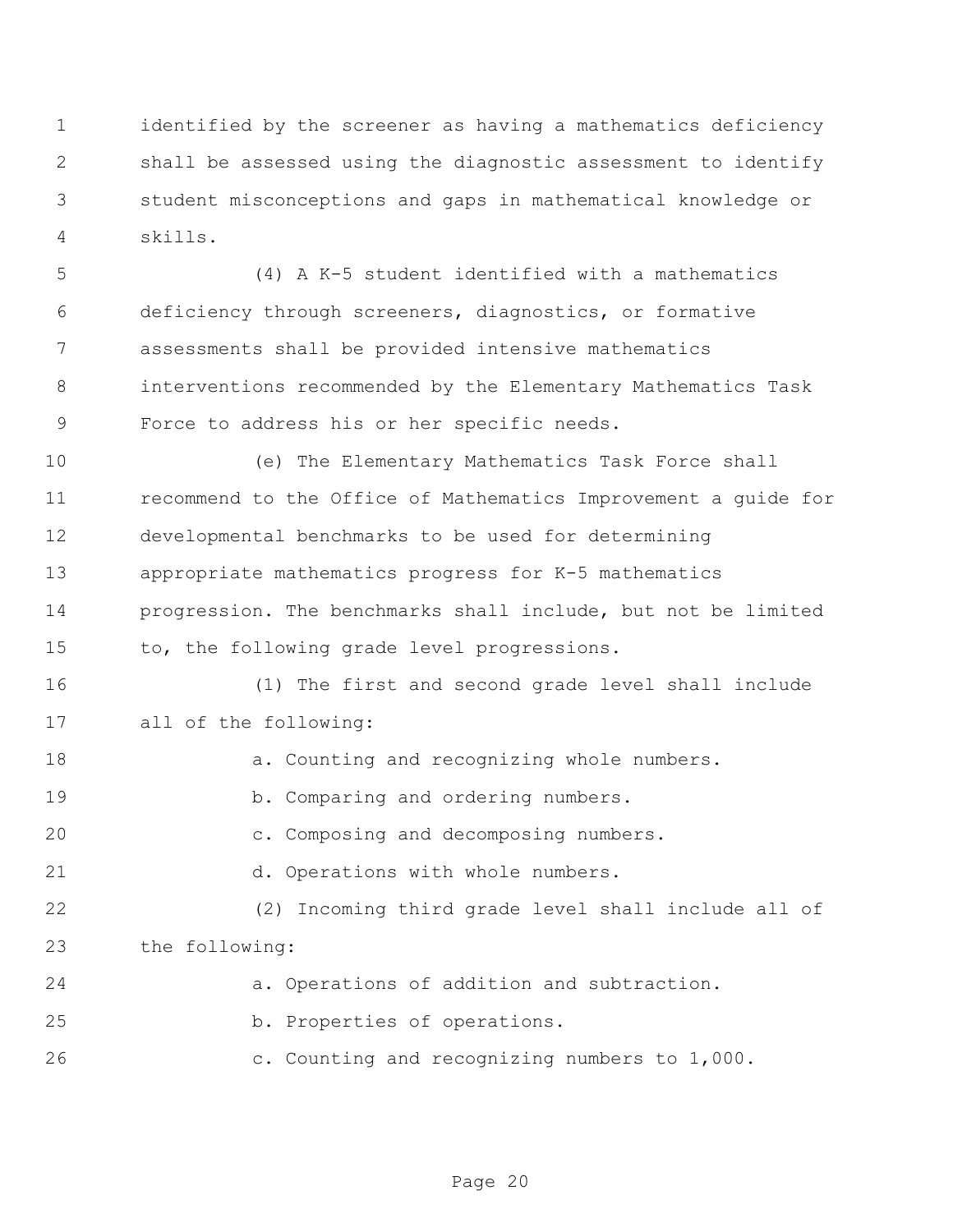d. Understanding models for addition and subtraction within 1,000.

 e. Comparing and ordering numbers up to 1,000. f. Composing and decomposing numbers up to 1,000. g. Solving one-step and two-step word problems involving addition and subtraction within 100. h. Using a variety of strategies and algorithms based on place value. (3) Incoming fourth grade level shall include all of the following: a. Representing unit fractions with area and length models. b. Representing equivalent fractions using a variety of objects and pictorial models. c. Understanding multiplication and division and strategies for multiplication and division within 100. d. Understanding the meanings of multiplication and division of whole numbers involving equal-sized groups, arrays, and measurement quantities. e. Solving one-step and two-step word problems involving addition and subtraction within 1,000 using a variety of strategies and algorithms based on place value. f. Generating and solving problem situations for a given mathematical number sentence involving addition and subtraction of whole numbers using a variety of strategies and algorithms based on place value.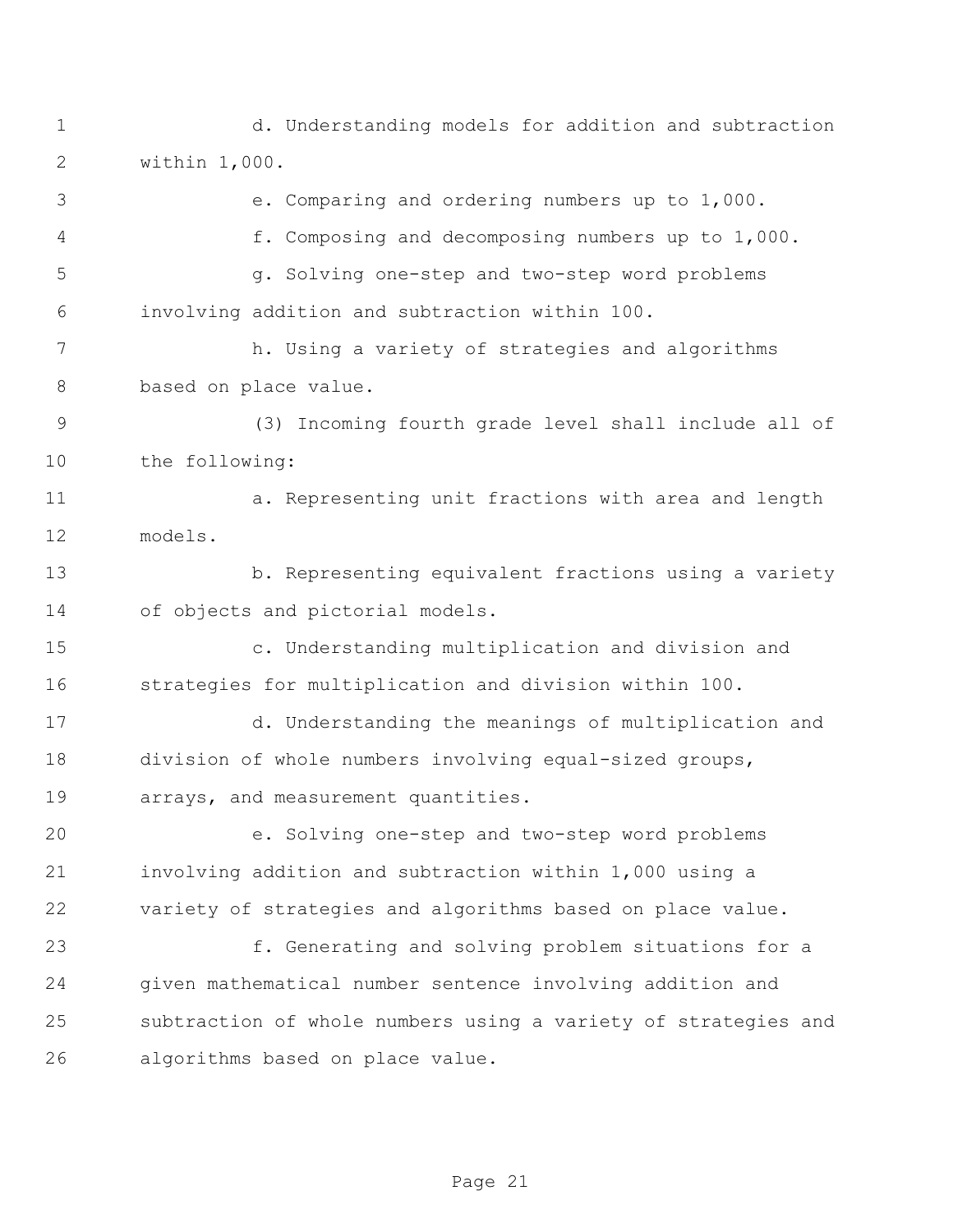(4) Incoming fifth grade level shall include all of the following: a. Comparing and ordering whole numbers up to 1,000,000. b. Comparing and ordering fractions and decimals to hundredths. c. Using place value understanding and properties of operations to perform multi-digit arithmetic with whole numbers. d. Illustrating and explaining the product of two factors using equations, rectangular arrays, and area models. e. Adding and subtracting fractions and mixed numbers with like denominators using fraction equivalence and properties of operations. f. Understanding the relationship between addition and subtraction. g. Multiplying a whole number and a fraction. Section 7. (a) Subject to the appropriations of the Legislature, each K-5 school shall be assigned one mathematics coach for every 500 students. If a school earns two or more mathematics coaches, those coaches shall be hired and employed simultaneously to ensure the effectiveness of the coaches. The Director of the Office of Mathematics Improvement shall determine the scope and pace of scaling mathematics coaches with the goal of placing one mathematics coach for every 500 students before the 2027-2028 school year.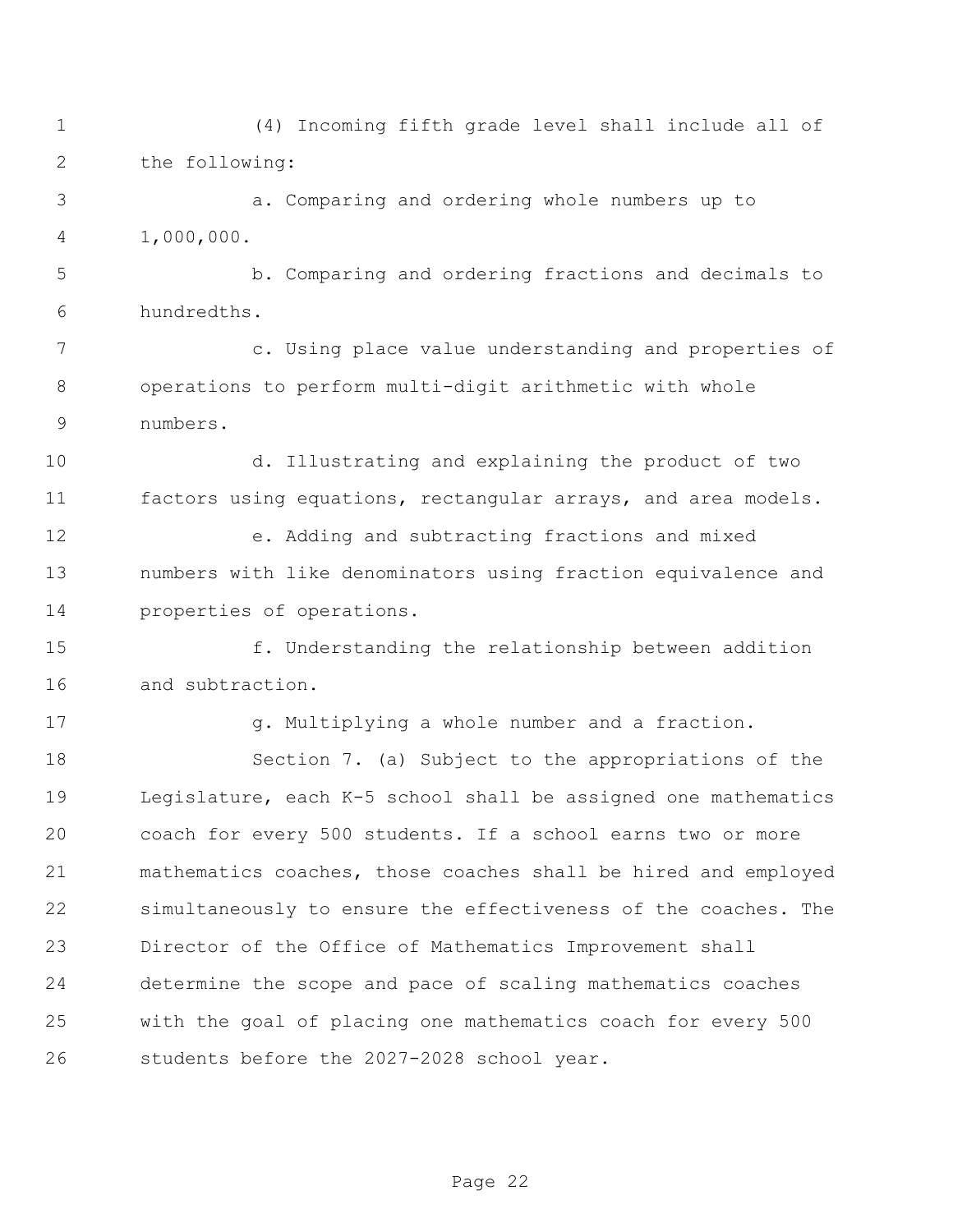(b) A mathematics coach shall be employed by the local education agency with funds appropriated by the Legislature to support Sections 1 to 17, inclusive. Mathematics coaches shall be employed pursuant to 200-day contracts. The extra days beyond the nine-month contract shall be used to train teachers, develop units of instruction and materials to support instruction, as determined by school data, and receive professional learning. Mathematics coaches shall meet all of the following qualifications:

 (1) Hold a valid Alabama professional educator certificate in early childhood education, elementary education, or special education.

 (2) Have a minimum of five years of experience as an early childhood, elementary, or special education teacher.

 (3) Demonstrate expertise, as attested by a current or former employing county or city superintendent of education, in mathematics instruction and intervention and early numeracy interventions, including dyscalculia interventions.

 (4) Hold a master's degree or have completed professional development recommended by the Elementary Mathematics Task Force, or both.

 (c) The duties and responsibilities of a mathematics coach employed pursuant to Sections 1 to 17, inclusive, shall include all the following: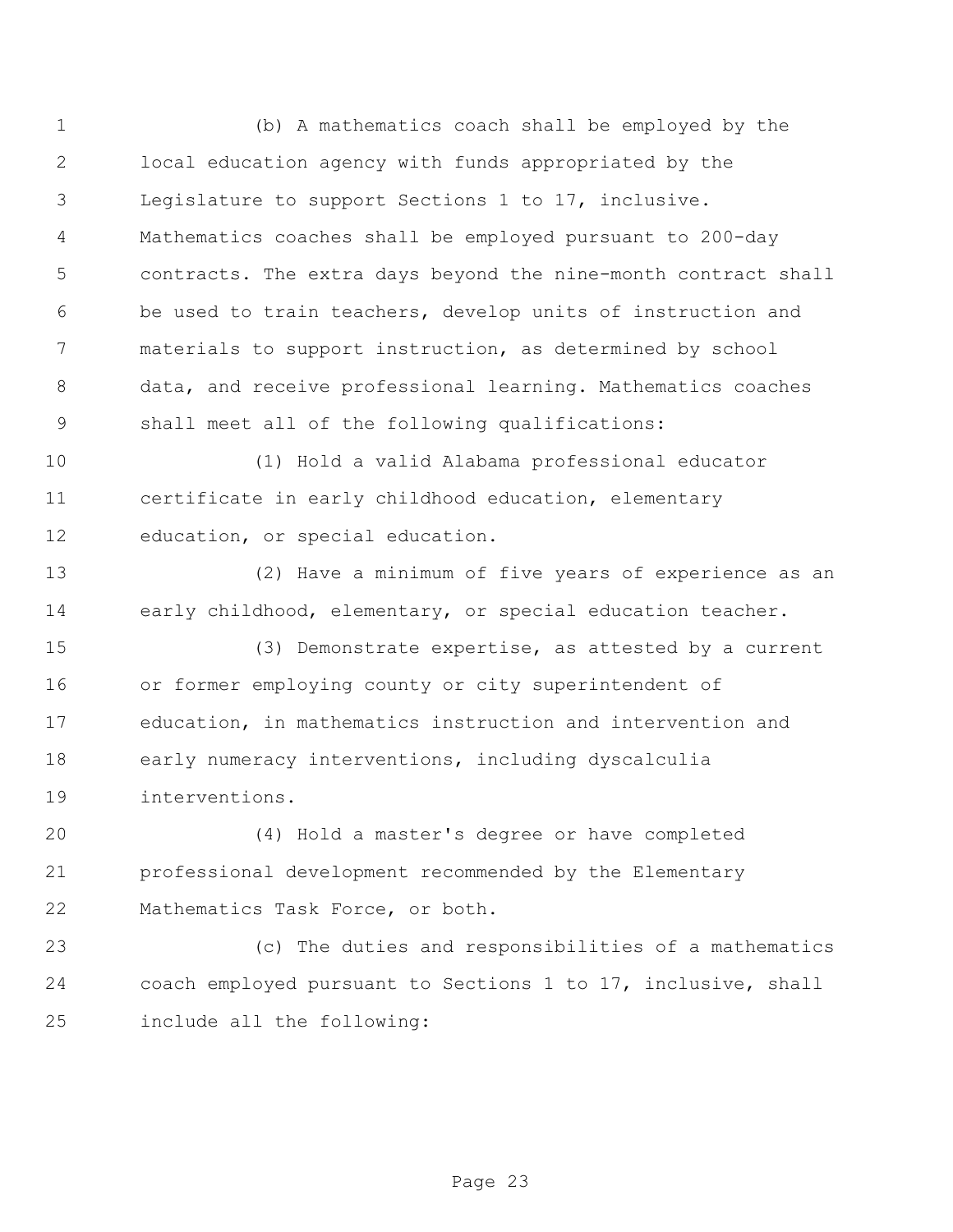(1) Supporting the improvement of instruction with an emphasis on Tier 1 instruction to ensure students do not fall behind.

 (2) Collaborating with the school principal and faculty to establish and implement a strategic plan for coaching and mathematics instruction to improve student achievement in mathematics.

 (3) Facilitating schoolwide mathematics professional learning, including job-embedded assistance using coaching strategies, including joint preplanning, modeling lessons, co-teaching teaching lessons, targeted observation to collect data, and debriefing.

 (4) Modeling evidence-based mathematics instructional and intervention strategies for teachers.

(5) Continuously mentoring and coaching teachers.

 (6) Assisting teachers in using data to differentiate mathematics instruction and to identify students exhibiting the characteristics of dyscalculia and other exceptionalities.

 (7) Monitoring the progress of K-5 students in mathematics through benchmark assessments at least three times per year and making recommendations for modifying instruction based on the individual needs of students and trends in student data.

 (8) Focusing solely as a mathematics coach for schools with elementary grade students.

Page 24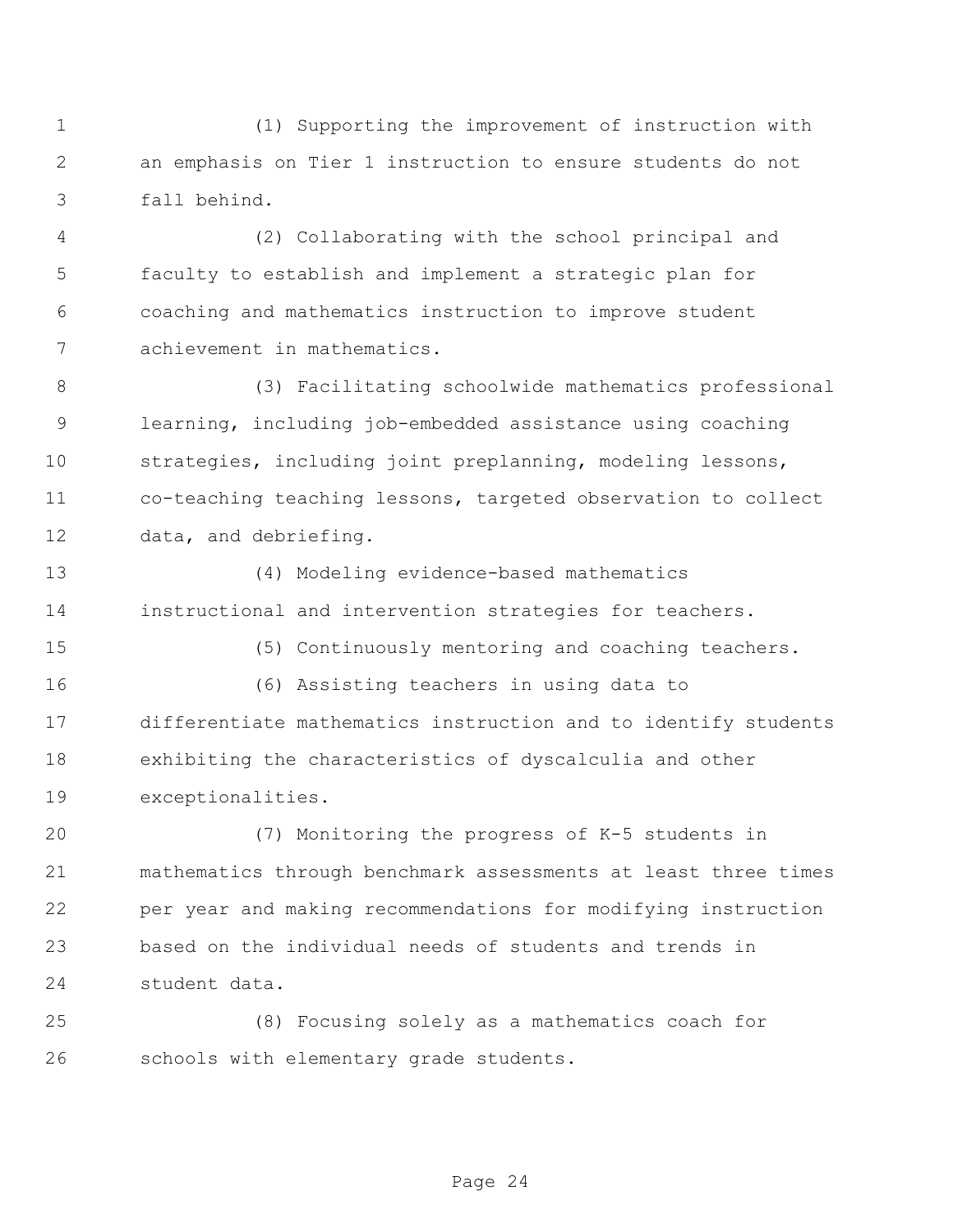(9) Collaborating with teachers and grade-level teams of teachers to foster the use of appropriate instructional materials, including concrete materials, necessary to ensure that students understand mathematical concepts.

 (10) Collaborating with grade level teams to develop rigorous tasks, lessons, and assessments aligned with grade level mathematics content standards; to facilitate the analysis of student work samples and assessment data; and to work in partnership with teachers to provide real-time feedback and make next-step instructional decisions based on the student evidence.

 (11) Assisting teachers in using formative assessments and analyzing student work to identify students with misconceptions, students exhibiting characteristics of dyscalculia, and students needing acceleration.

 (12) Assisting teachers in administering early numeracy screeners or diagnostic assessments, or both, in grades K-2. The assistance of a mathematics coach may not exceed two hours per week.

 (13) Assisting teachers with administering fractional reasoning screeners or diagnostic assessments, or both, for students in grades four and five, subject to legislative appropriation. The assistance of a mathematics coach may not exceed two hours per week.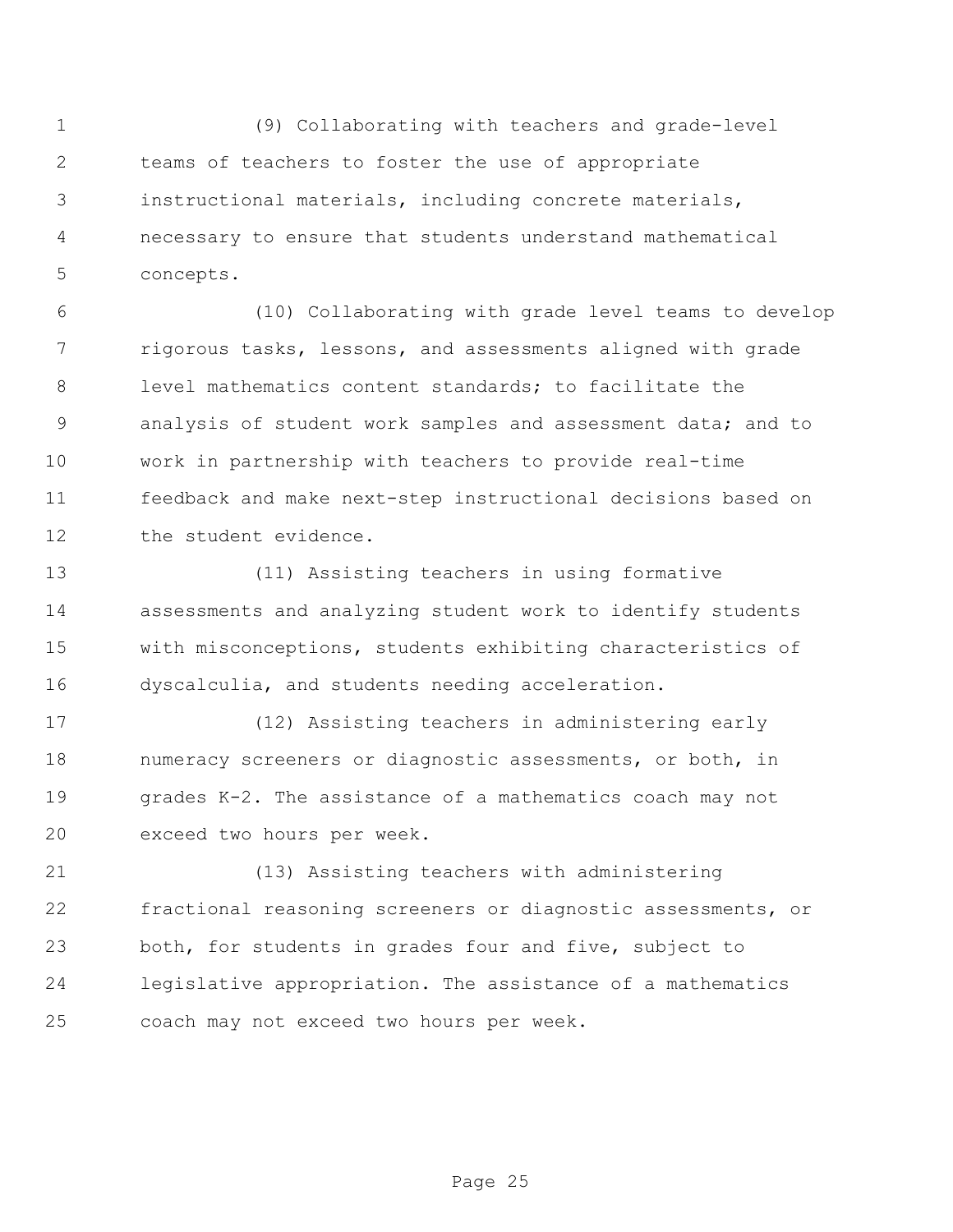(14) Advocating, planning, and coordinating opportunities, in conjunction with the principal, for school-based family and community engagement in mathematics.

 (15) Actively and cooperatively participating in any Office of Mathematics Improvement regional coordinator and AMSTI regional mathematics specialist visits and professional learning to meet agreed upon personal outcomes and all school, district, and state established mathematics goals.

 (16) Engaging in ongoing learning opportunities to grow in knowledge, skills, and expertise in mathematics.

 (17) Facilitating the use of assessment data in all tiers of mathematics instruction to assist in making decisions that will move students to higher levels of performance in mathematics.

 (18) Planning or facilitating, or both, professional learning opportunities that will assist teachers in targeting student deficits; facilitate professional conversations; 18 foster student engagement; assess student learning; reflect on professional practice; and identify next learning steps to achieve state, district, and school goals in mathematics.

 (19) Recording job duties and time spent with teachers on a state-specified electronic platform.

 (20) Supporting teachers in the authentic integration of computer science and computational thinking concepts within the mathematics classroom.

 (d) A mathematics coach shall prioritize coaching in mathematics and may not perform administrative duties, serve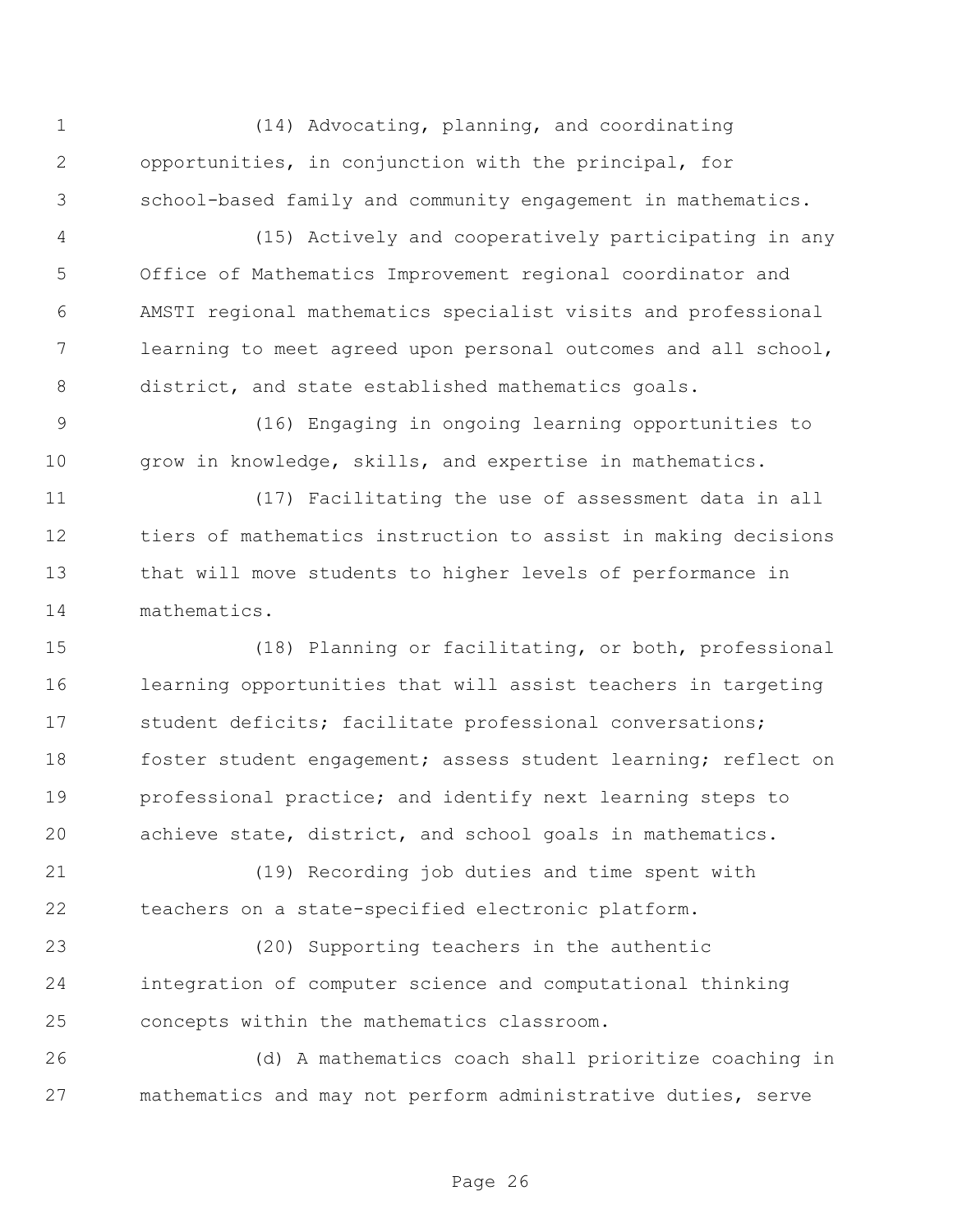in administrative roles, serve as a substitute teacher, serve as a testing coordinator, serve as an interventionist, or perform other school duties not focused on coaching or the mathematics improvement of students.

 (e) The State Superintendent of Education and each local superintendent of education shall execute a memorandum of understanding that includes a certification by the local superintendent of education that each mathematics coach employed satisfies the minimum qualifications established by this section.

 (f) The State Superintendent of Education, in partnership with the Elementary Mathematics Task Force and the Office of Mathematics Improvement, shall develop an evidenced-based accountability system for measuring the effectiveness of mathematics coaches employed pursuant to Sections 1 to 17, inclusive, for improving teacher professional learning and for increasing student growth and proficiency on formative assessments recommended by the Elementary Mathematics Task Force and the state approved 20 summative assessment.

 (g) The State Superintendent of Education shall submit a report to the Governor, the Lieutenant Governor, the State Board of Education, the Speaker of the House of Representatives, the President Pro Tempore of the Senate, the Chair of the House Ways and Means Education Committee, the Chair of the Senate Finance and Taxation Education Committee, the Chair of the House Education Policy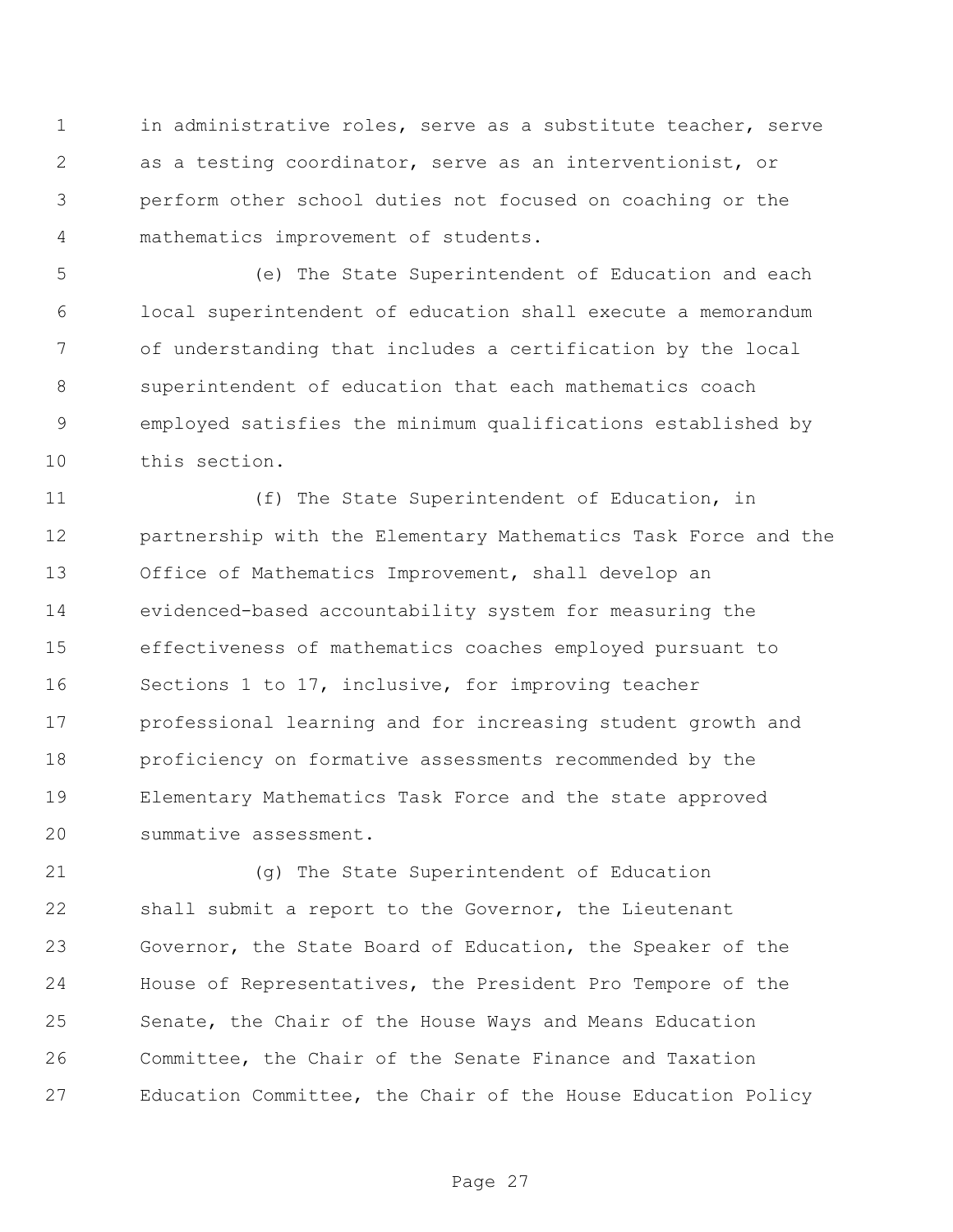Committee, and the Chair of the Senate Education Policy Committee, no later than December 31, annually, on the status of teacher professional learning and student growth and proficiency based on formative assessments recommended by the Elementary Mathematics Task Force and the state approved summative assessment.

 Section 8. (a) Beginning August 1, 2022, to facilitate improvement in mathematics achievement in public elementary schools, the department, through the Office of Mathematics Improvement, shall identify full support and limited support schools based on student proficiency at levels 12 3 and 4 on the state approved summative assessment.

 (b) Initially, full support schools shall consist of the lowest five percent performing public elementary schools as measured by student mathematics proficiency on the state approved summative assessment. Thereafter, the number of full support schools shall be increased by an additional one percent every two years until the lowest 10 percent performing public elementary schools are included. Beginning August 1, 2023, the department, through the Office of Mathematics Improvement, shall require full support schools to do all of the following:

 (1) Require all leadership and staff to actively and collaboratively participate in any support provided by the Office of Mathematics Improvement or the Office of School Improvement.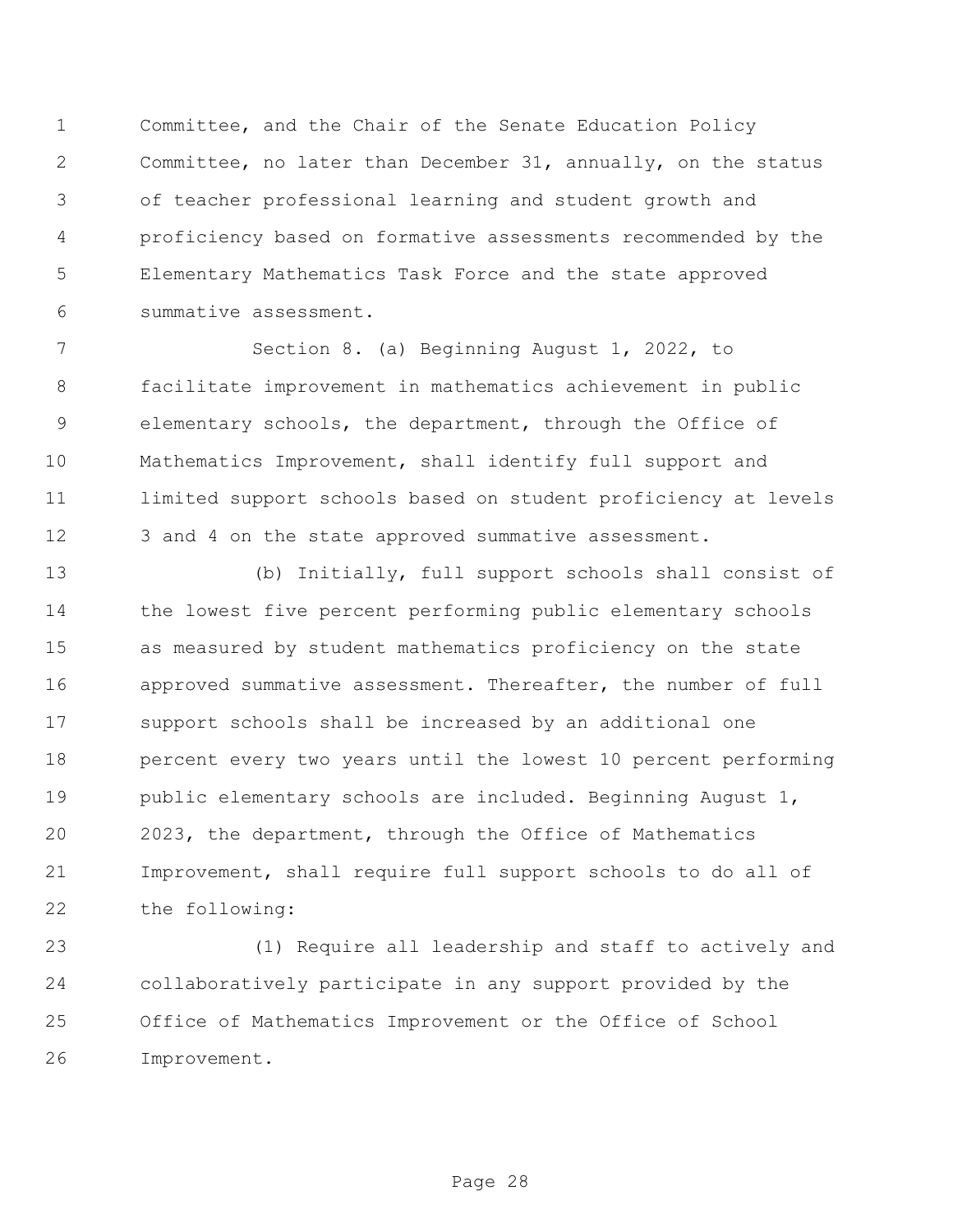(2) Require principals and assistant principals to engage in and implement professional learning as determined by the Office of Mathematics Improvement and the Office of School Improvement.

 (3) Use approved comprehensive mathematics curricula for core instruction as recommended by the Elementary Mathematics Task Force.

 (4) Use approved mathematics intervention programs or curricula, or both, for Tier 2 and Tier 3 interventions as recommended by the Elementary Mathematics Task Force.

 (5) Require all teachers involved in mathematics instruction to engage in and implement professional learning as determined by the Office of Mathematics Improvement and the Office of School Improvement.

 (6) Use approved formative assessments, screening assessments, and diagnostic assessments as recommended by the Elementary Mathematics Task Force.

 (7) Implement a multi-tiered system of support, including response to intervention, to monitor the progress of struggling students, continually evaluate the effectiveness of instruction, and improve instructional decisions.

 (8) Support and respond to any request of the Office of Mathematics Improvement or the Office of School Improvement.

 (c) Initially, limited support schools shall consist of the lowest six to 25 percent performing public elementary schools as measured by student mathematics proficiency on the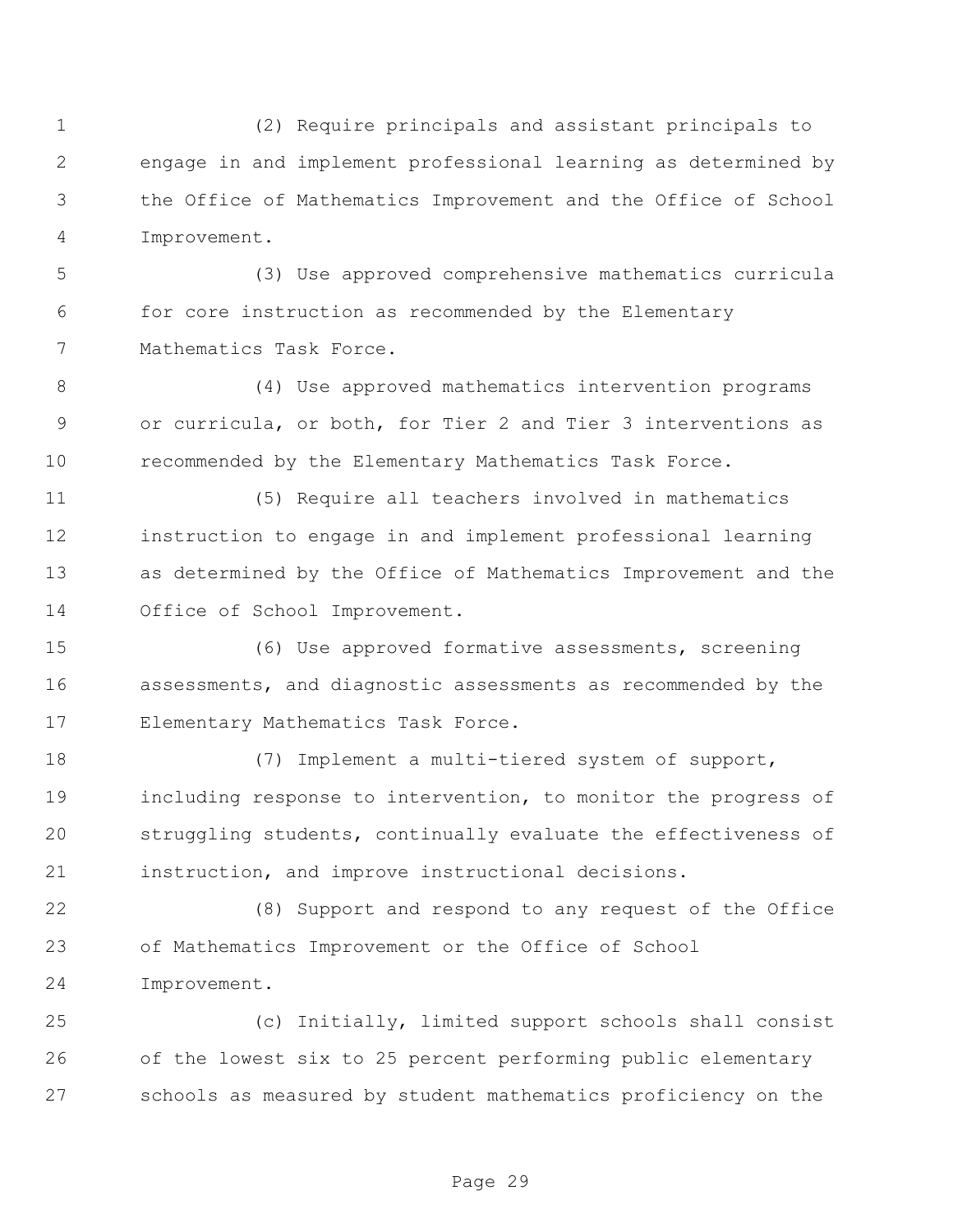state approved summative assessment. Thereafter, the number of limited support schools shall be decreased by an additional one percent every two years until the lowest 11 to 25 percent performing public elementary schools are included. Beginning August 1, 2023, the department, through the Office of Mathematics Improvement, shall require limited support schools to do all of the following:

 (1) Use approved comprehensive mathematics curricula for core instruction as recommended by the Elementary Mathematics Task Force.

 (2) Use approved mathematics intervention programs or curricula, or both, for Tier 2 and Tier 3 interventions as recommended by the Elementary Mathematics Task Force.

 (3) Require all teachers involved in mathematics instruction to engage in and implement professional learning as determined by the Office of Mathematics Improvement and the Office of School Improvement.

 (4) Use approved formative assessments, screening assessments, and diagnostic assessments as recommended by the Elementary Mathematics Task Force.

 (5) Implement a multi-tiered system of support, including response to intervention, to monitor the progress of struggling students, continually evaluate the effectiveness of instruction, and improve instructional decisions.

 (6) Support and respond to any request of the Office of Mathematics Improvement.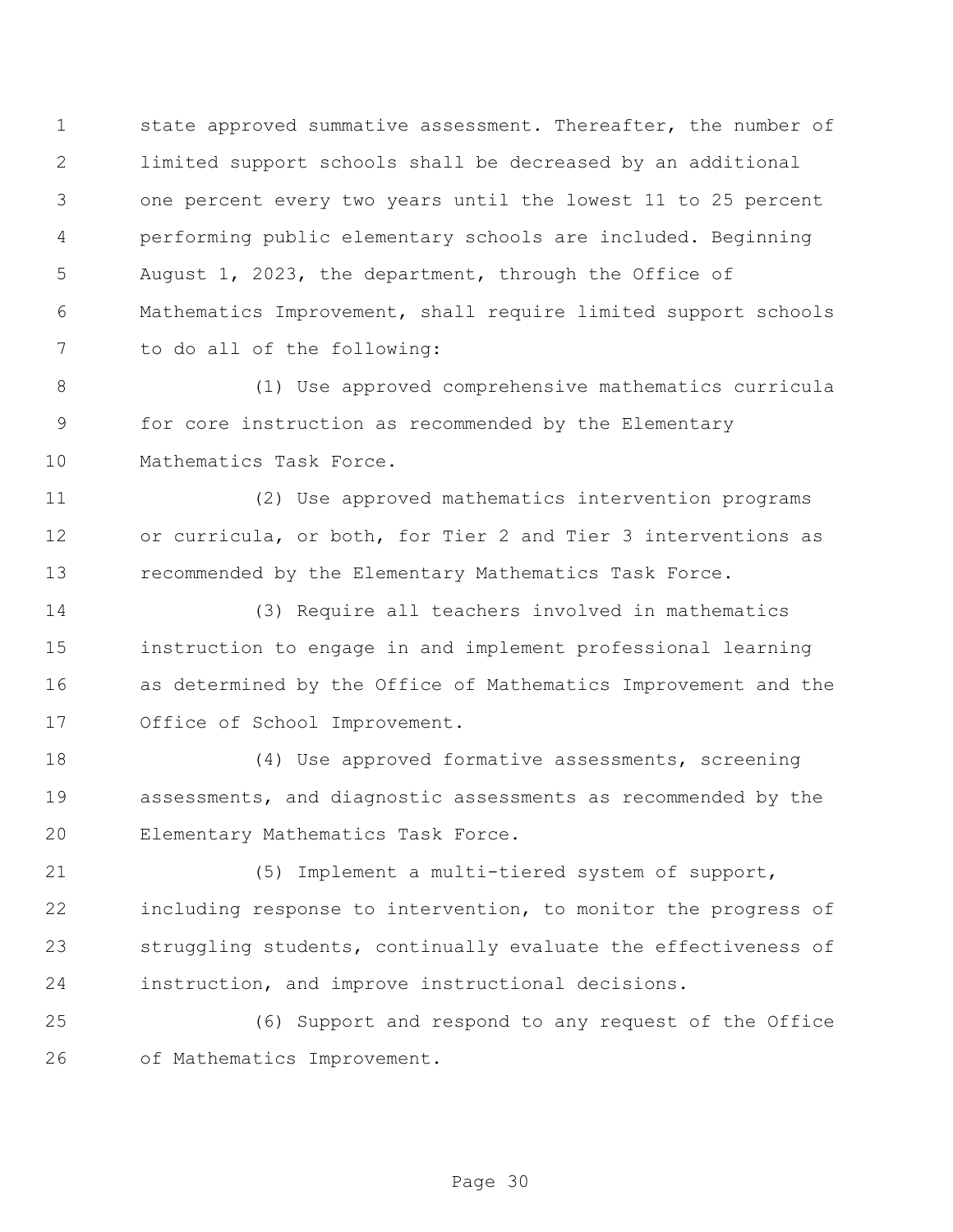(d) Beginning in the 2022-2023 school year, annually on or before September 30, each local education agency shall report in writing to the department all of the following information relating to the previous school year:

 (1) By grade, the number and percentage of all K-5 students identified with a mathematics deficiency on an Elementary Mathematics Task Force recommended mathematics assessment.

 (2) By grade, the number and percentage of students screened for dyscalculia characteristics, the number and percentage of students identified as demonstrating the characteristics of dyscalculia and receiving dyscalculia specific intervention, and the name of the dyscalculia specific intervention being provided.

 (3) By grade, the number and percentage of all K-5 16 students performing on grade level or above grade level; which is defined as scoring level 3 or level 4 on the Alabama 18 Comprehensive Assessment Program, or any derivation thereof.

 (4) The number and percentage of students starting fifth grade with a mathematics score below grade level; which is defined as scoring level 1 or level 2 on the Alabama Comprehensive Assessment Program, or any derivation thereof.

 (5) The number and percentage of fifth grade students who started third grade with a mathematics deficiency and completed fifth grade on grade level; which is defined as scoring level 3 or level 4 on the Alabama Comprehensive Assessment Program, or any derivation thereof.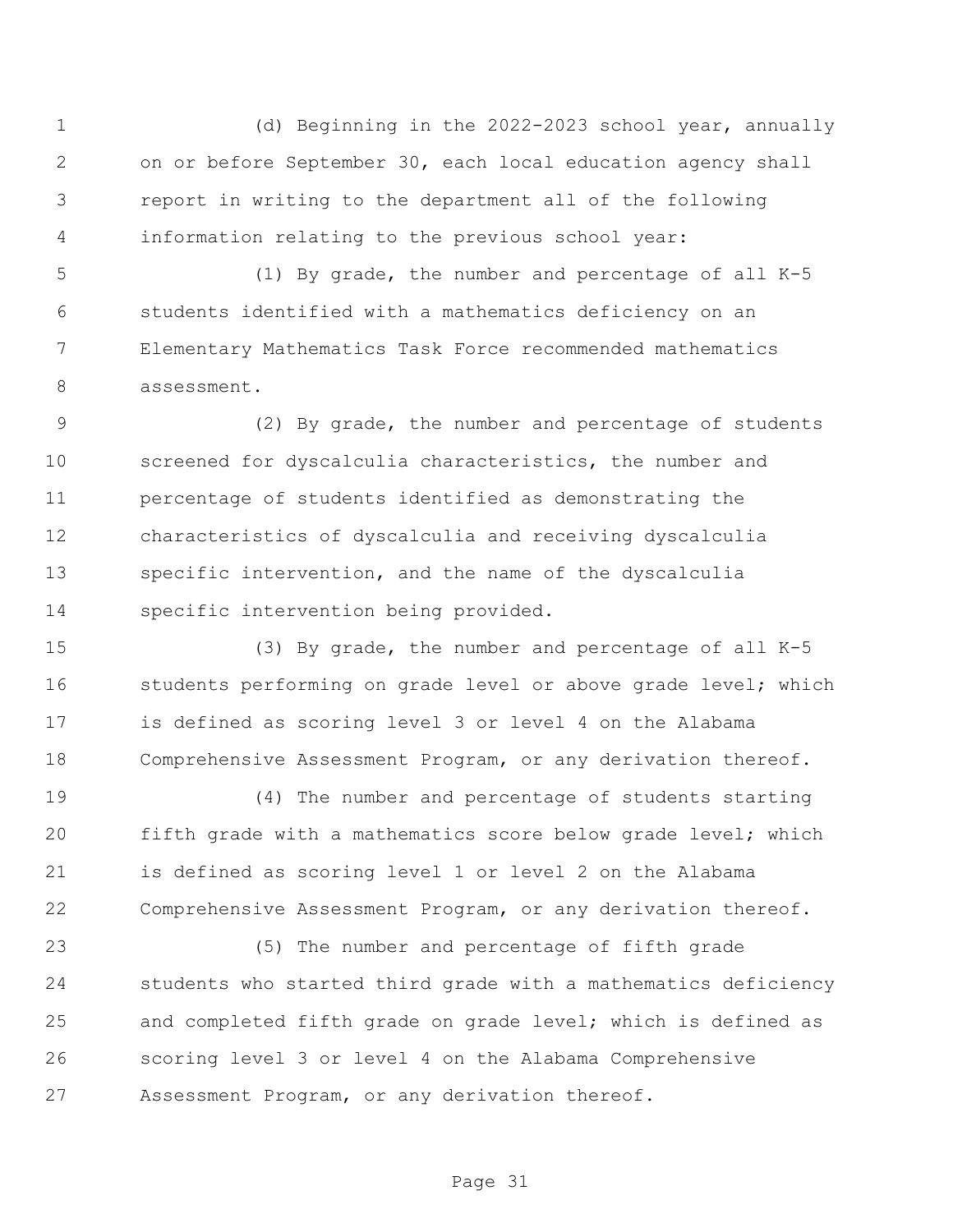(6) By grade, the number and percentage of eligible students in grades four and five who attended the Alabama Summer Mathematics Achievement Program, that included intensive mathematics instruction.

 (7) By grade, the number and percentage of all students retained in grades K-5 based on mathematics deficiencies.

8 (8) By school, the number of teachers who have earned the K-5 mathematics coach endorsement.

 (9) By school, the number and percentage of incoming students in grades one and two identified as having a mathematics deficiency.

 (10) By school, the number and percentage of incoming students in grades four and five identified as having a fractional reasoning deficiency.

 (e) The State Superintendent of Education shall establish a uniform format for local education agencies to use in reporting the information required by subsection (d). The format shall be developed with input from local boards of education and the Elementary Mathematics Task Force and shall be provided to each local superintendent of education not later than 90 days before the annual due date, as established by the State Superintendent of Education. On or before November 1, annually, the State Superintendent of Education shall compile the information received from the local education agencies into a state level summary and submit the summary to the Governor, the Lieutenant Governor, the State

Page 32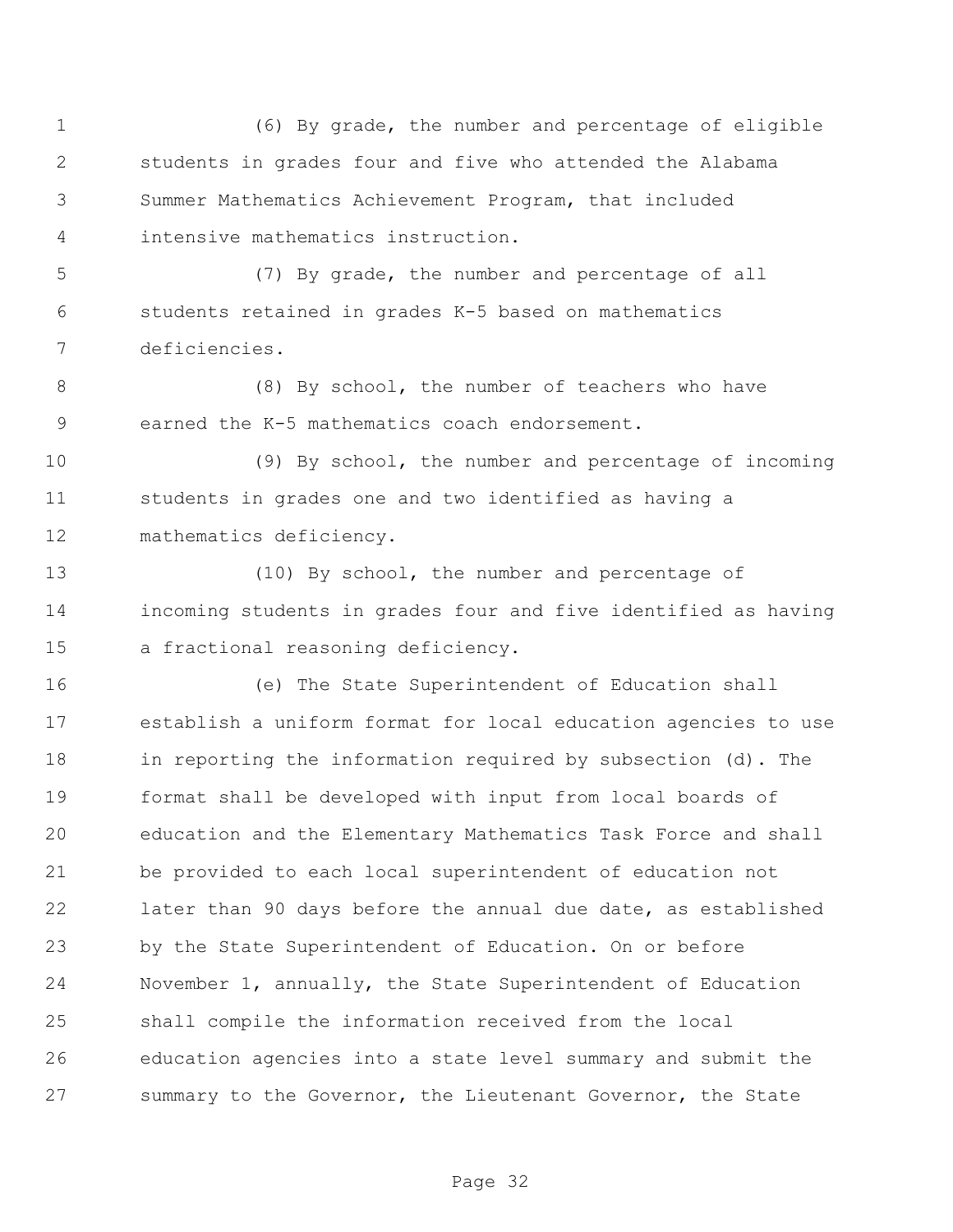Board of Education, the President Pro Tempore of the Senate, the Speaker of the House of Representatives, and the Director of the Office of Mathematics Improvement, and shall conspicuously publish the summary on the website of the department.

 (f) The State Superintendent of Education shall also report mathematics growth and proficiency targets for all 8 students and all subgroups, as based on the state Every Student Succeeds Act plan, or its successor, to the State Board of Education, the Elementary Mathematics Task Force, and the Director of the Office of Mathematics Improvement by January 15, annually.

 Section 9. (a) Each local education agency shall provide the Alabama Mathematics Summer Achievement Program to all students in grades four and five identified with a mathematics deficiency.

 (b) The Alabama Mathematics Summer Achievement Program for grades four and five shall satisfy all of the following:

 (1) Be staffed with highly effective teachers of mathematics as demonstrated by student mathematics performance data, completion of professional learning as determined by the Elementary Mathematics Task Force, and teacher performance evaluations.

 (2) Include not less than 40 hours, nor more than 70 hours of time spent in mathematics problem solving, based on the severity of student need.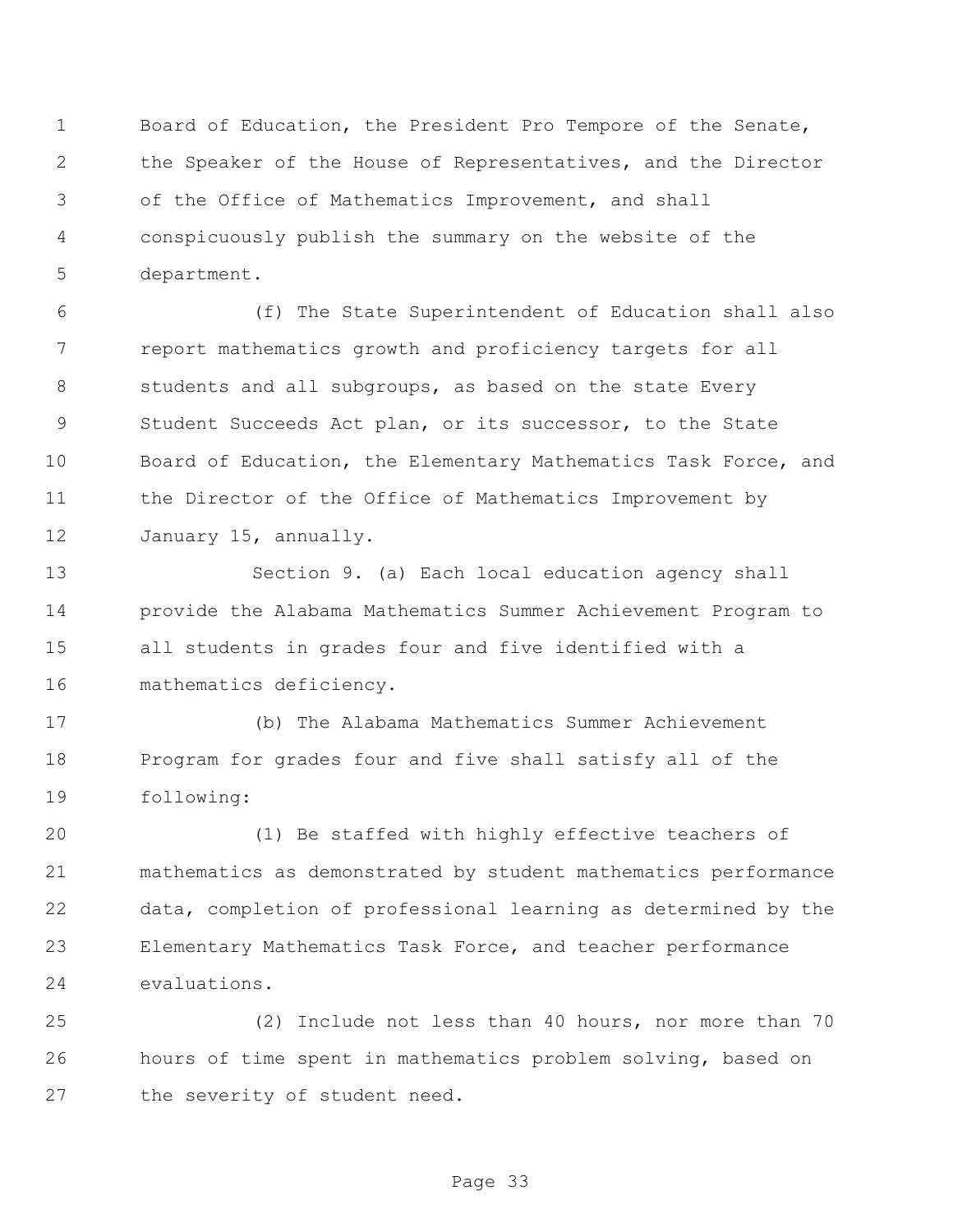(3) Incorporate an Elementary Mathematics Task Force recommended mathematics assessment system, that shall be administered both at the beginning and end of each Alabama Summer Mathematics Achievement Program, to measure student progress.

 (4) Coordinate with existing summer programs conducted by the local education agency or in partnership with community-based summer programs for students similarly situated.

 Section 10. Beginning January 1, 2023, the State Superintendent of Education shall convene a working group, including regional or national experts, or both, to create the Alabama Multi-Tiered System of Support framework. This framework shall outline the evidence-based best practices of multi-tiered systems of support, which include response to intervention.

 Section 11. The department, through the Office of School Improvement, shall do all of the following:

 (1) Add educators experienced in the implementation of teaching elementary mathematics through problem solving to 21 the Office of School Improvement.

 (2) Add highly qualified staff with experience in elementary school turnaround and improvement, as needed by region, to the Office of School Improvement.

 (3) Participate in professional learning relating to reliable forms of evidence of teachers implementing evidence-based mathematics teaching practices.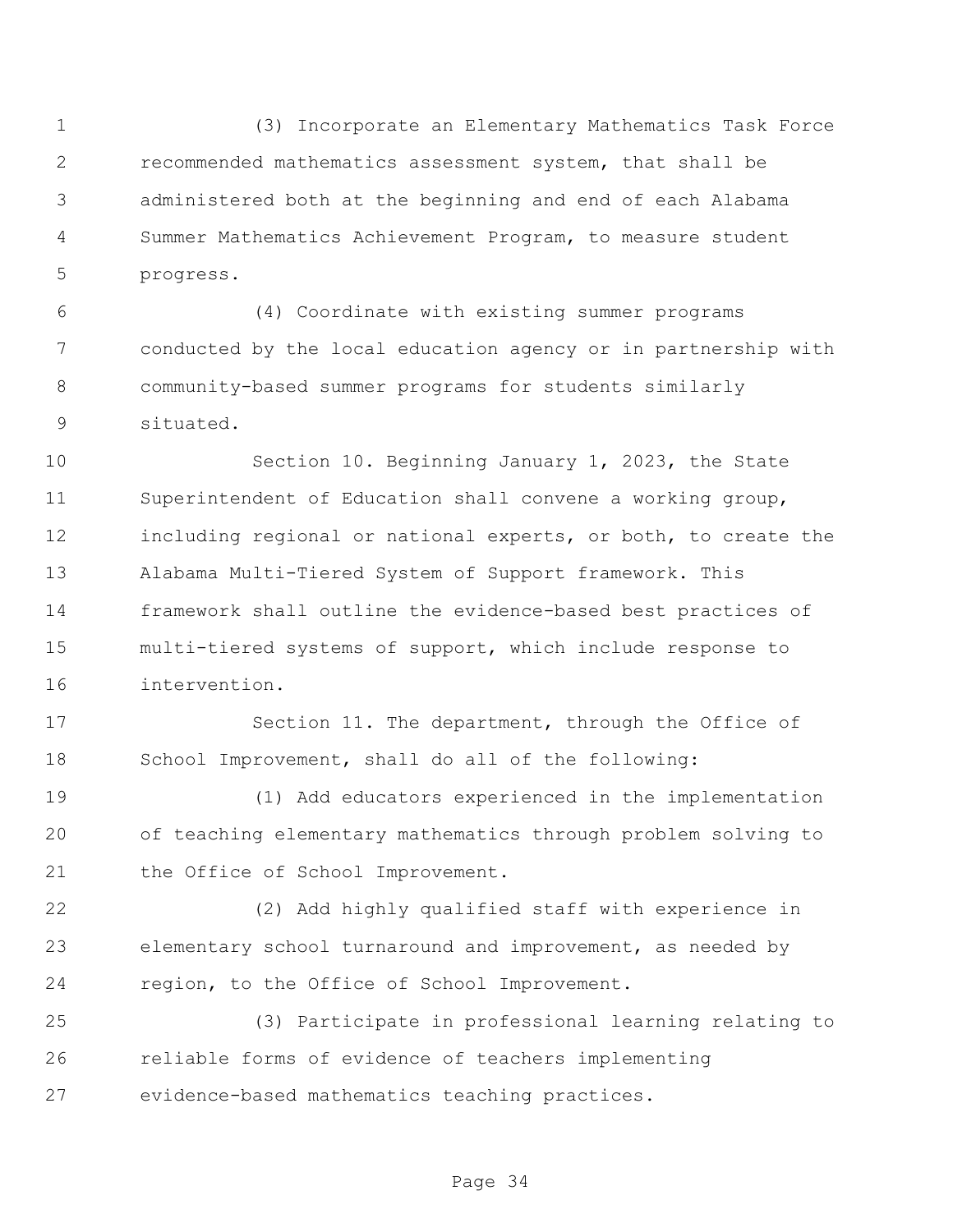(4) Ensure that all Office of School Improvement staff are trained and prepared to train local education agency leaders, school leaders, and educators in implementing a high quality multi-tiered system of support, including response to intervention.

 Section 12. (a) Beginning August 1, 2025, the department, through the Office of School Improvement, the Office of Mathematics Improvement, and any other sections within the department, shall establish a coherent, sustained, evidence-based system of assistance and support for schools not showing specified levels of academic progress in mathematics, reading, or both.

 (b) Any full support school, as defined in this act or the Alabama Literacy Act, that has not attained specified levels of academic progress in mathematics, reading, or both, as determined by the Office of School Improvement, shall qualify for state academic intervention.

 (c) The department, through the Office of School Improvement, the Office of Mathematics Improvement, and any other sections within the department shall work in coordination with each local education agency to identify a school improvement team for each full support school that qualifies for state academic intervention, as provided in subsection (b).

 (d) The department, through the Office of School Improvement, the Office of Mathematics Improvement, and any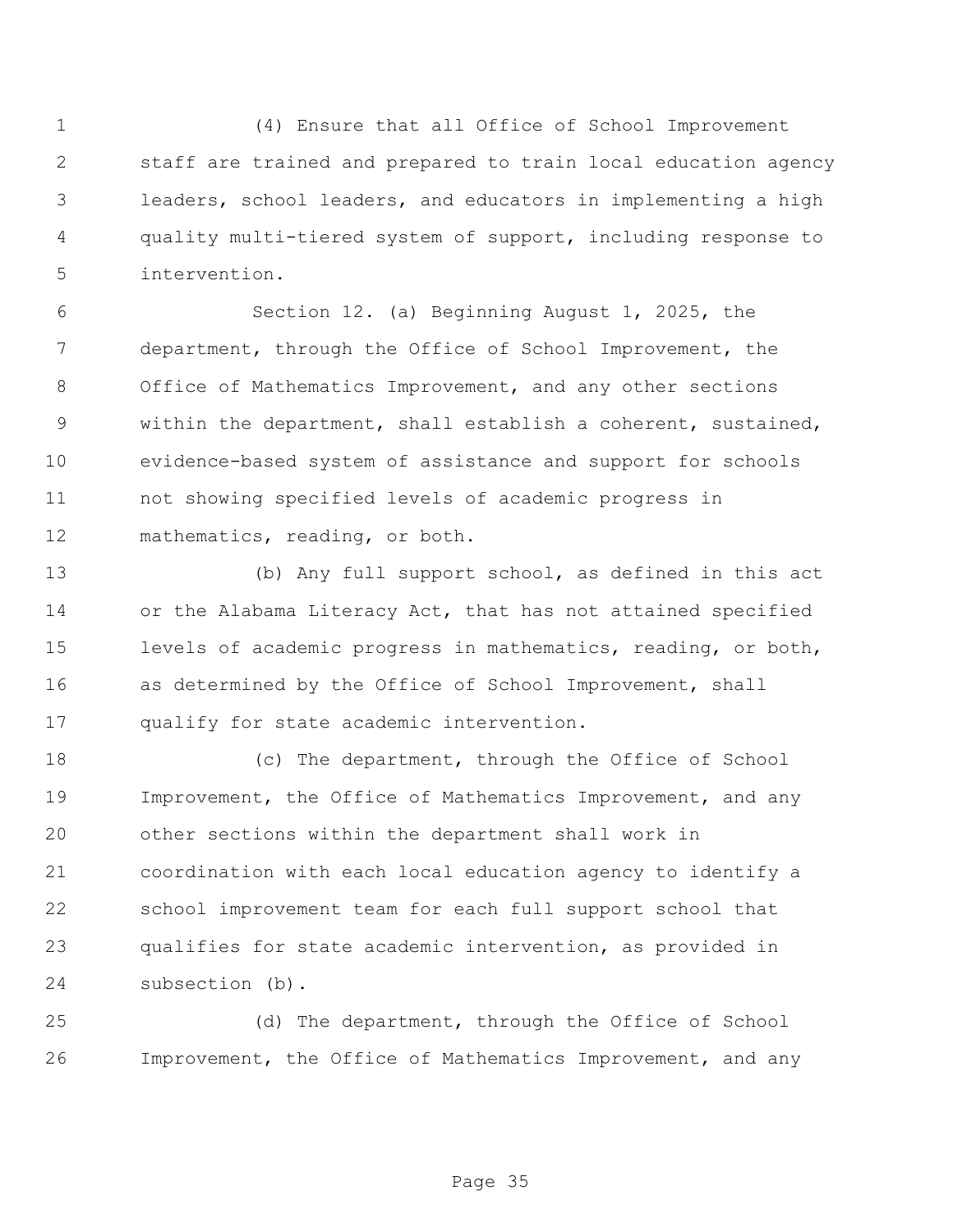other sections within the department shall clearly define the powers and duties of each school improvement team.

 (e) A school improvement team shall do all of the following:

 (1) Conduct a comprehensive on-site evaluation to determine any causes for low student performance and lack of progress of the school. The evaluation shall include, but not be limited to, consultations with the local superintendent of education, the local board of education, the school principal, parents, other school personnel, and any other individual who possesses pertinent information and knowledge about the school.

 (2) Assist in the development of an intensive school turnaround plan focused on student achievement, which may include areas beyond mathematics or reading, to facilitate the imperative of overall school improvement. An intensive school turnaround plan shall include, but not be limited to, all of 18 the following: Recommendations relating to the reallocation of resources and technical assistance; changes in school procedures or operations; professional learning focused on student achievement for instructional and administrative staff; intervention for individual administrators or teachers; instructional strategies based on evidence based research; waivers from state laws or rules; adoption of policies and practices to ensure all groups of students satisfy the proficiency level established by the state; extended instructional time for low-performing students; strategies for

Page 36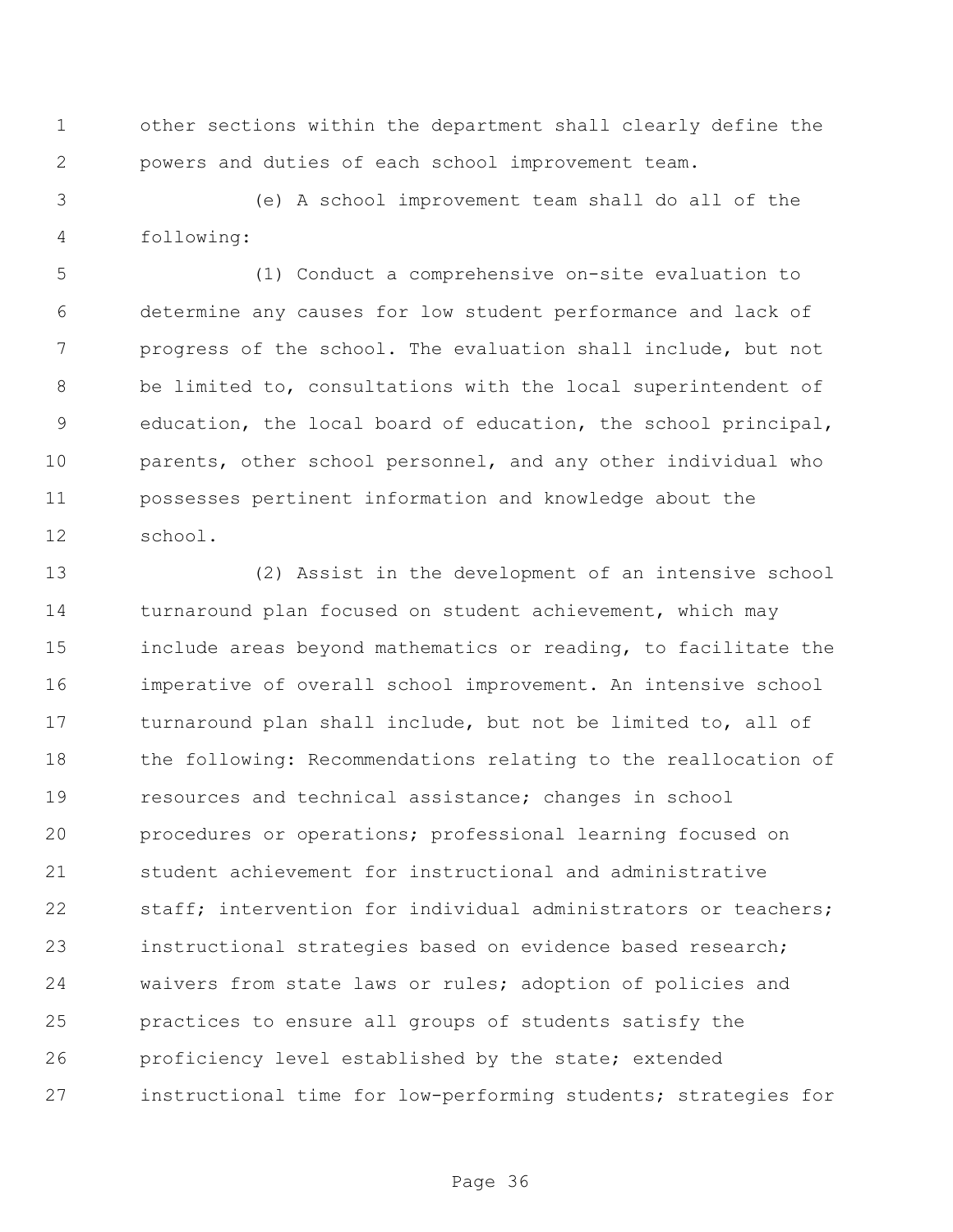family engagement; incorporation of a teacher mentoring program; and other actions considered appropriate by the school improvement team.

 (3) Subject to final approval of the intensive school turnaround plan by the State Superintendent of Education, present the intensive school turnaround plan to the local board of education, the Director of the Office of Mathematics Improvement, and the State Superintendent of Education.

 (4) Monitor the progress of the school in implementing the intensive school turnaround plan using formative and summative assessment data.

 (f) If a school does not satisfy specified levels of progress, as defined by the Office of School Improvement, after implementing an intensive school turnaround plan for 16 four full academic years, the local board of education shall implement one of the following school turnaround options:

 (1) Mandate the complete reconstitution of the school, removing all personnel, appointing a new principal, and hiring new staff. Existing staff may apply for employment at the newly reconstituted school.

 (2) Pursue application for public charter school status pursuant to Chapter 6F, Title 16, Code of Alabama 1975.

 (g) Nothing in this section shall prohibit the State Superintendent of Education, through the Office of Mathematics Improvement, the Office of School Improvement, or any other section within the department from engaging in strategic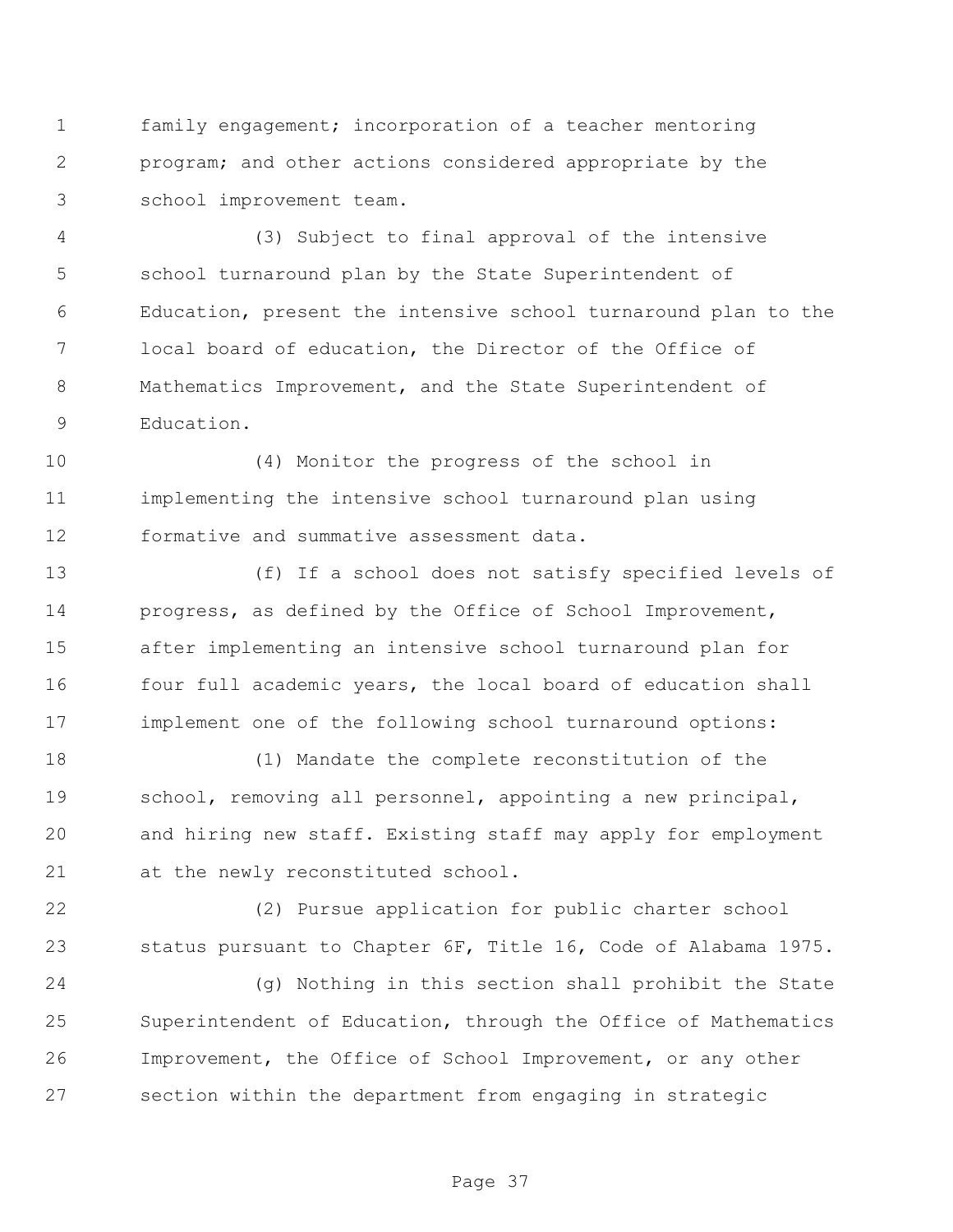planning and making recommendations to the local superintendent of education or local board of education regarding the operation of low performing schools including, but not limited to, structural, governance model, grade configuration, curriculum and instructional materials, and personnel.

 (h) For any school under state academic intervention, on or before December 31, annually, the Office of School Improvement, the Office of Mathematics Improvement, and other relevant offices within the department shall report 11 to the Governor, the Lieutenant Governor, the State Board of Education, the Speaker of the House of Representatives, the President Pro Tempore of the Senate, the Chair of the House Ways and Means Education Committee, the Chair of the Senate Finance and Taxation Education Committee, the Chair of the House Education Policy Committee, and the Chair of the Senate Education Policy Committee on the progress of each full support school under state academic intervention.

 Section 13. (a) Beginning August 1, 2022, the State Superintendent of Education, through the Office of Mathematics Improvement, shall convene and oversee a Postsecondary Mathematics Task Force to develop guidelines for institutions of postsecondary education to train early childhood and elementary mathematics teachers based on current research. The guidelines shall include course structure and content based on the recommendations of the National Council of Teachers of Mathematics, the Conference Board of the Mathematics Sciences,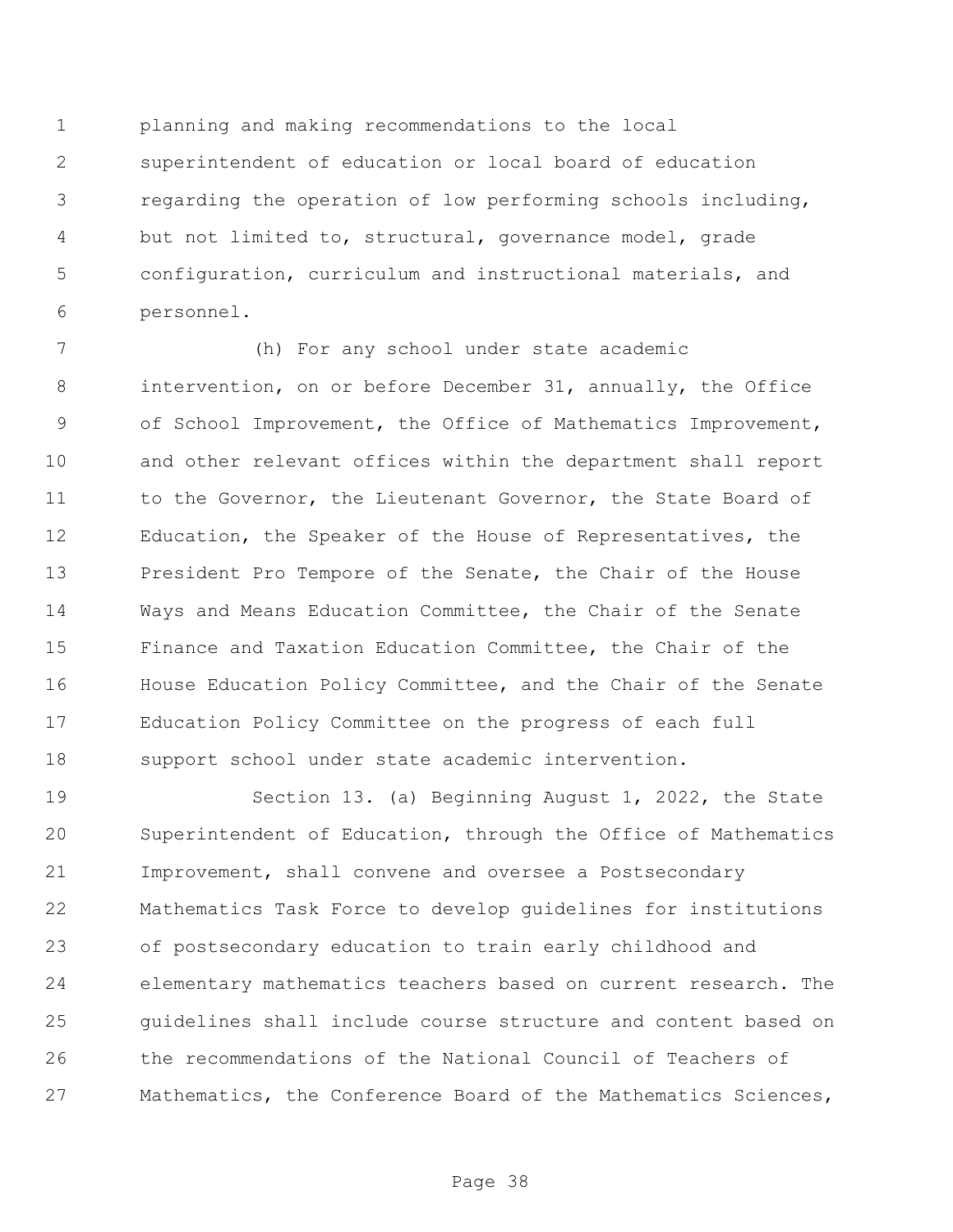the United States Department of Education, and the Mathematics Sciences Research Institute. Guidelines shall go into effect on August 1, 2024. The membership of the Postsecondary Mathematics Task Force shall include all of the following:

 (1) The Director of the Office of Mathematics Improvement.

 (2) A certification administrator appointed by the 8 State Superintendent of Education.

 (3) Two instructors employed by a public four-year institution of higher education physically located within this state, who have experience teaching elementary mathematics methods, appointed by the Alabama Commission on Higher Education.

 (4) One department head of elementary education employed by a public four-year institution of higher education physically located within this state, appointed by the Governor.

18 (5) One local superintendent of education, appointed by the board of directors of the School Superintendents of Alabama.

 (6) One K-5 public school teacher with experience mentoring teacher interns, employed at a school containing grades K-5, appointed by the executive committee of the Alabama Council of Teachers of Mathematics.

 (7) One K-5 public school special education teacher, with experience teaching elementary mathematics, appointed by the State Superintendent of Education.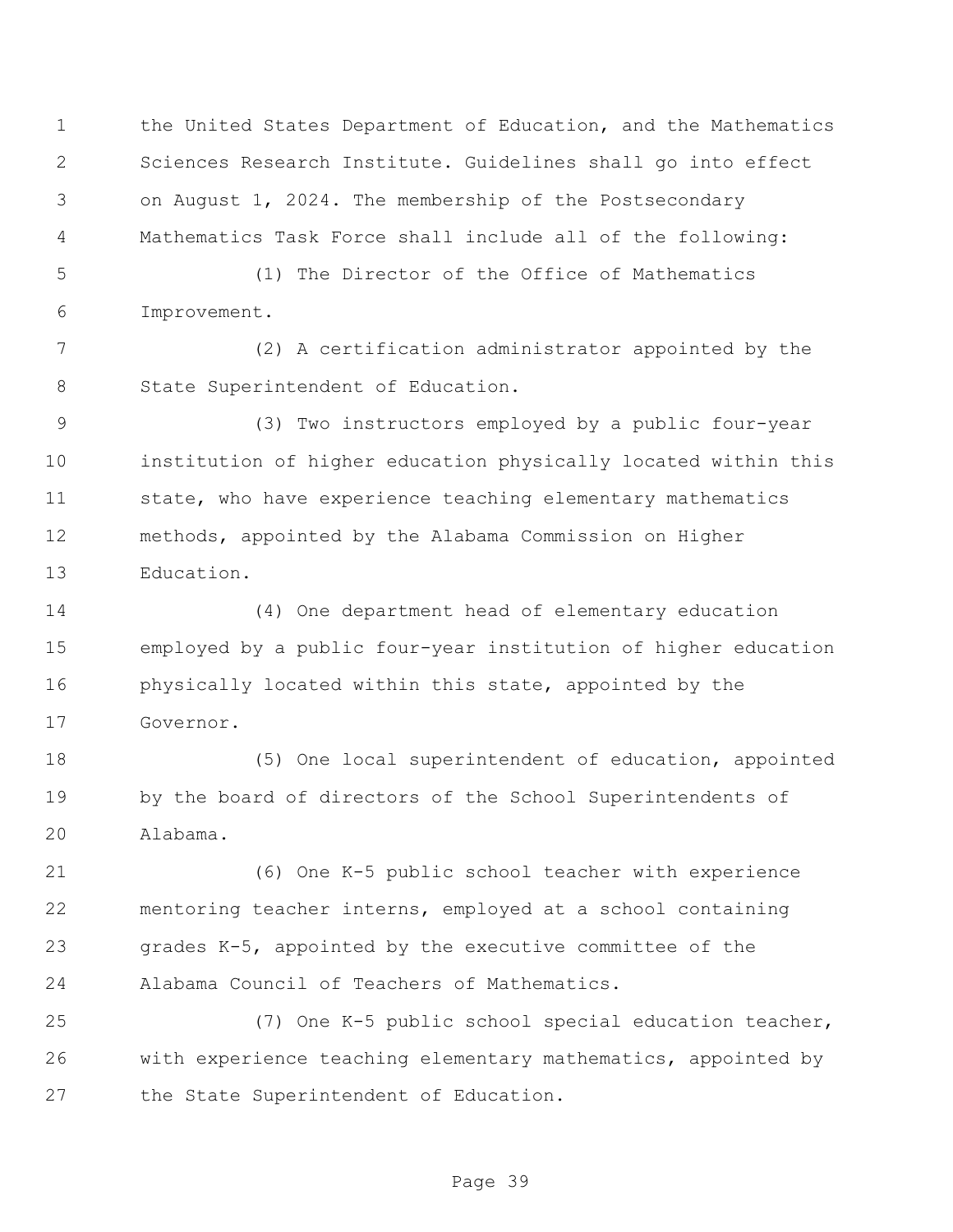(8) One public school principal employed at a school containing grades K-5, with experience with teacher interns, appointed by the Council for Leaders in Alabama Schools.

 (9) Two K-5 school-based mathematics coaches, employed at a public school containing grades K-5, appointed by the Executive Director of the Alabama STEM Council.

 (10) Two K-5 mathematics specialists, employed at a school containing grades K-5, appointed by the State Superintendent of Education.

 (11) Three additional members, appointed by the Governor.

 (b) The appointing authorities shall coordinate their appointments to ensure the Postsecondary Mathematics Task Force membership is inclusive and reflects the racial, gender, geographic, urban, rural, and economic diversity of the state.

 (c) No later than December 31, annually, the Alabama Commission on Higher Education shall submit to the Governor, 19 the Lieutenant Governor, the Speaker of the House of Representatives, the President Pro Tempore of the Senate, the Chair of the House Ways and Means Education Committee, the Chair of the Senate Finance and Taxation Education Committee, the Chair of the House Education Policy Committee, and the Chair of the Senate Education Policy Committee, a report on the status of the implementation and adoption of the mathematics education guidelines for postsecondary institutions, the number of subject matter college level

Page 40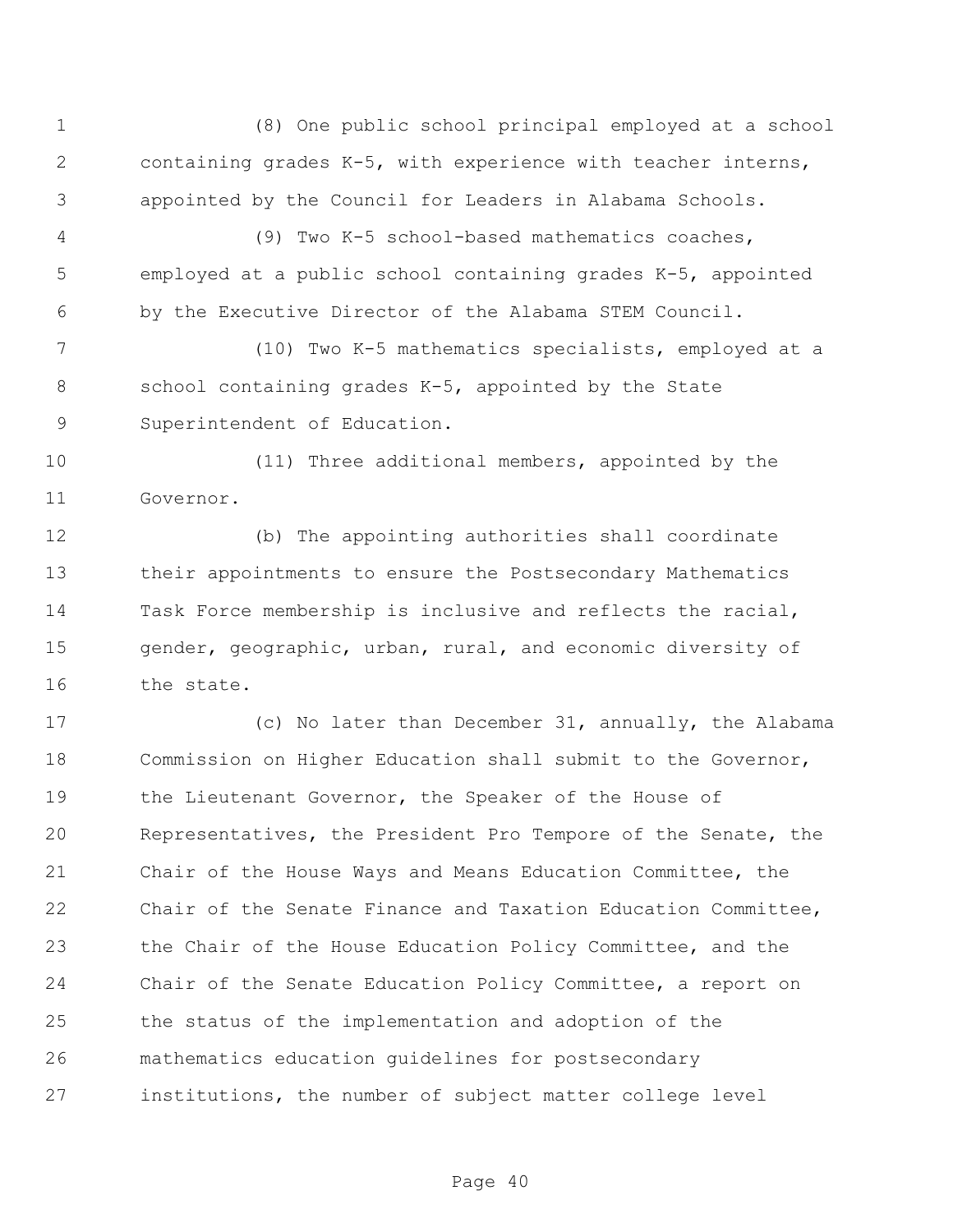semester hours earned, the status of partnerships between educator preparation faculty and mathematics faculty, and the percentage of passing scores on State Board of Education approved assessments for candidates seeking educator certification in mathematics at any grade level, as well as the mathematics section on State Board of Education approved assessments for those seeking certification in early childhood 8 or elementary education.

 (d) Educator preparation programs approved by the State Board of Education shall incorporate learning specific 11 to the condition known as dyscalculia, including early warning signs, screening, and recommendations for interventions found to be successful.

 (e) As a requirement of initial licensure candidates for early childhood or elementary mathematics certification, prospective teachers shall receive a passing score, as determined by the State Board of Education, on the appropriate foundational mathematics assessment for the grade band associated with each certificate.

 (f) A comprehensive, independent review of the requirements of this section shall be conducted every four years by an external consultant at the direction of the State Superintendent of Education. A report summarizing that review shall be provided by the State Superintendent of Education to the Director of the Office of Mathematics Improvement.

 Section 14. (a) On or before June 30, 2024, the State Superintendent of Education shall develop and submit to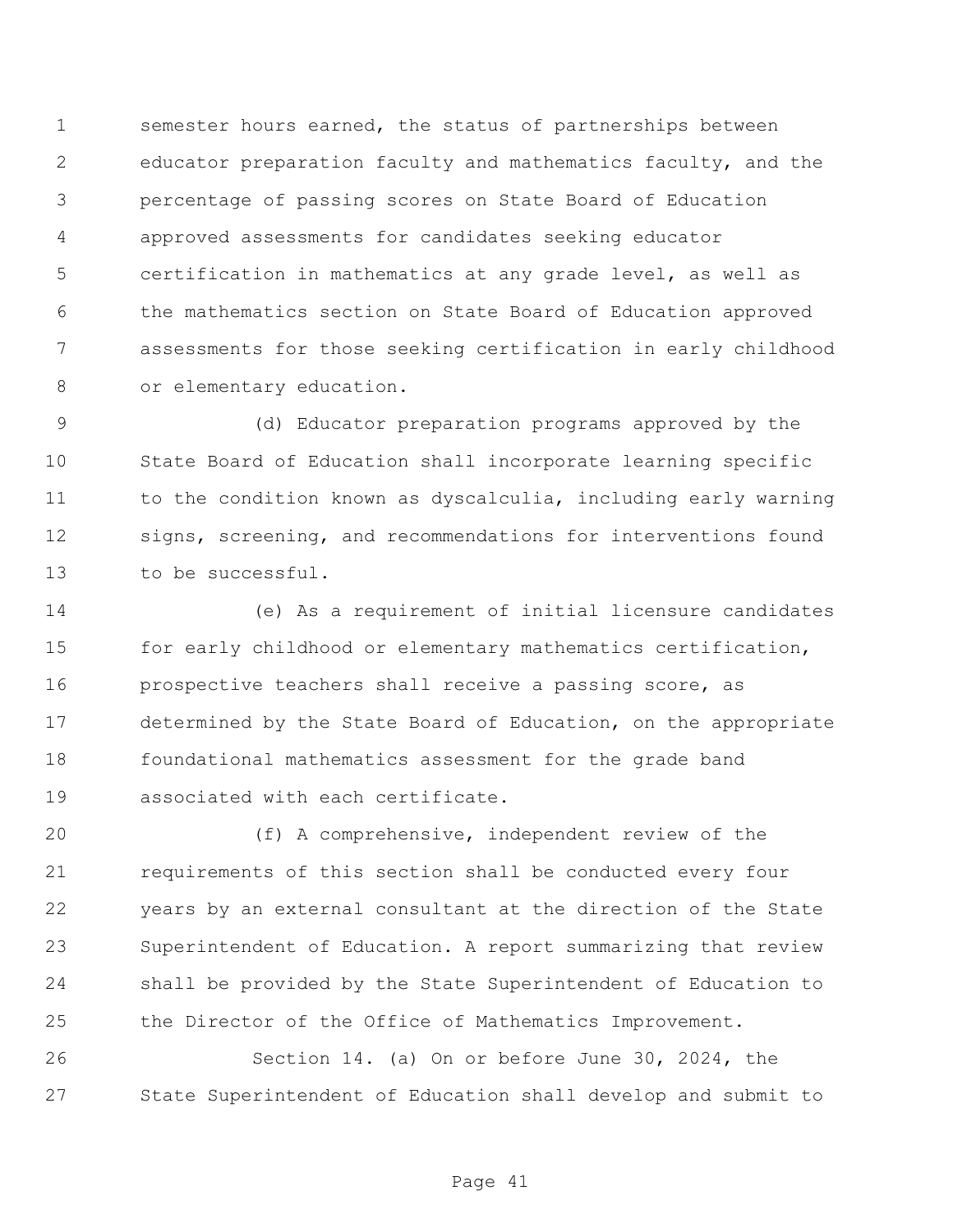the State Board of Education for approval, recommendations for the creation of a K-5 mathematics coach endorsement for teachers who hold a valid Alabama professional educator certificate in early childhood education, elementary education, or special education and have at least three years of teaching experience.

 (b) The K-5 mathematics coach endorsement shall be offered only as a post baccalaureate program and shall not be included within an initial educator preparation program.

 (c) The K-5 mathematics coach endorsement preparation program described in program planning forms, catalogs, and syllabi shall require field experience and a minimum of the following four courses:

 (1) One course focused on grades K-2 content knowledge and pedagogical content knowledge.

 (2) One course focused on grades 3-5 content knowledge and pedagogical content knowledge.

 (3) One course focused on coaching principles. (4) One course focused on literacy in mathematics education to include analyzing student work for instructional decisions.

 (d) The coaching endorsement program shall prepare candidates who demonstrate conceptual understanding and procedural fluency regarding major concepts of mathematics appropriate for grades K-5. Candidates shall satisfy all of the following: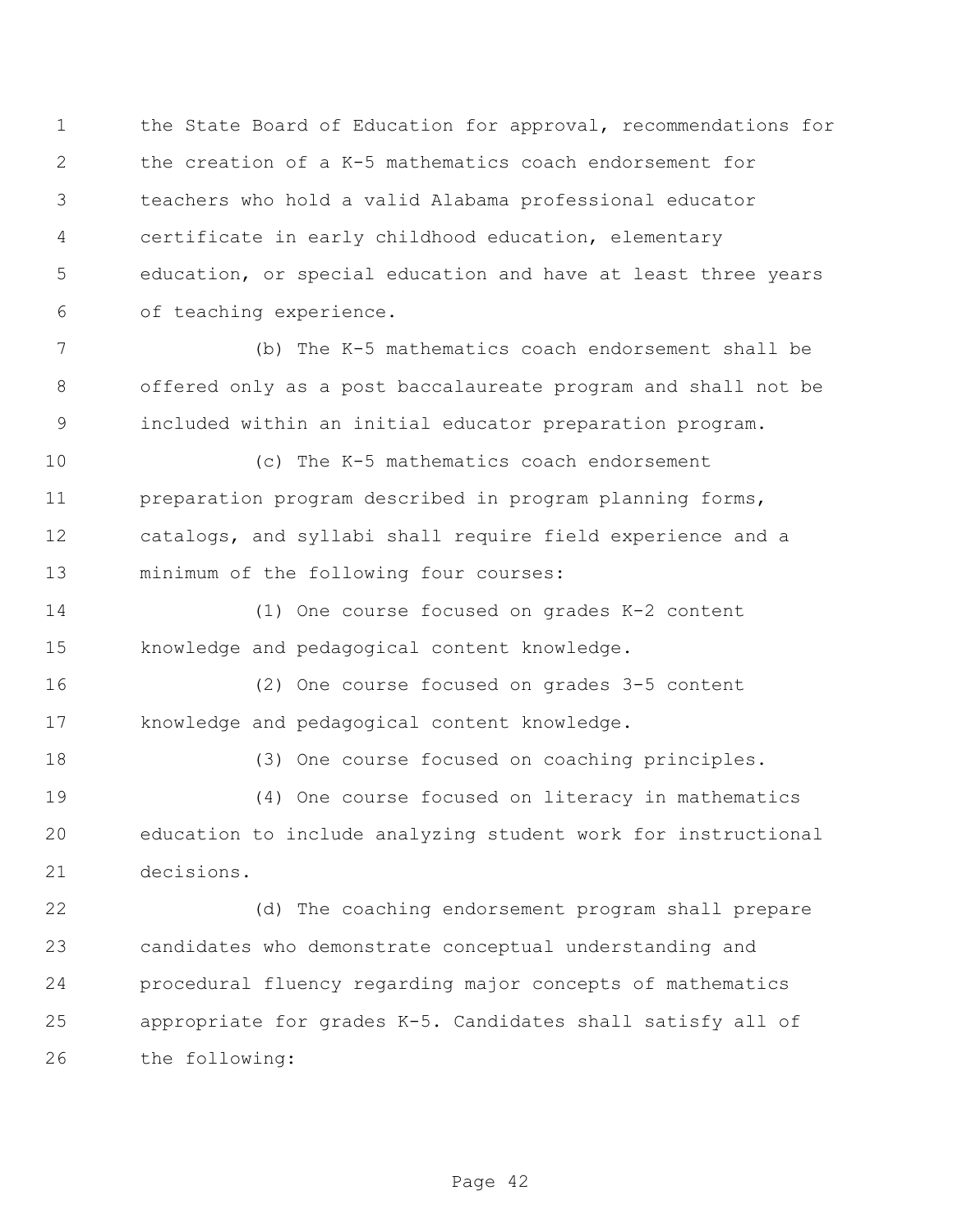(1) Demonstrate coaching principles including: Goals, principles, and approaches in the Alabama Coaching Framework.

 (2) Understand adult learning principles that support collaboration with the ultimate goal of improved student performance.

(3) Possess leadership experience.

 (4) Understand the roles of school-based mathematics coaches.

 (5) Understand current research on the science of learning.

 (6) Be able to translate research findings into effective instruction.

 (7) Know what engages students in learning at various stages of growth and development.

 (8) Understand the developmental nature of mathematics and the interconnections among mathematical concepts.

 (9) Demonstrate knowledge of the phases students move through in developing fluency.

 (10) Demonstrate knowledge of common errors and misconceptions about the operations and how to help students.

 (11) Demonstrate knowledge of the basic structures and problem types of word problems for all operations and proper sequencing to support student understanding of the meaning of the operations.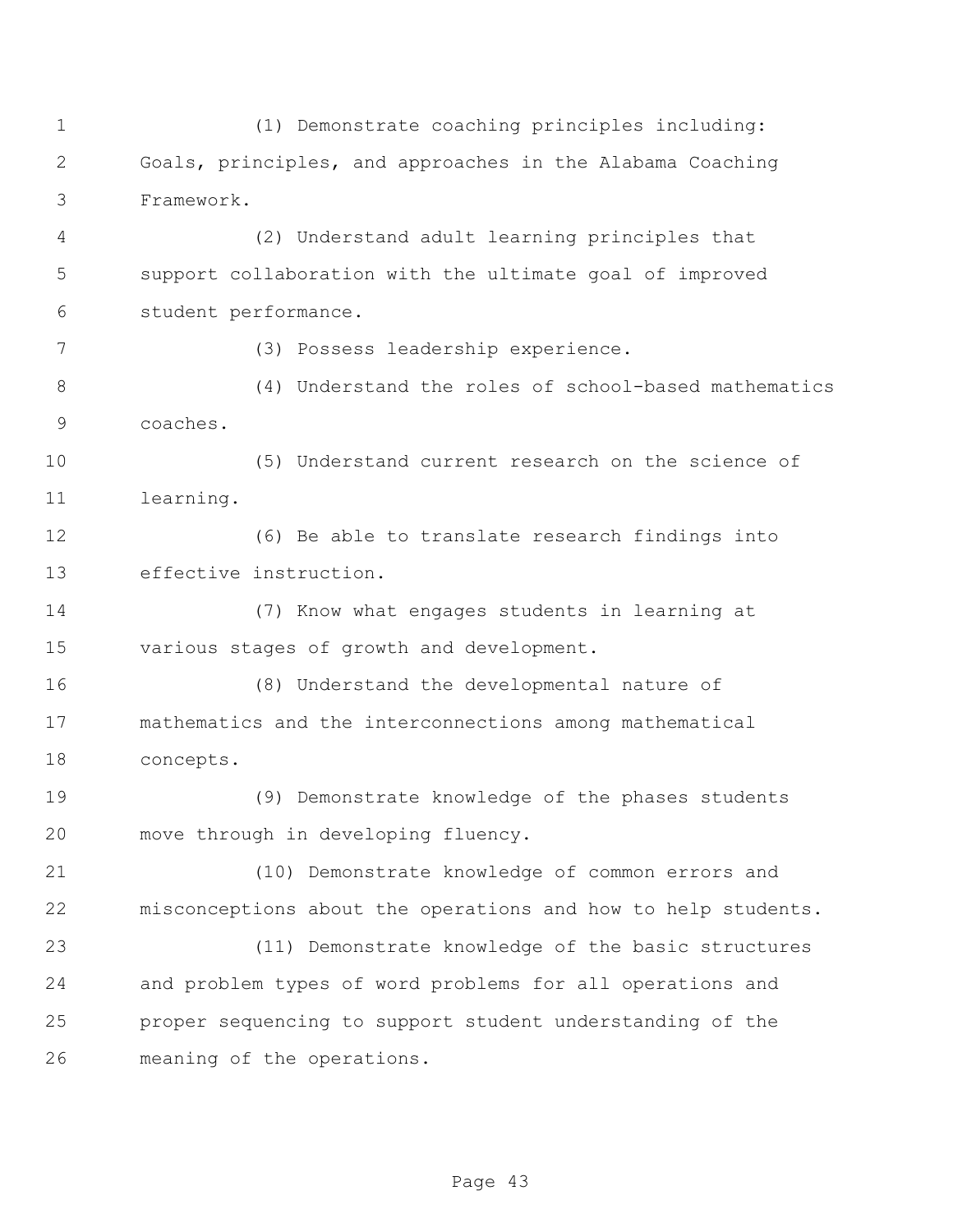(12) Demonstrate understanding of teaching mathematics through problem solving.

 (13) Demonstrate understanding of algebra as an established content strand in grades K-5 that supports algebraic thinking in middle school and high school.

 (14) Demonstrate understanding of measurement as a continuous quantity with numerical value and its importance to 8 the mathematically literate citizen.

 (15) Understand the importance of spatial sense in students and the connection to academic success in STEM fields.

 (16) Understand how to use a variety of mental computation techniques.

 (17) Model, explain, and develop a variety of computational algorithms.

 (18) Describe and represent mathematical relationships.

18 (19) Practice coaching cycles.

 (20) Demonstrate ability to work with adults in an educational setting.

 (21) Demonstrate ability to work with school administrators in disaggregating data and developing strategies.

 (22) Demonstrate ability to effectively present complex information to and engage with various stakeholders.

 (e) The K-5 mathematics coach endorsement program shall do all of the following: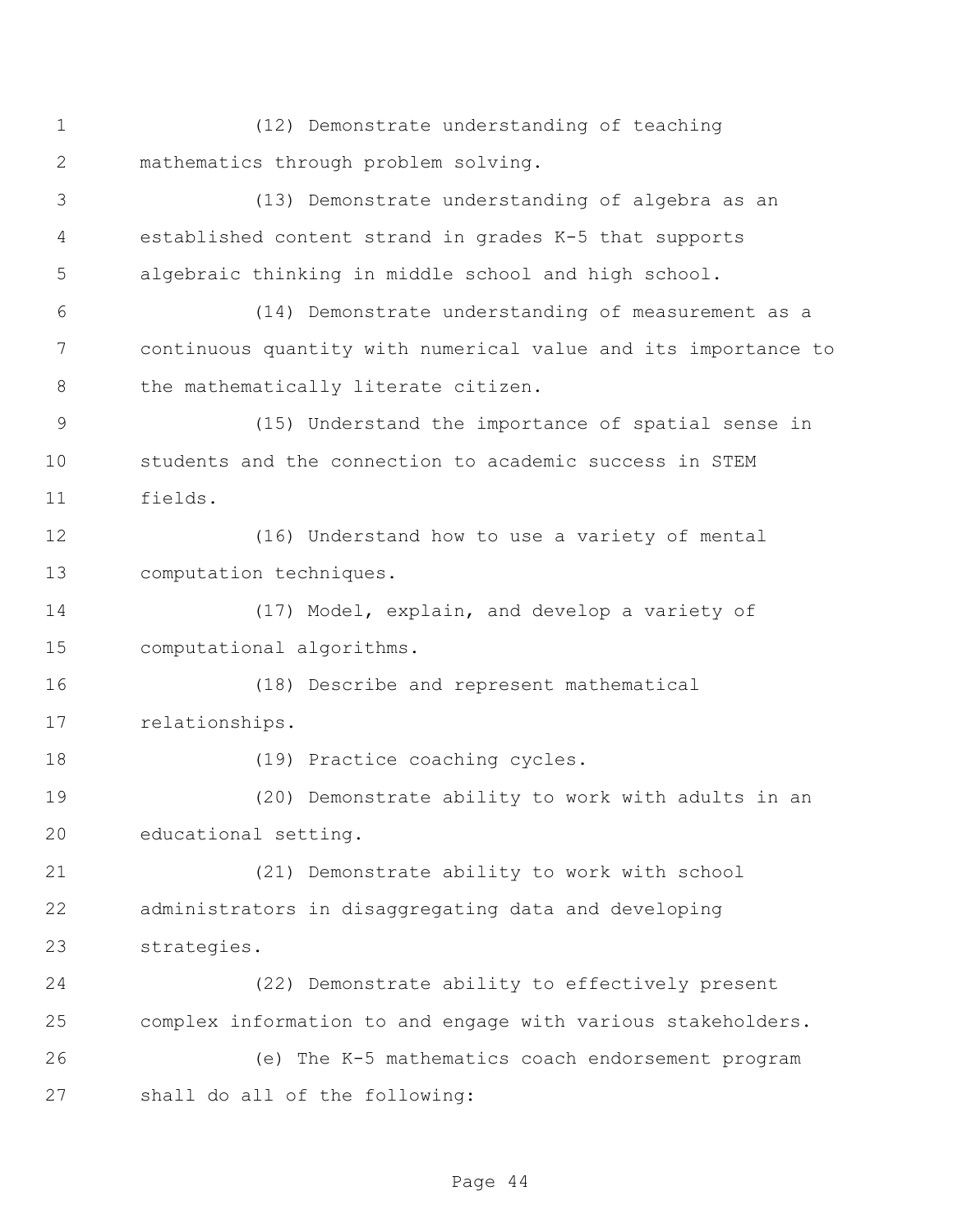(1) Prepare candidates to have knowledge of historical developments in mathematics, including the contributions of underrepresented groups and diverse cultures.

 (2) Prepare candidates to use their knowledge of student diversity to affirm and support full participation and continued study of mathematics by all students. Student diversity includes gender, ethnicity, socioeconomic background, language, special needs, and mathematical learning styles.

 (3) Prepare candidates to use appropriate technology 11 to support the learning of mathematics.

 (4) Prepare candidates to use appropriate formative and summative assessment methods to assess student learning and program effectiveness.

 (5) Prepare candidates to use formative assessments 16 to monitor student learning and to adjust instructional strategies and activities.

 (6) Prepare candidates to use summative assessments to determine student achievement and to evaluate the mathematics program.

 (7) Prepare candidates to know when and how to use student groupings such as collaborative groups, cooperative learning, and peer teaching.

 (8) Prepare candidates to use instructional strategies based on current research.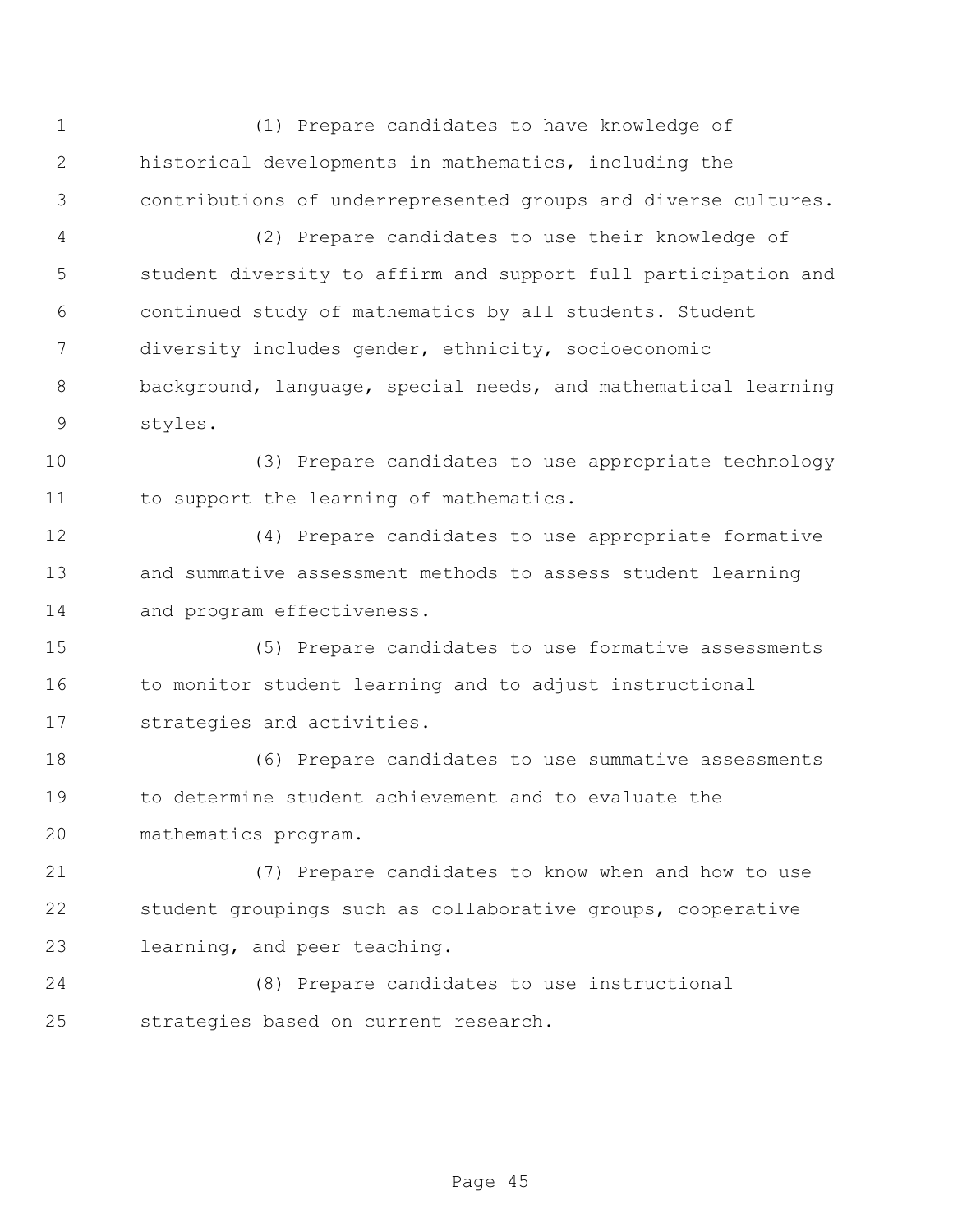(9) Prepare candidates to work on an interdisciplinary team and in an interdisciplinary environment.

 (10) Prepare candidates to participate actively in the professional learning community of mathematics educators.

 (11) Prepare candidates to analyze and organize data for interpretation and application.

8 (f) Subject to legislative appropriation, the State Superintendent of Education may establish an incentive program to provide a minimum two thousand five hundred dollar (\$2,500) annual stipend for any mathematics coach who has earned a K-5 mathematics coach endorsement.

 Section 15. (a) Beginning October 1, 2022, the State Superintendent of Education shall convene a working group to create the Alabama Instructional Leadership Framework, applicable to all K-5 administrators. The State Superintendent shall utilize an external partner to facilitate this work. Implementation of the Alabama Instructional Leadership Framework shall begin August 1, 2023.

 (b) The framework shall include, but not be limited to, all of the following:

 (1) Establishing a clear and shared vision for teaching and learning, including all of the following:

 a. Measuring success to include continually monitoring the vision.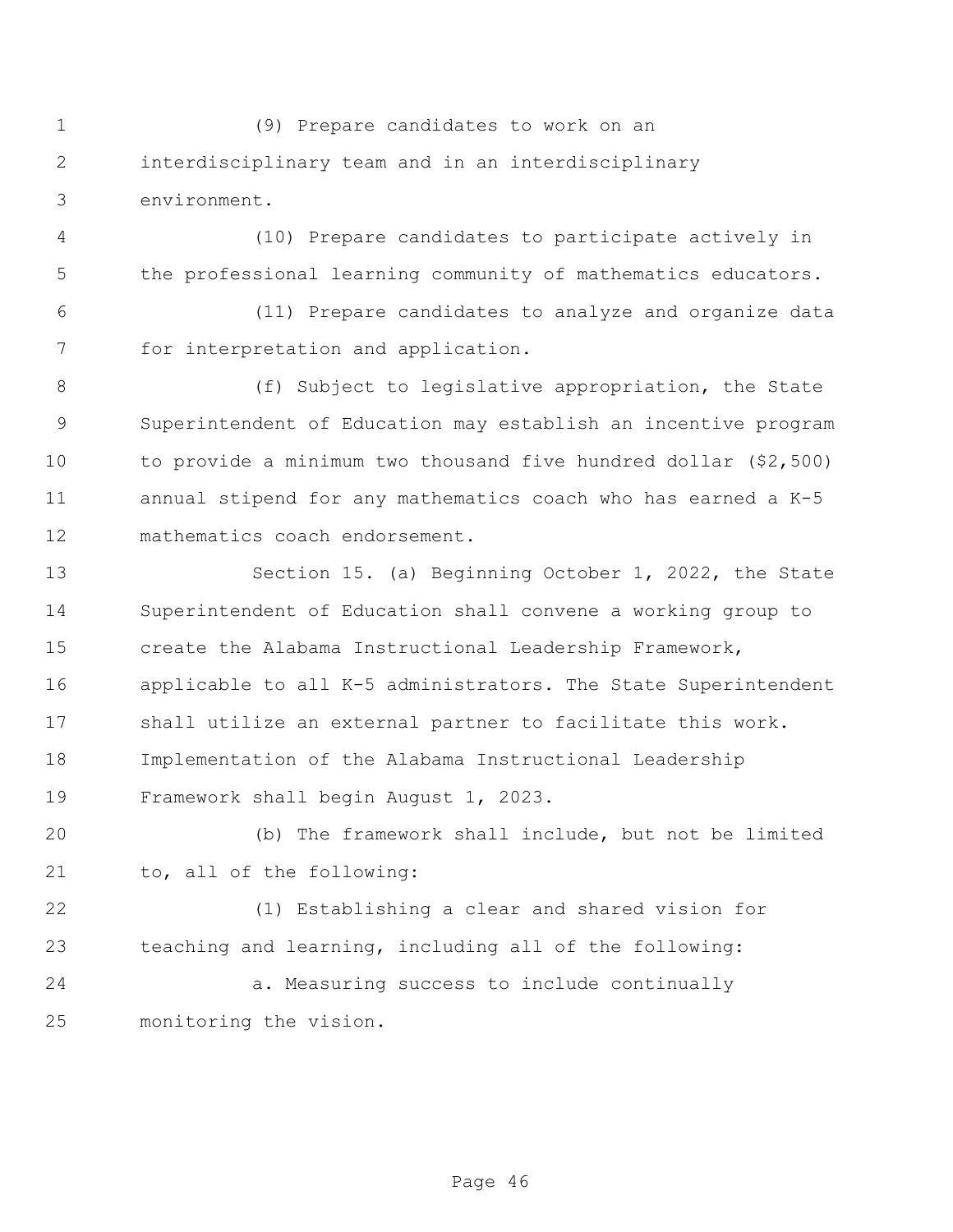b. Providing feedback for school-based academic coaches in meeting the vision and support for quality professional learning.

 c. Implementing a multi-tiered system of supports to improve student achievement.

 (2) Establishing norms for participation and collaboration in coaching cycles and professional learning to 8 strengthen teacher practices.

 (3) Identifying and supporting evidence-based teaching practices for all content areas.

 (4) Developing the ability to identify effective instructional practices in early childhood and elementary classrooms.

 Section 16. (a) Beginning January 15, 2023, the Executive Committee of the Alabama STEM Council shall employ an external consultant to evaluate this act, the work of mathematics coaches, and the implementation and outcomes. The consultant shall be selected through an open request for proposals process adopted by the executive committee. Each proposal shall be reviewed by a panel of key stakeholders, chosen by the executive committee, and shall be assessed using a defined set of priority indicators. The executive committee shall appoint a panel of 11 stakeholders to review each proposal. The membership of each panel shall include all of the following:

(1) The Director of the Alabama STEM Council.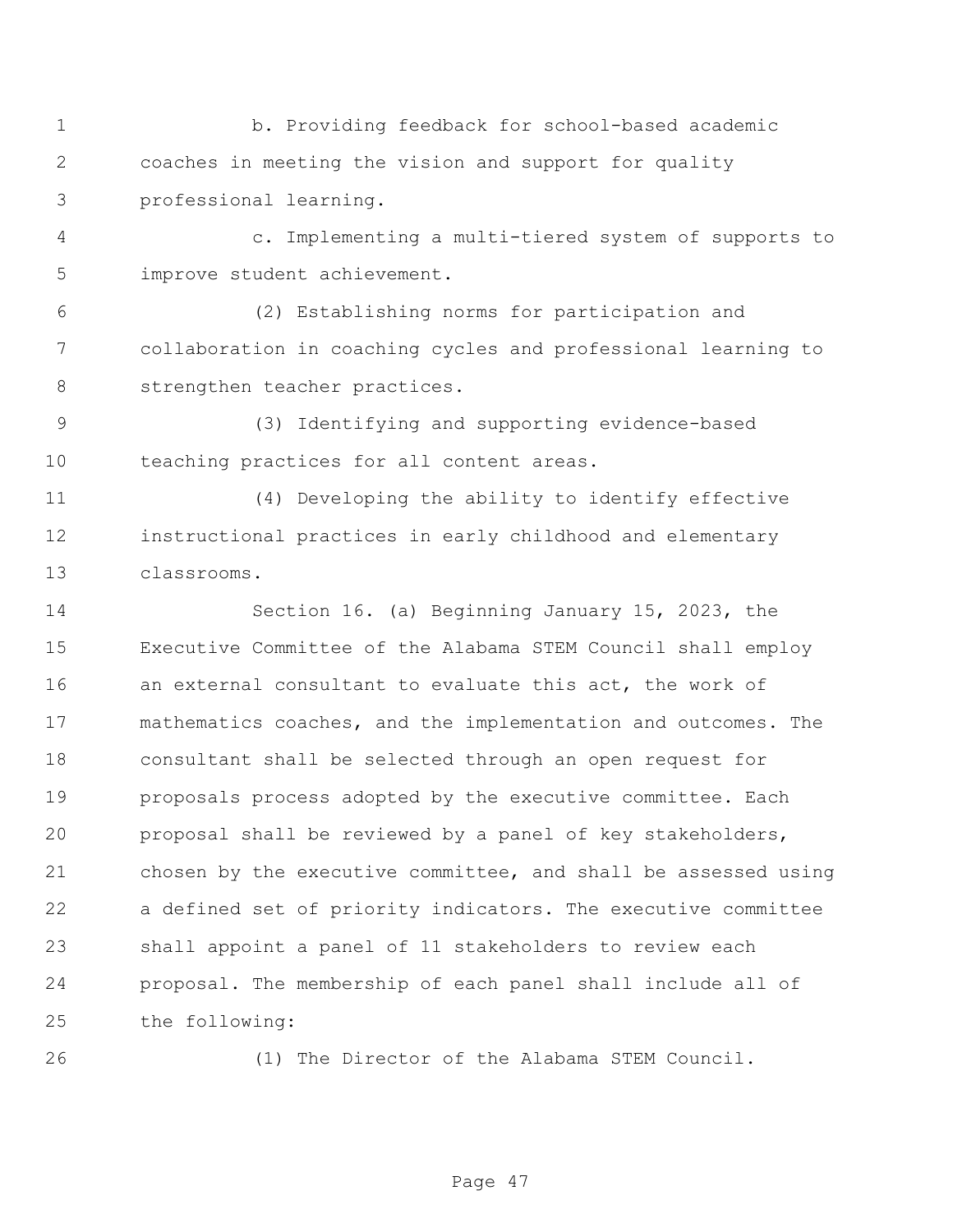(2) An elementary public school based mathematics coach.

(3) Two public elementary mathematics educators.

 (4) Two parents of students who are enrolled in and attending a public K-5 school.

 (5) The Director of AMSTI, or his or her designee. (6) One AMSTI elementary mathematics specialist. (7) One elementary public school principal. (8) One instructor employed by a public two-year or

 four-year institution of higher education, with experience teaching elementary mathematics methods.

 (9) Two additional members appointed by the Executive Director of the Alabama STEM Council.

 (b) The appointing authorities shall coordinate their appointments to assure the panel membership is inclusive and reflects the racial, gender, geographic, urban, rural, and economic diversity of the state.

 (c) The external evaluation consultant shall design and enact a comprehensive evaluation plan to help with both success and sustainability of the mathematics coaching program. This work shall include, but not be limited to, defining measures, developing instruments, using instruments to collect data, analyzing data, the quarterly and annually reporting of findings, and developing and implementing a measurement sustainability plan. The findings shall be used to determine adjustments to be made for continuous improvement to both quality of implementation and assurance of desired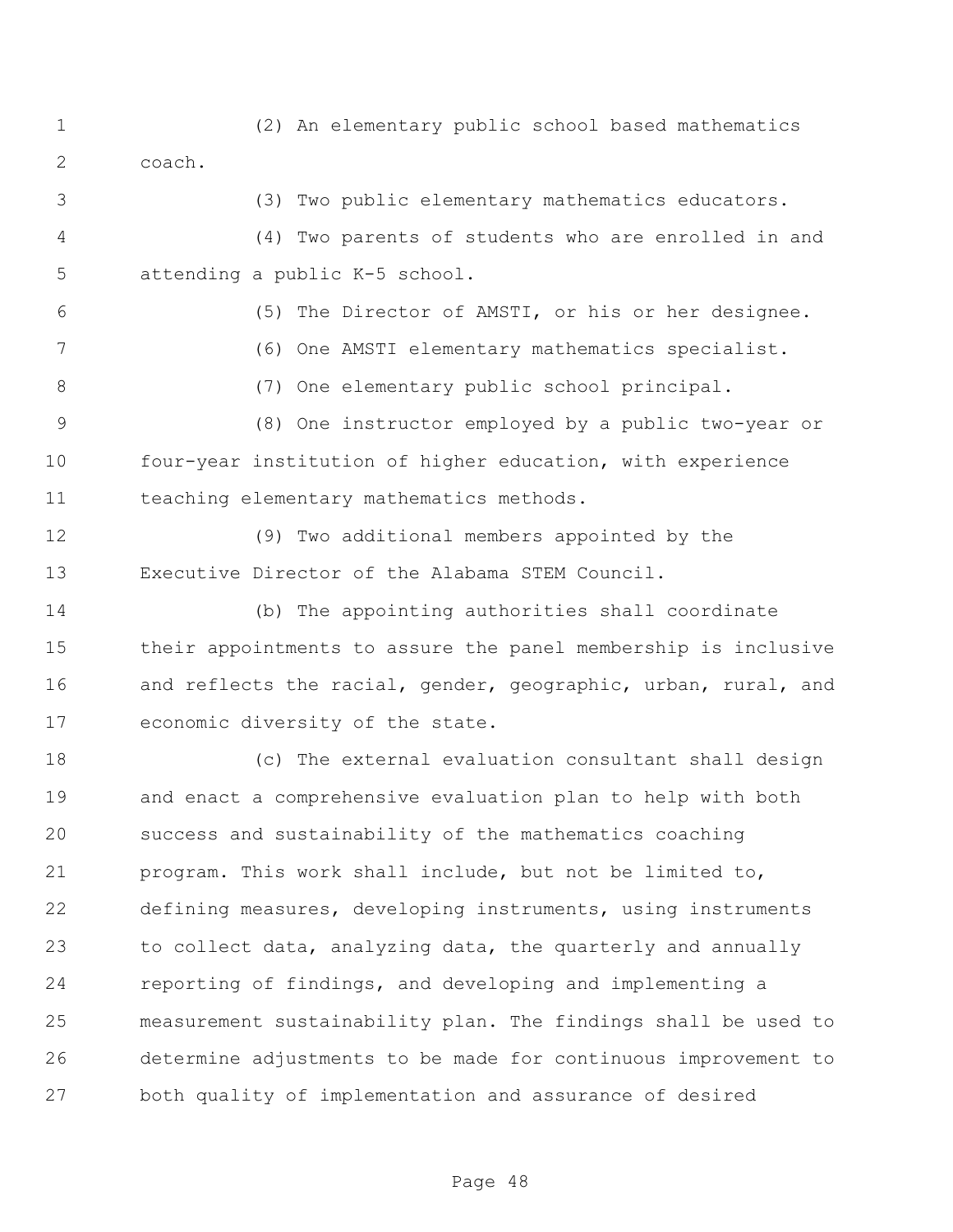outcomes. The evaluation shall include a cost benefit return on investment study.

 (d) The external evaluation consultant shall submit an annual report on or before January 30, and shall submit quarterly reports no later than the last day of the month following each quarter. Quarterly and annual reports shall be submitted to the Governor, the Lieutenant Governor, the State Board of Education, the Speaker of the House of Representatives, the President Pro Tempore of the Senate, the Chair of the House Ways and Means Education Committee, the Chair of the House Education Policy Committee, the Chair of 12 the Senate Education Policy Committee, the Director of the Office of Mathematics Improvement, and the Executive Committee of the Alabama STEM Council, and shall conspicuously publish the reports on the website of both the Alabama STEM Council and the department.

 (e) Continued funding dedicated to elementary mathematics coaches shall be contingent on measurable performance growth, as determined by the external evaluation consultant.

 (f) The State Superintendent of Education and the Director of the Office of Mathematics Improvement shall comply with all requests for data and information from the external evaluation consultant and shall make every effort to assist with any recommended improvements.

 Section 17. (a) The State Superintendent of Education, through the Office of Mathematics Improvement and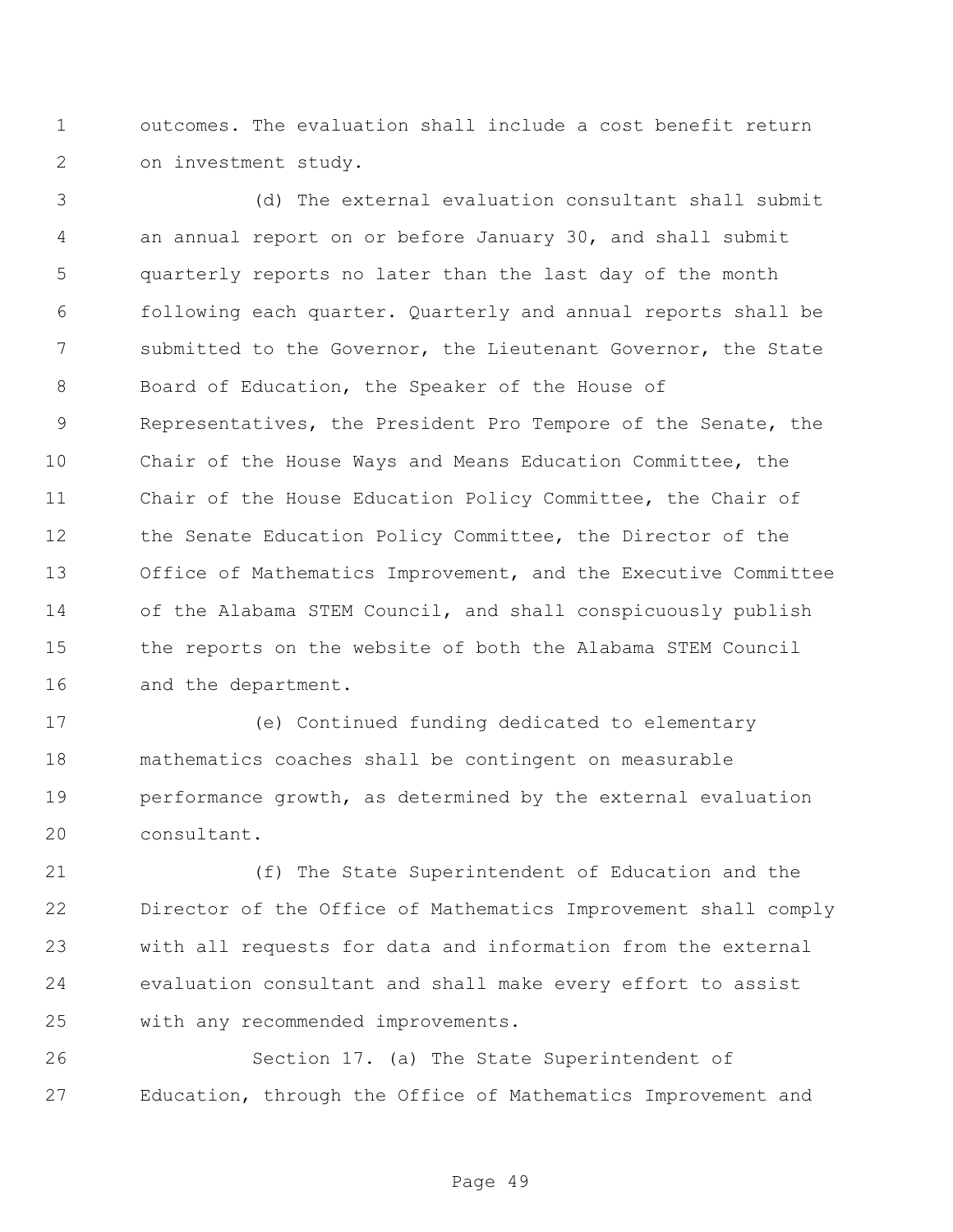other sections of the department, shall provide technical assistance to local education agencies in complying with this section and Sections 1 to 16, inclusive.

 (b) The State Board of Education may adopt rules as necessary to implement and enforce this section and Sections 1 to 16, inclusive.

 Section 18. Funds appropriated by the Legislature in support of Sections 1 to 17, inclusive, shall be expended for all of the following:

 (1) The staff and operations of the Office of Mathematics Improvement, including the director and regional coordinators, local mathematics coaches, teachers in residence, AMSTI regional mathematics specialists, professional learning activities, and administrative activities.

 (2) Administration and analysis of mathematics screening, formative, diagnostic, and summative assessments to guide instruction in full support schools and limited support schools.

 (3) Professional development on foundational mathematics content knowledge as recommended by the Elementary Mathematics Task Force.

 (4) Any additional staff for school improvement teams for full support schools in state academic intervention.

 (5) Additional staff for the Office of School Improvement.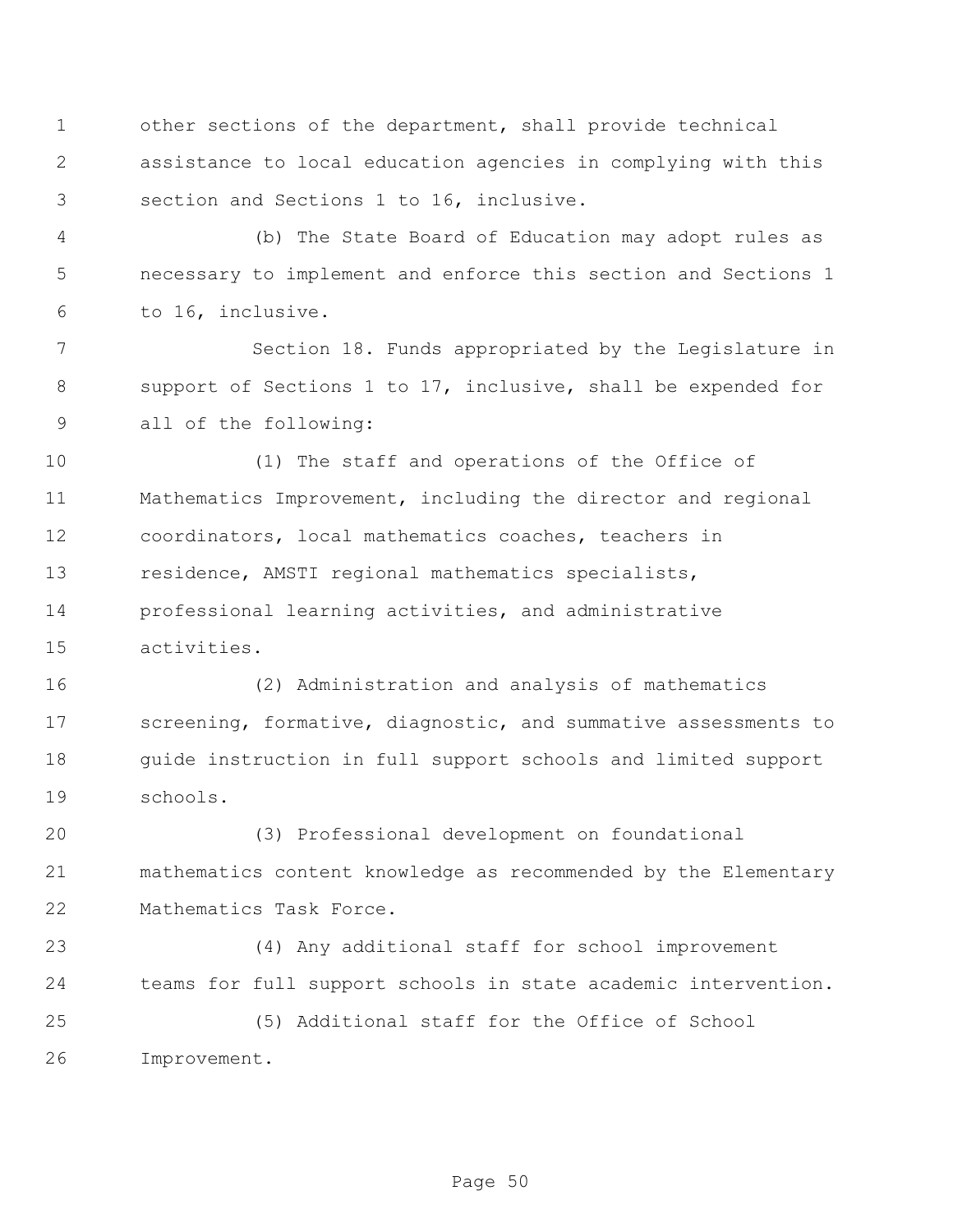(6) External consultants to evaluate the work of mathematics coaches' implementation and outcomes described in Section 15.

 Section 19. (a) The Legislature finds that the State Board of Education, in the fall of 2013, voted to rescind the Memorandum of Agreement that involved the State of Alabama in adopting the Common Core State Standards, which ceded control of Alabama's standards to entities other than the state and local educational agencies.

 (b) In order to codify the intent of the State Board of Education, the State of Alabama hereby terminates all plans, programs, activities, efforts, and expenditures relative to the implementation of the educational initiative commonly referred to as the Common Core State Standards.

 (c) As part of the termination process, the Legislature directs the State Superintendent of Education, the State Board of Education, and any other public education authority to terminate the flexibility waiver agreement with the United States Department of Education pertaining to the federal Every Students Succeeds Act, which includes the adoption of the Common Core State Standards.

 (d) The Legislature further prohibits the adoption or implementation of any national standards or variations of national standards from any source that cede control of Alabama educational standards in any manner.